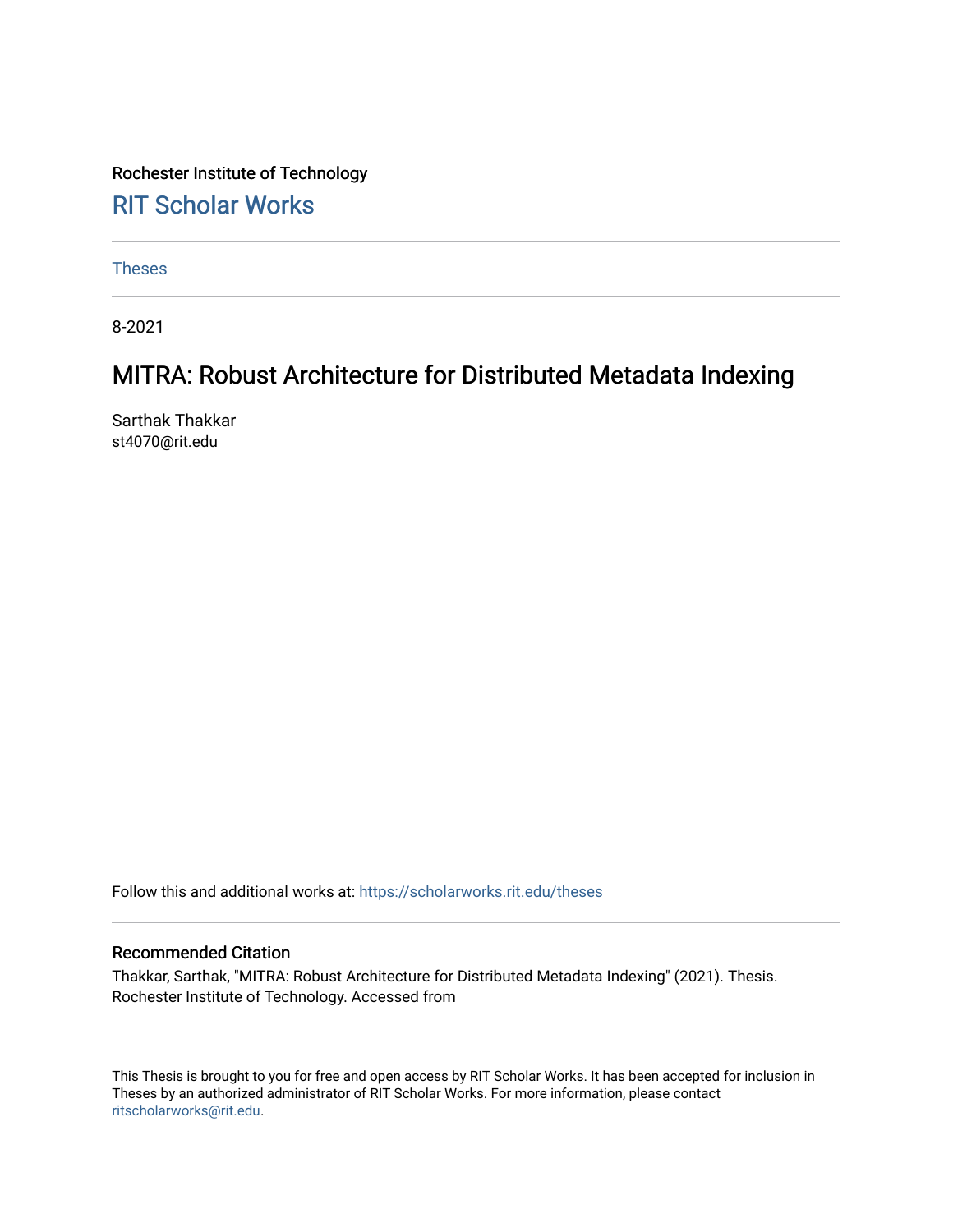# MITRA: Robust Architecture for Distributed Metadata Indexing

by

# Sarthak Thakkar

## THESIS

Presented to the Faculty of the Department of Computer Science Golisano College of Computer and Information Sciences Rochester Institute of Technology

> in Partial Fulfillment of the Requirements for the Degree of

Master of Science in

Computer Science

## Rochester Institute of Technology

August 2021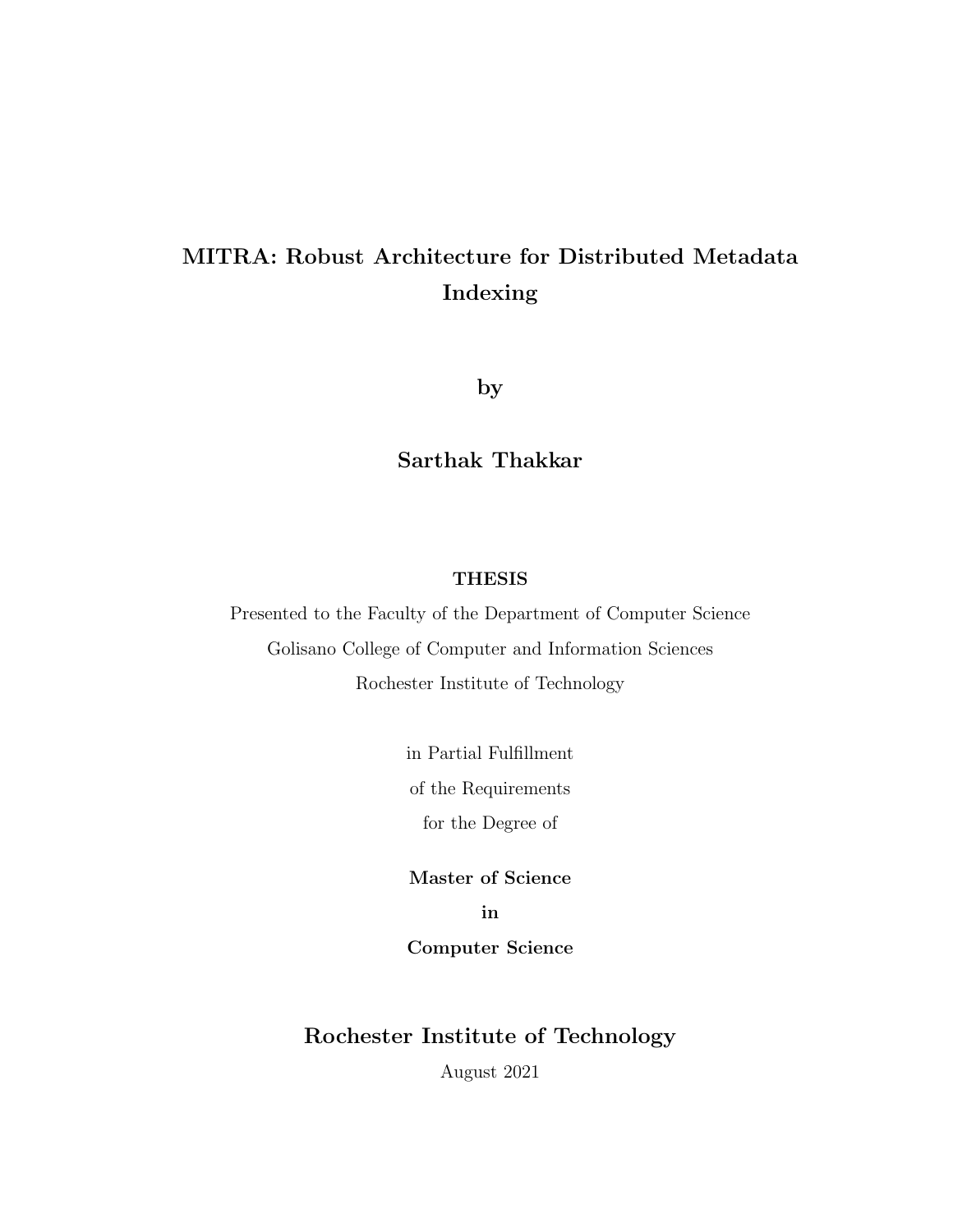# MITRA: Robust Architecture for Distributed Metadata Indexing

APPROVED BY

## SUPERVISING COMMITTEE:

Dr. M. Mustafa Rafique, Chair

Dr. Michael Mior, Reader

Dr. Ifeoma Nwogu, Observer

Dr. Suhas Somanth, Dissemination Committee Member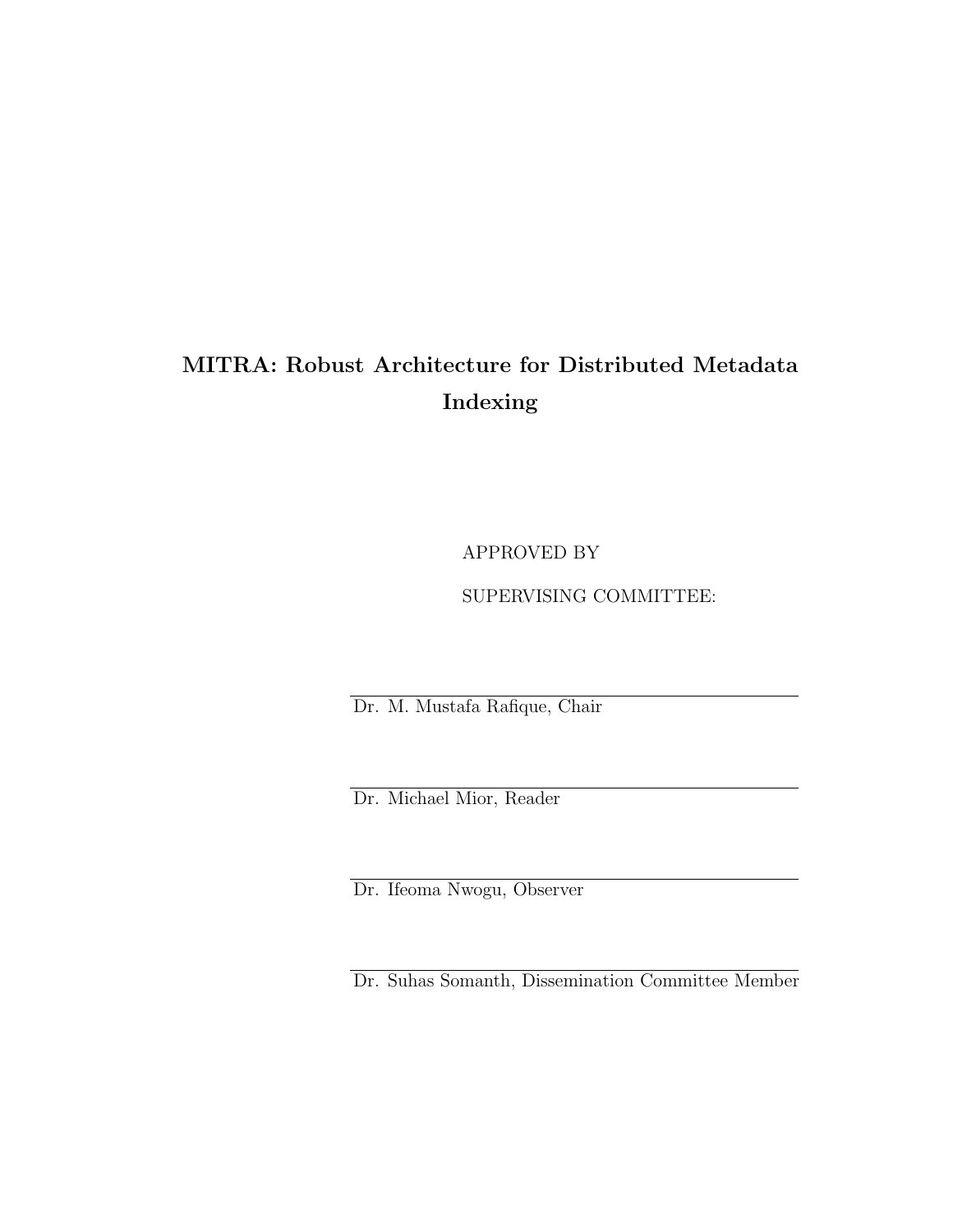# Acknowledgments

I wish to thank the multitudes of people who helped me. Time would fail me to tell of ...

- to my Research Advisor  $\mathbf{Dr. M.}$  Mustafa Rafique, for his well-oriented and enriching guidance throughout this research.
- to Dr. Michael Mior, Reader of the Defense Committee and Instructor of the Big Data course.
- to Dr. Ifeoma Nwogu, Observer of the Defense committee, for her promptitude and efficiency throughout this research.
- to Dr. Suhas Somnath, Dissemination Committee Member and a domain Scientist from Oak Ridge National Laboratory for constant guidance and support for this dissertation.
- to Dr. Hans-Peter Bischof, Program Director of M.Sc. in C.S., for his rigor and pedagogy. Instructor Advanced Object Oriented Programming class motivated me to apply concepts in parallel computing.
- to Mrs. Cindy Wolfer, Academic Advisor, for her assistance in diverse circumstances, especially in the final semesters.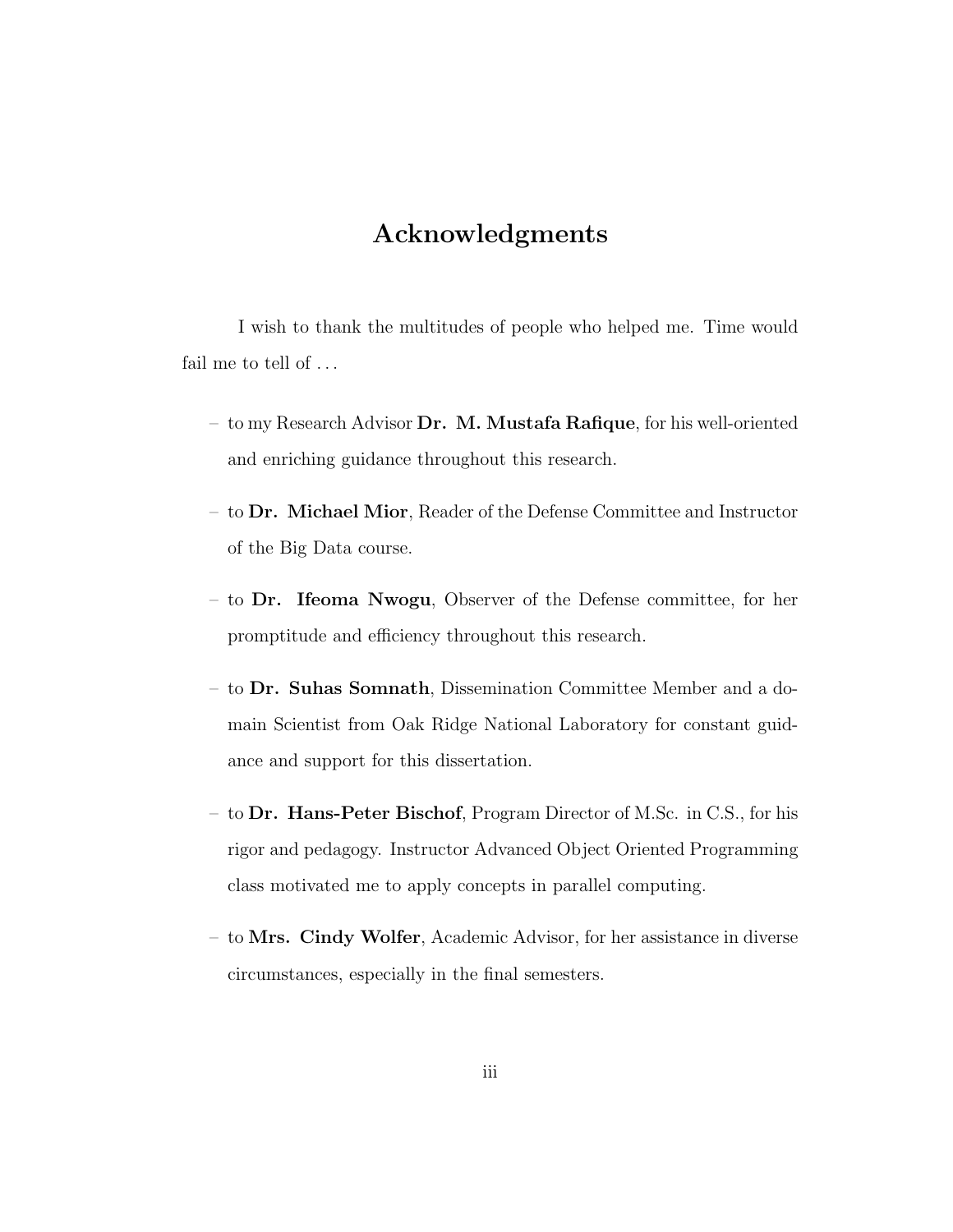– to Dr. Sudharshan Vazhkudai and Dr. Hyogi Sim, Scientists from Oak Ridge National Laboratory for giving directions for growth and research.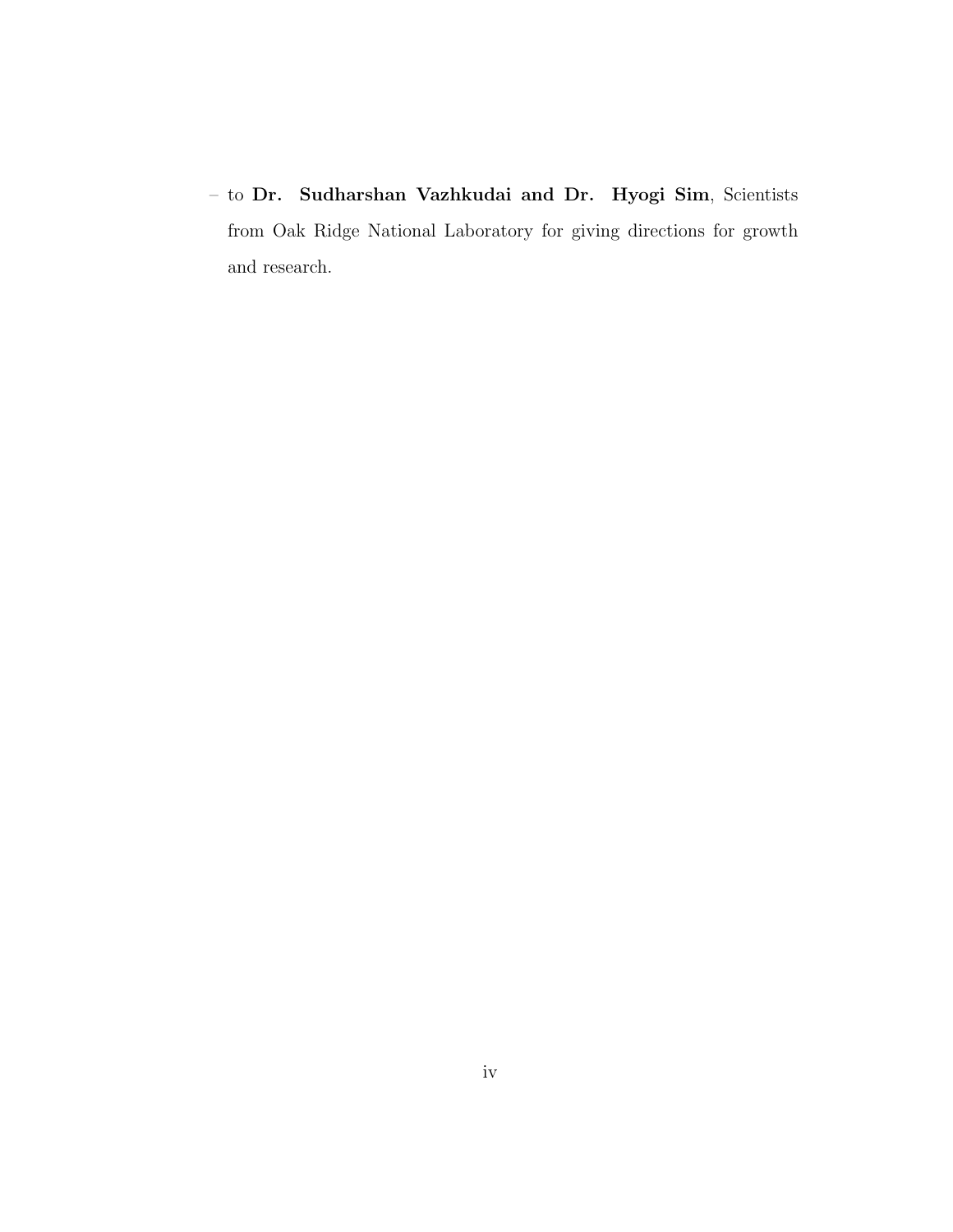#### Abstract

# MITRA: Robust Architecture for Distributed Metadata Indexing

Sarthak Thakkar Rochester Institute of Technology, 2021

Supervisor: Dr. M. Mustafa Rafique

In the post-exascale era storage systems, a fundamental challenge faced by the research community is the efficient and scalable access to the stored information while meeting the high-performance requirements of big data applications. In this dissertation, we studied the limitations in the existing state-of-the-art architectures and proposed a system to address the challenges of scalability and high performance. Our proposed solution, called MITRA, supports several scientific formats, i.e., Hierarchical Data Format (HDF), network Common Data Form (netCDF), and Comma-Separated Values (CSV), and is composed of several software components that work together to provide high I/O throughput to user applications. The key novelty of MITRA lies in supporting a variety of file formats, generation and indexing of metadata for scientific datasets, and optimizing data lookup time while providing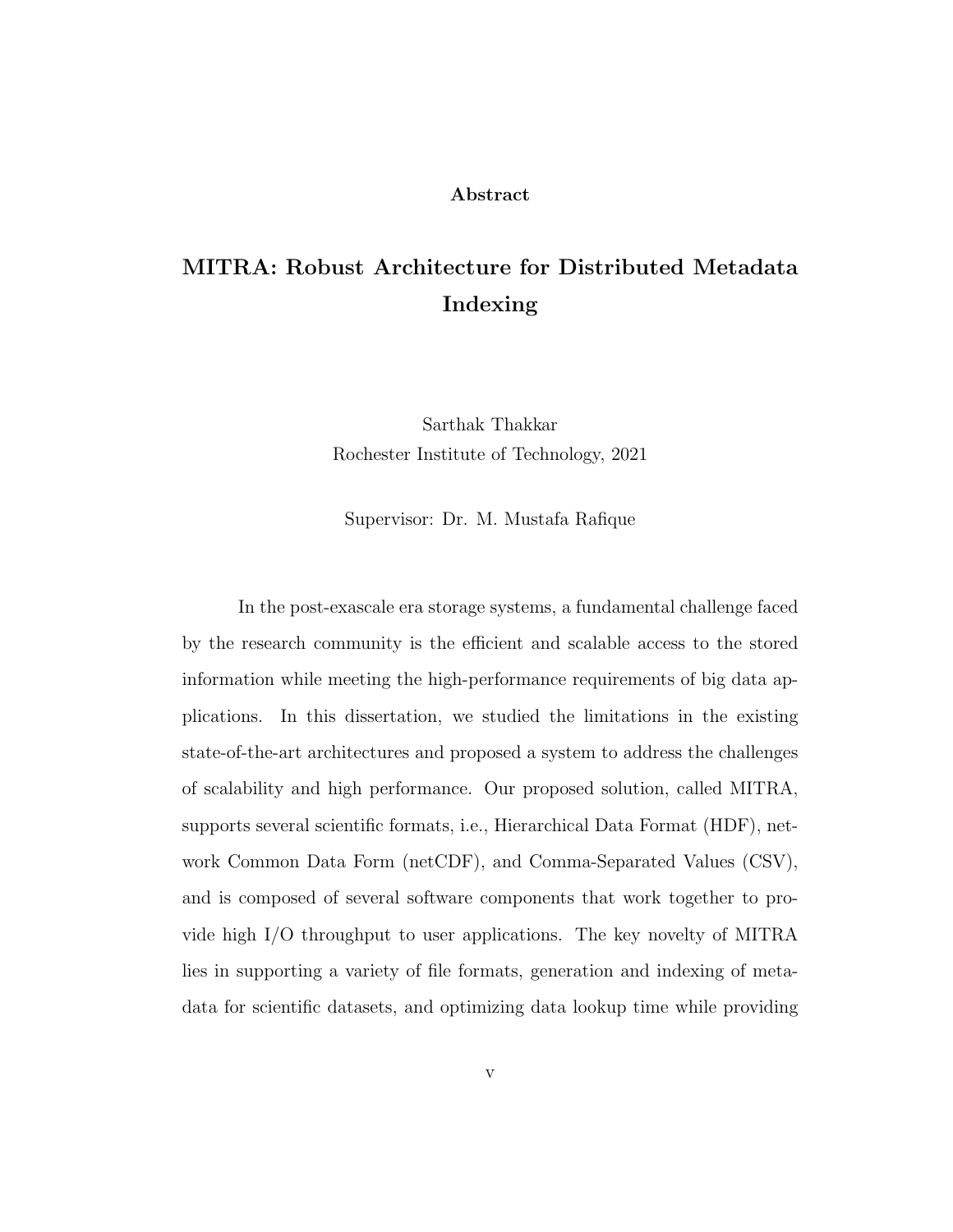scalability of storage subsystem with the increasing amount of data. MITRA generates and manages indices using a relational database which can be effectively accessed using conventional application programming interfaces (APIs). We evaluated the performance of MITRA and compare it with the traditional approaches for its ingestion speed, content processing, lookup time, and scalability for the generated indices. Our evaluation reveals that the rich metadata indices of MITRA improve system lookup by reducing the search space for the metadata that is not present in indices. Moreover, MITRA outperforms the existing approach in terms of scalability as indices grow in size by balancing the load between available hardware resources.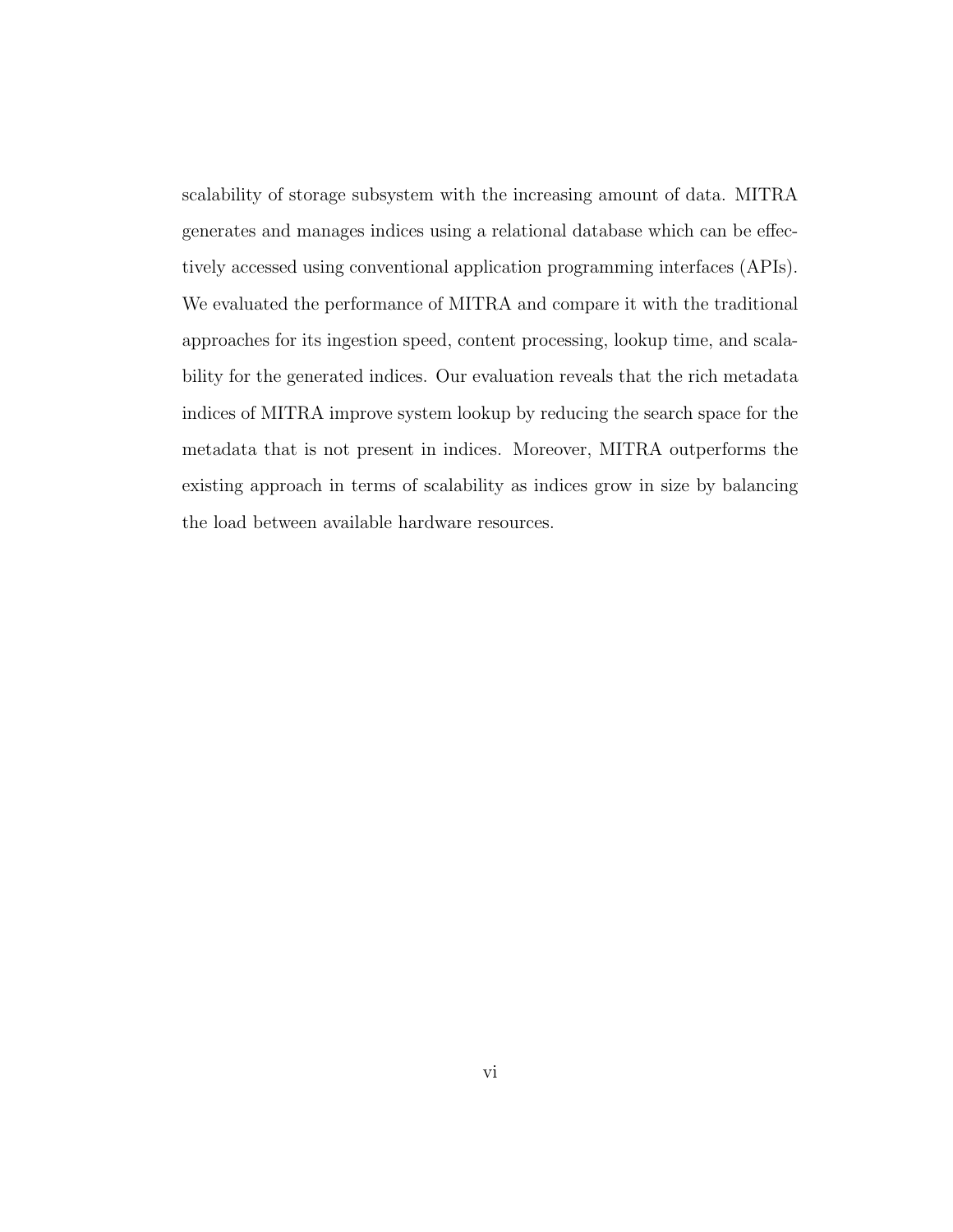# Table of Contents

| Acknowledgments |                                                                                                                                                                                                                                                 |                |  |  |  |
|-----------------|-------------------------------------------------------------------------------------------------------------------------------------------------------------------------------------------------------------------------------------------------|----------------|--|--|--|
| Abstract        |                                                                                                                                                                                                                                                 |                |  |  |  |
|                 | List of Tables                                                                                                                                                                                                                                  |                |  |  |  |
|                 | List of Figures                                                                                                                                                                                                                                 | xi             |  |  |  |
| Chapter 1.      | Introduction                                                                                                                                                                                                                                    | $\mathbf{1}$   |  |  |  |
| 1.1             |                                                                                                                                                                                                                                                 | $\mathbf{1}$   |  |  |  |
| 1.2             | Problem Description                                                                                                                                                                                                                             | 3              |  |  |  |
| 1.3             | Research Objective and Contribution                                                                                                                                                                                                             | $\overline{4}$ |  |  |  |
|                 | 1.3.1                                                                                                                                                                                                                                           | $\overline{4}$ |  |  |  |
|                 | Scalable Architecture<br>1.3.2<br>.                                                                                                                                                                                                             | $\overline{5}$ |  |  |  |
|                 | 1.3.3                                                                                                                                                                                                                                           | $\overline{5}$ |  |  |  |
|                 | 1.3.4<br>Flexible database schema management                                                                                                                                                                                                    | $\overline{5}$ |  |  |  |
|                 | 1.3.5<br>Multilevel Key-Value Pair Metadata                                                                                                                                                                                                     | 6              |  |  |  |
|                 | 1.3.6                                                                                                                                                                                                                                           | 6              |  |  |  |
| 1.4             |                                                                                                                                                                                                                                                 | $\overline{7}$ |  |  |  |
|                 | 1.4.1                                                                                                                                                                                                                                           | $\overline{7}$ |  |  |  |
|                 | 1.4.2                                                                                                                                                                                                                                           | 8              |  |  |  |
| 1.5             | Layout of thesis $\ldots \ldots \ldots \ldots \ldots \ldots \ldots \ldots$                                                                                                                                                                      | 8              |  |  |  |
| Chapter 2.      | <b>Literature Review</b>                                                                                                                                                                                                                        | 9              |  |  |  |
| 2.1             |                                                                                                                                                                                                                                                 | 9              |  |  |  |
| 2.2             |                                                                                                                                                                                                                                                 | 10             |  |  |  |
| 2.3             |                                                                                                                                                                                                                                                 |                |  |  |  |
| 2.4             |                                                                                                                                                                                                                                                 | 12             |  |  |  |
| 2.5             |                                                                                                                                                                                                                                                 | 13             |  |  |  |
| 2.6             | <b>Empress</b><br>and a complete service of the complete service of the complete service of the complete service of the complete service of the complete service of the complete service of the complete service of the complete service of the | 14             |  |  |  |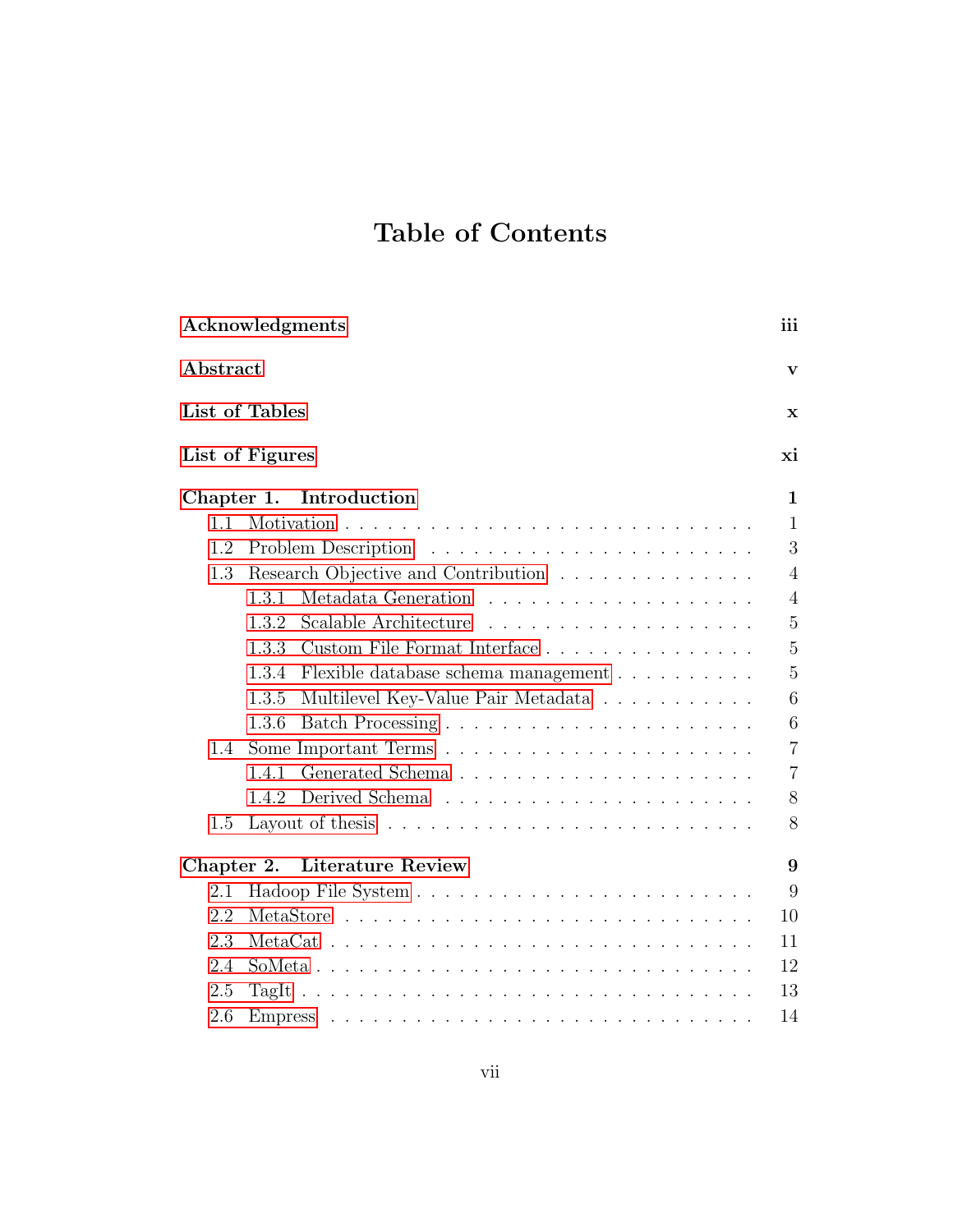| Chapter 3. MITRA Design         |                                                              |
|---------------------------------|--------------------------------------------------------------|
| 3.1                             |                                                              |
| 3.2                             |                                                              |
| 3.3                             |                                                              |
|                                 | Chapter 4. A Method for Metadata Generation and Indexing     |
| 4.1                             |                                                              |
| 4.2                             |                                                              |
| 4.3                             |                                                              |
| 4.4                             |                                                              |
| Chapter 5.                      | <b>Performance Evaluation</b>                                |
| 5.1                             |                                                              |
| 5.2                             |                                                              |
| 5.2.1                           | Scalability Against Naive Approach                           |
| 5.2.2                           | Scalability Analysis for Increasing File Quantity $\ldots$ . |
| 5.3                             |                                                              |
| 5.4                             |                                                              |
| 5.5                             |                                                              |
| 5.6                             |                                                              |
| 5.7                             |                                                              |
| 5.8                             |                                                              |
| 5.9                             |                                                              |
| Chapter 6.<br><b>Discussion</b> |                                                              |
| 6.1                             |                                                              |
| 6.2                             |                                                              |
| 6.3                             |                                                              |
|                                 | 6.4 Database Management Optimization                         |
| Chapter 7. Conclusion           |                                                              |
|                                 |                                                              |
| <b>Bibliography</b>             |                                                              |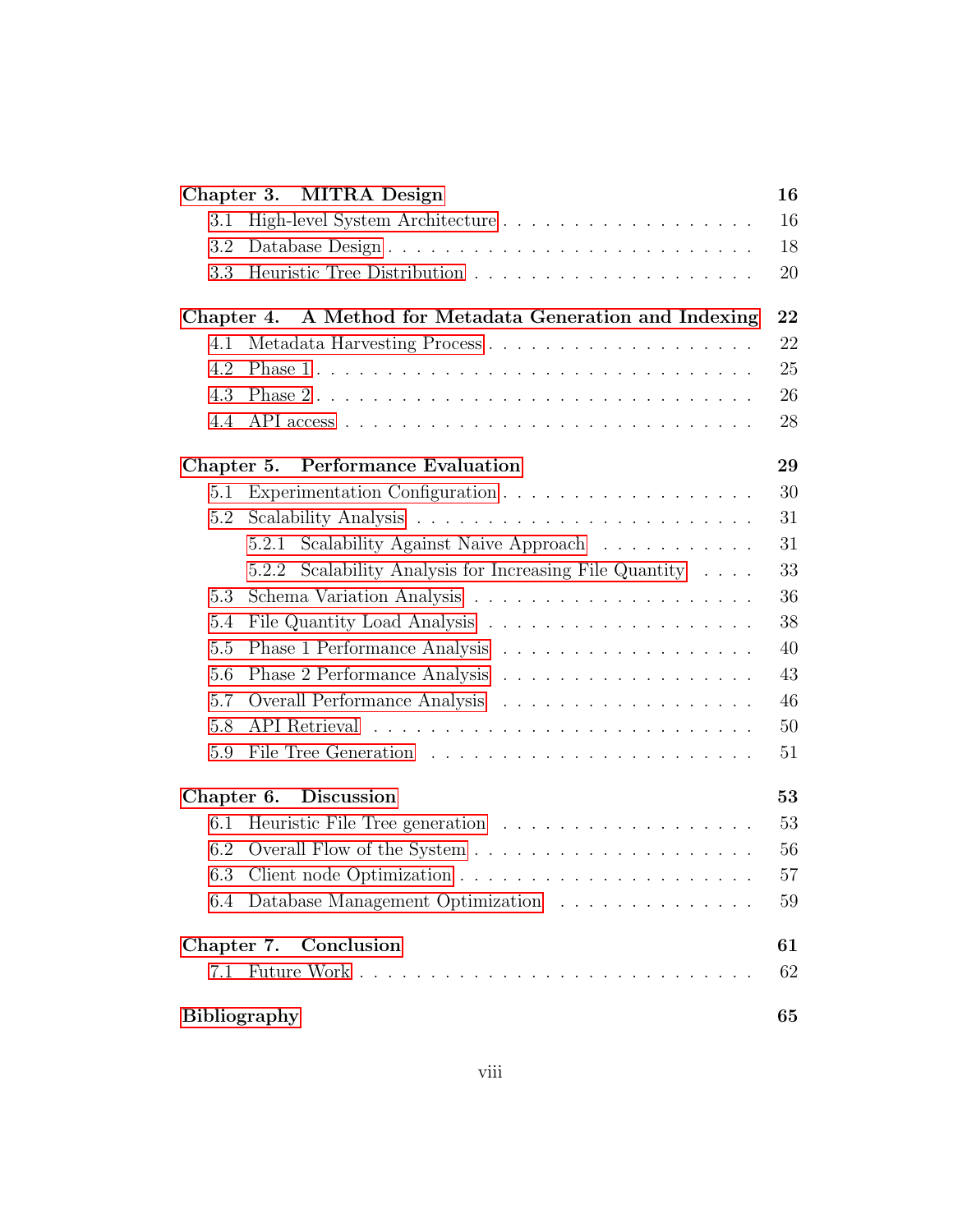Vita  $72$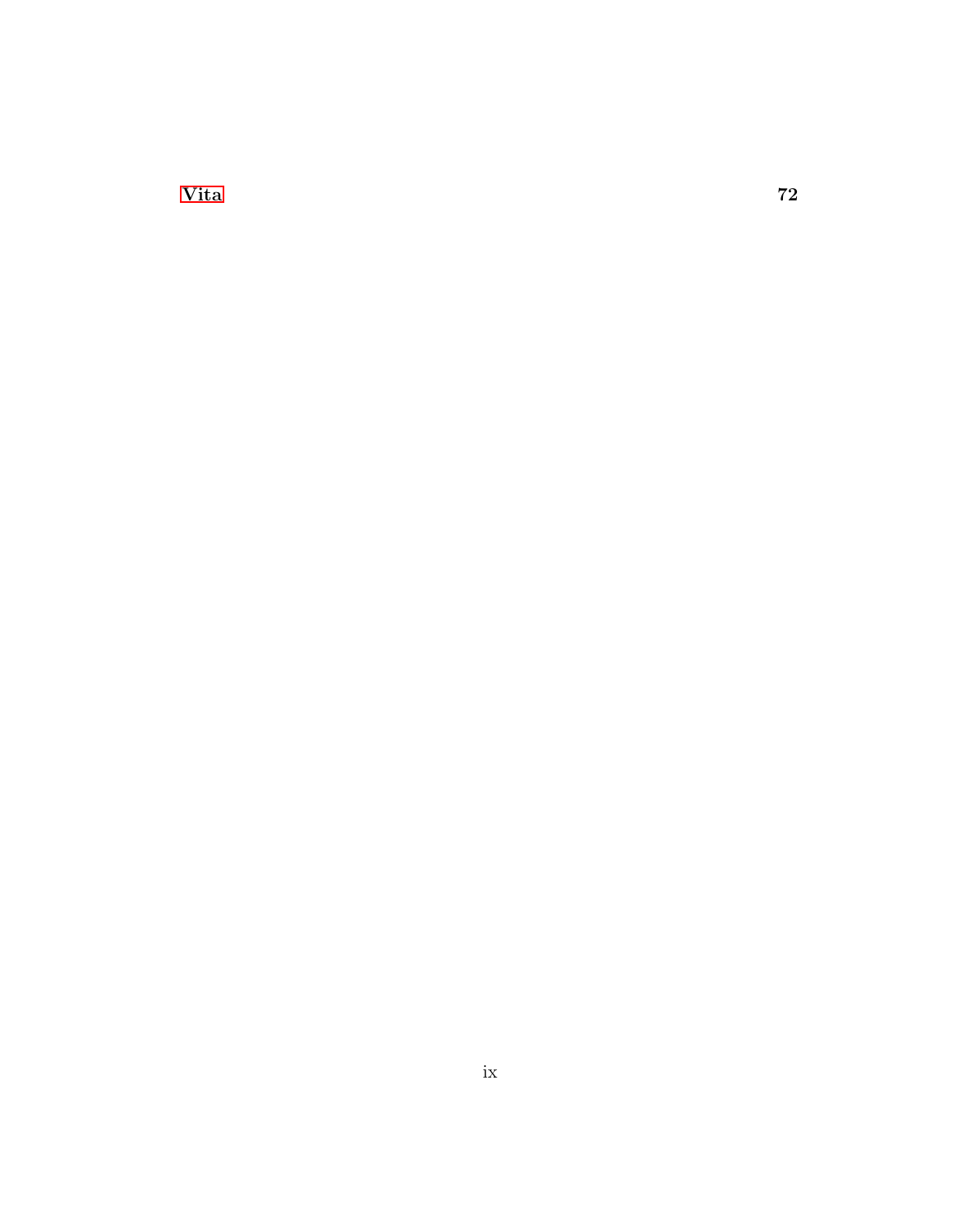# List of Tables

| 5.1 Phase 1 performance for 1 worker node             | 41 |
|-------------------------------------------------------|----|
| 5.2 Phase 1 performance for 18 worker nodes           | 42 |
| 5.3 Phase 2 performance for 1 worker node             | 44 |
| 5.4 Phase 2 performance for 18 worker nodes           | 45 |
| 5.5 Overall performance for 1 worker node             | 47 |
| 5.6 Overall performance for 18 worker nodes           | 47 |
|                                                       | 51 |
| 6.1 Analysis of two approach for file tree generation | 55 |
|                                                       |    |
|                                                       | 58 |
| 6.3 Analysis of time taken to add data to database    | 60 |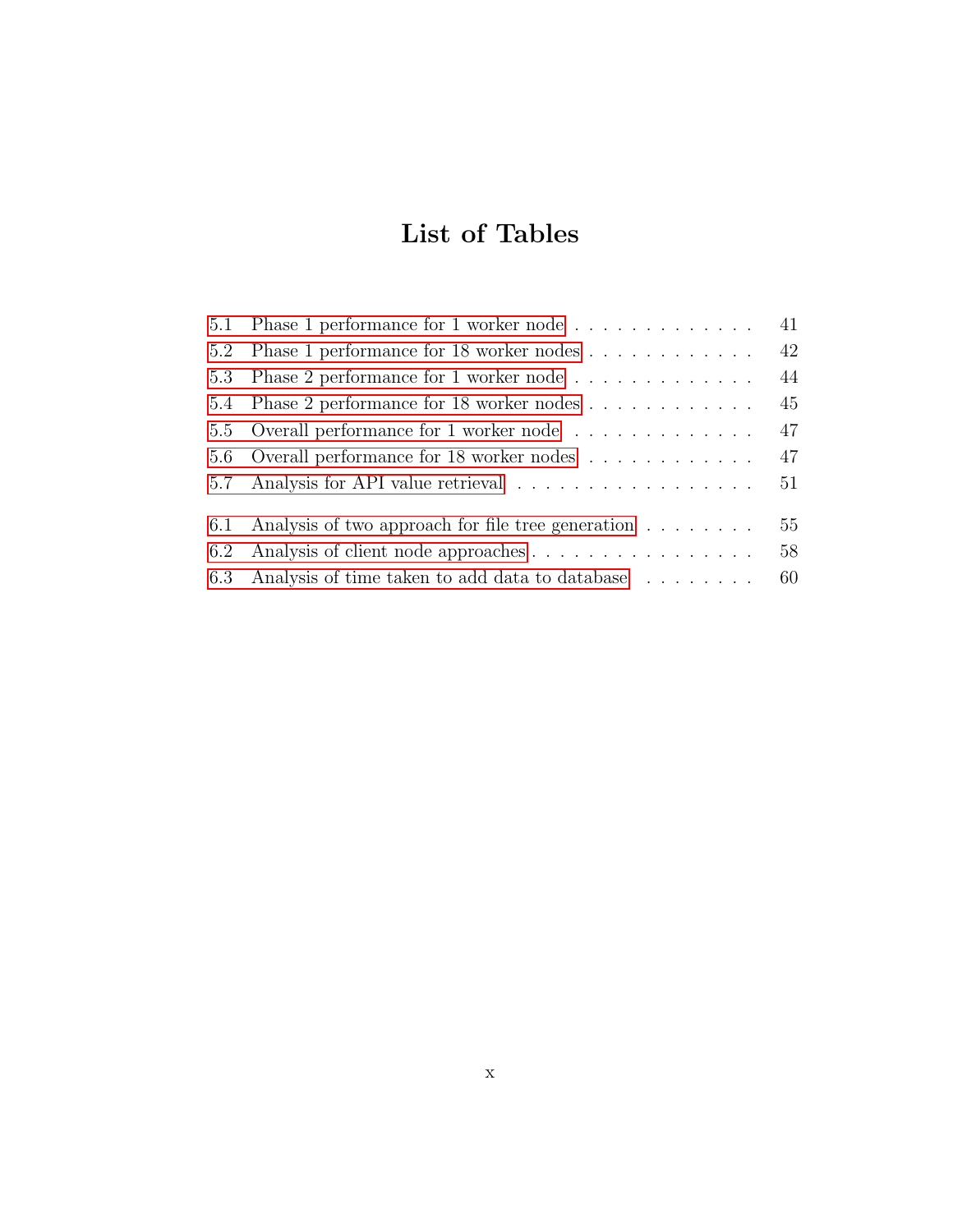# List of Figures

| 3.1  |                                                                              | 17 |
|------|------------------------------------------------------------------------------|----|
| 3.2  | Database design for MITRA $\ldots \ldots \ldots \ldots \ldots \ldots \ldots$ | 19 |
| 3.3  | Heuristic tree structure for example files                                   | 21 |
|      |                                                                              |    |
| 4.1  | System flow design $\dots \dots \dots \dots \dots \dots \dots \dots \dots$   | 24 |
| 4.2  |                                                                              | 26 |
| 4.3  |                                                                              | 27 |
| 5.1  | Scalability performance of MITRA against Naive approach                      | 33 |
| 5.2  | Scalability performance across various loads                                 | 35 |
| 5.3  | Phase 1 performance against various schema types                             | 37 |
| 5.4  | Phase 2 performance against various schema types                             | 38 |
| 5.5  | Phase 1 performance against various file quantities                          | 39 |
| 5.6  | Phase 2 performance against various file quantities                          | 40 |
| 5.7  | Phase 1 performance for 1 worker node                                        | 41 |
| 5.8  | Phase 1 performance for 18 worker nodes                                      | 42 |
| 5.9  | Phase 2 performance for 1 worker node $\ldots \ldots \ldots \ldots$          | 44 |
| 5.10 | Phase 2 performance for 18 worker nodes                                      | 46 |
|      | 5.11 Overall time taken by 1 worker node $\ldots \ldots \ldots \ldots$       | 48 |
|      | 5.12 Overall time taken by 18 worker nodes $\dots \dots \dots \dots$         | 49 |
|      |                                                                              | 52 |
| 6.1  | Overall system flow and server-client communication of MITRA.                | 57 |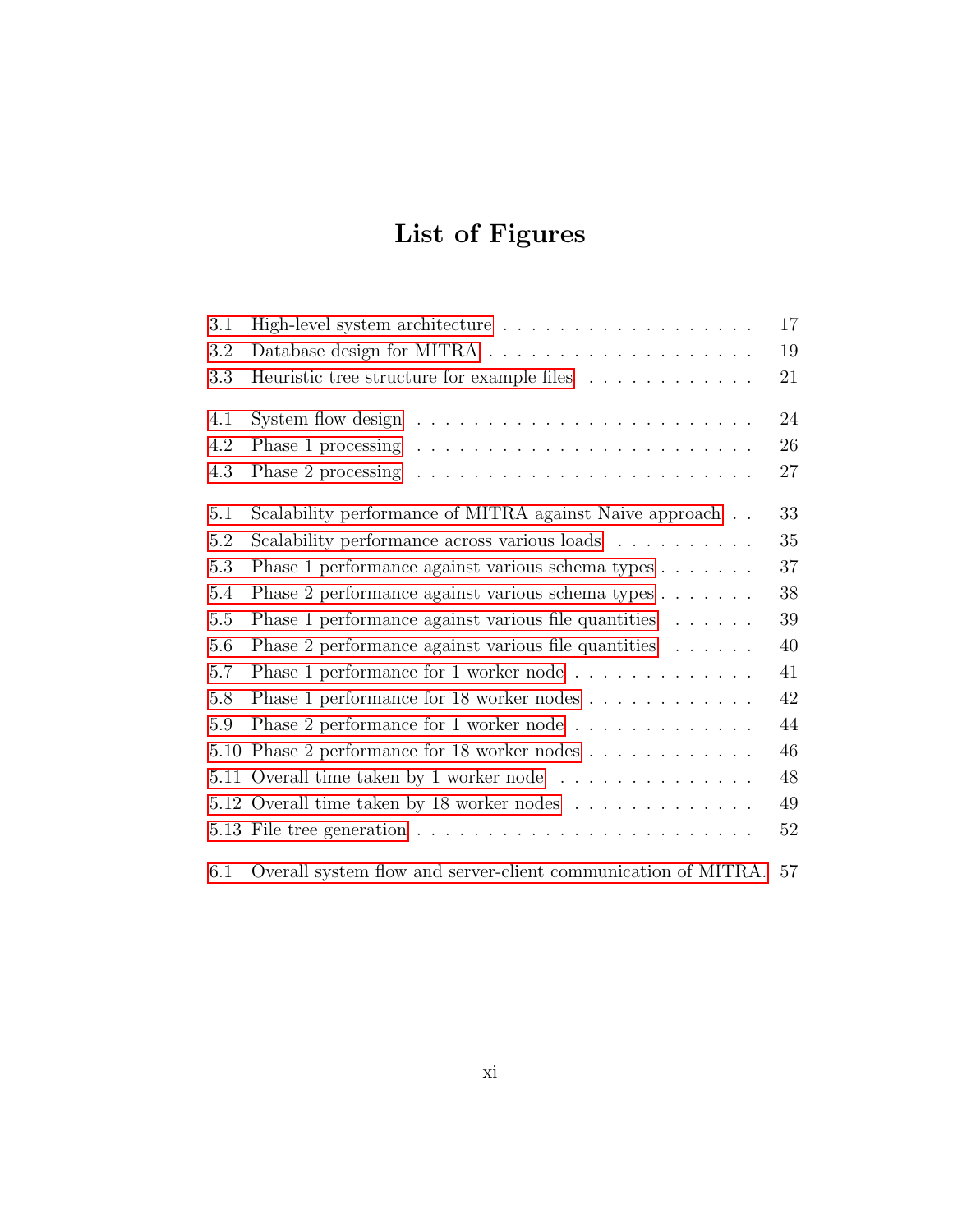# Chapter 1

# Introduction

## 1.1 Motivation

With expanding volume of datasets and file archive storage, there has been significant progress in the development of file systems based on indexing files and effectively improving the time to discover the relevant data files. Realizing that current file systems can not cope with the diverse requirements of wide-area collaborations, researchers have developed data catalogs to meet their needs [43]. However, the key challenge is the explosion in the volume, velocity, and variety of data for research communities composed of multiple disciplines. This makes it challenging for anyone, especially in the highly heterogeneous field of science, to find and discover information easily. Information is discoverable only when key attributes about it are readily available. In the case of scientific research, this means capturing meta information such as experiment parameters, the intent of experiments, presence of or key characteristics of the raw data, authors, related papers, etc. In such cases metadata provides a means of indexing, accessing, preserving, and discovering digital resources [5]. Metadata is an invisible infrastructure for information attached to files [30]. Nonetheless, extracting and maintaining an index of highly heterogeneous metadata which varies from community to community even within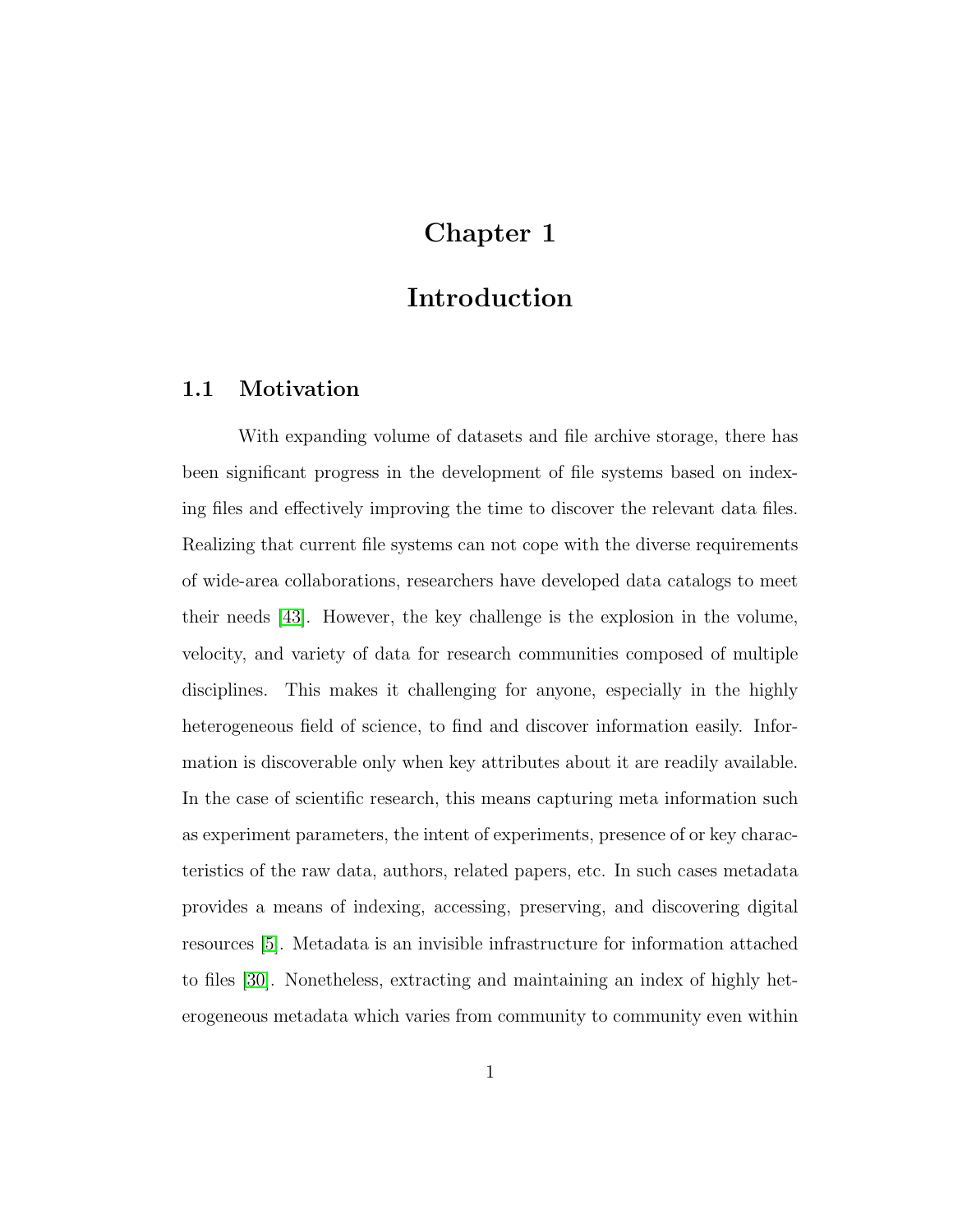the same discipline has turned out to be an arduous and intricate task if we are talking about petabyte-scale systems.

At present, scientists tend to cram any and all metadata that they deem important into the file name since the file systems are incapable of capturing such rich metadata. An ideal distributed file system would provide all its users with coherent shared access to the same set of files and high performance to growing user community [41]. However, scientific dataset users do not only read and write data, they also manipulate metadata to organize their data in a typical tree hierarchy [16]. Because file system metadata operations make up as much as half of the typical file system workloads [34], effective metadata management is critical to overall system performance [42]. Dedicated databases seem like a better solution instead of relying on the limited capabilities of file systems alone.

The motivation of this thesis is to design and quantify a system that streamlines the process the file ingestion to high volume archival storage and to process as well as generate metadata from files to make a rich metadata index. Accessing the files in archival storage using the metadata index generated can improve the lookup time for such high volume storage systems significantly. This system is designed to meet the increasing demand for collaboration among the research communities and collaborations for multi-disciplinary research.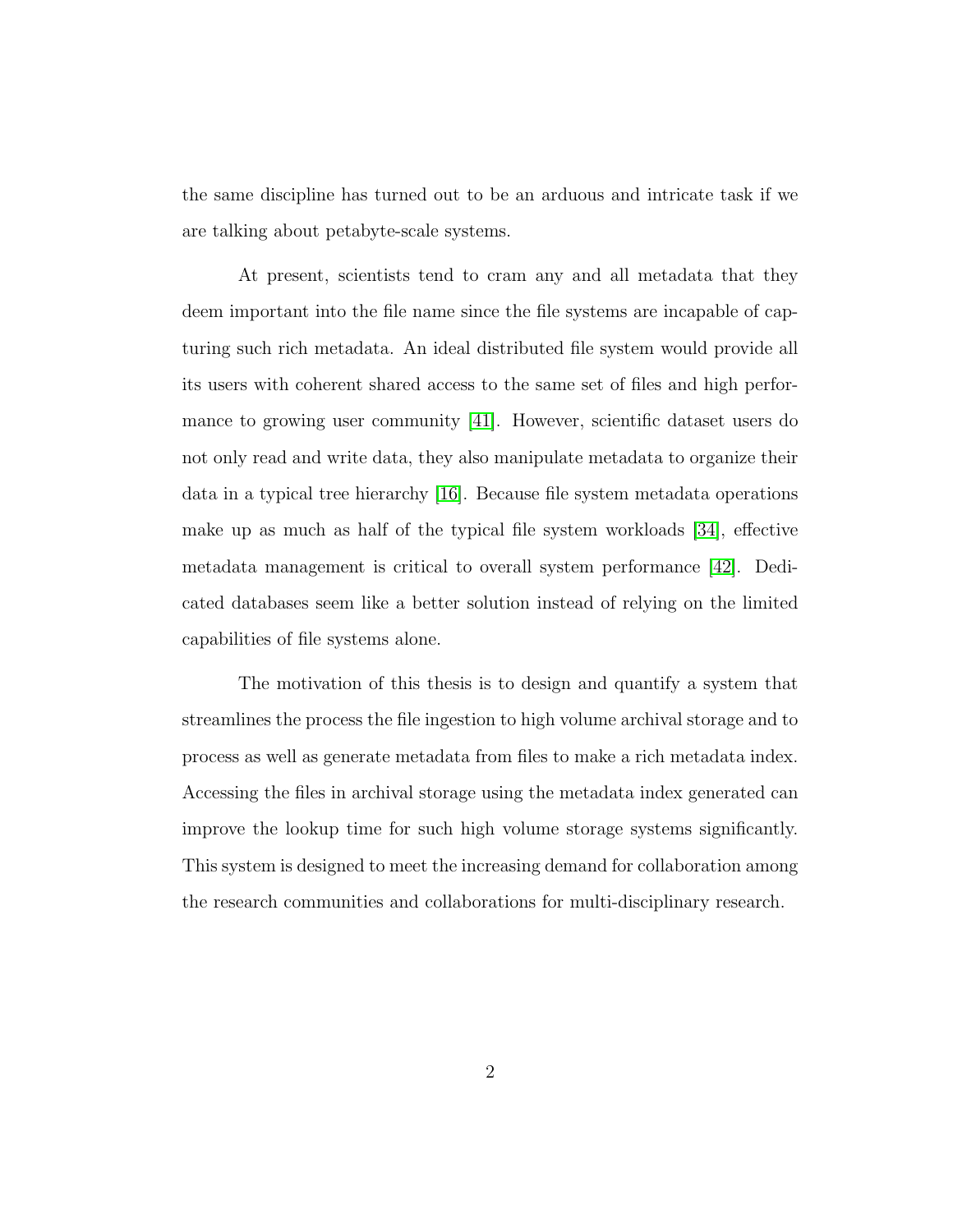### 1.2 Problem Description

In the scientific community, the archival storage [11] is composed of petabytes of data. Files being on archival storage most of the time the only way to access them is by Network File System(NFS) [29] where an NFS server exports a file system hierarchy to the NFS client for mapping it to local namespace. The growing size of modern storage systems is expected to exceed billions of objects, making metadata scalability critical to overall performance. Many existing distributed file systems only focus on providing highly parallel fast access to file data and lack a scalable metadata service [32]. Accessing the data from those archival storage based on a certain attribute for related research is an arduous job. To search for specific datasets based on values of certain variables requires the system to go through the entire archival storage in order to return the requested datasets. Consider an archival storage with a few million files of atmospheric data and for a related research if a scientific data user wants to access the files which contain temperature in a certain range or the data for a certain range of coordinates for a certain time interval. The user will have to scan all the files in the given archival storage and go through the entire content to fetch the required files. This effort to crawl through high-volume data is challenging.

To, further illustrate the problem scientific datasets many times are in different file formats which are used by the scientific community to exchange the data. The present-day high-volume file management systems provide limited support to efficiently store the files and later access them using the meta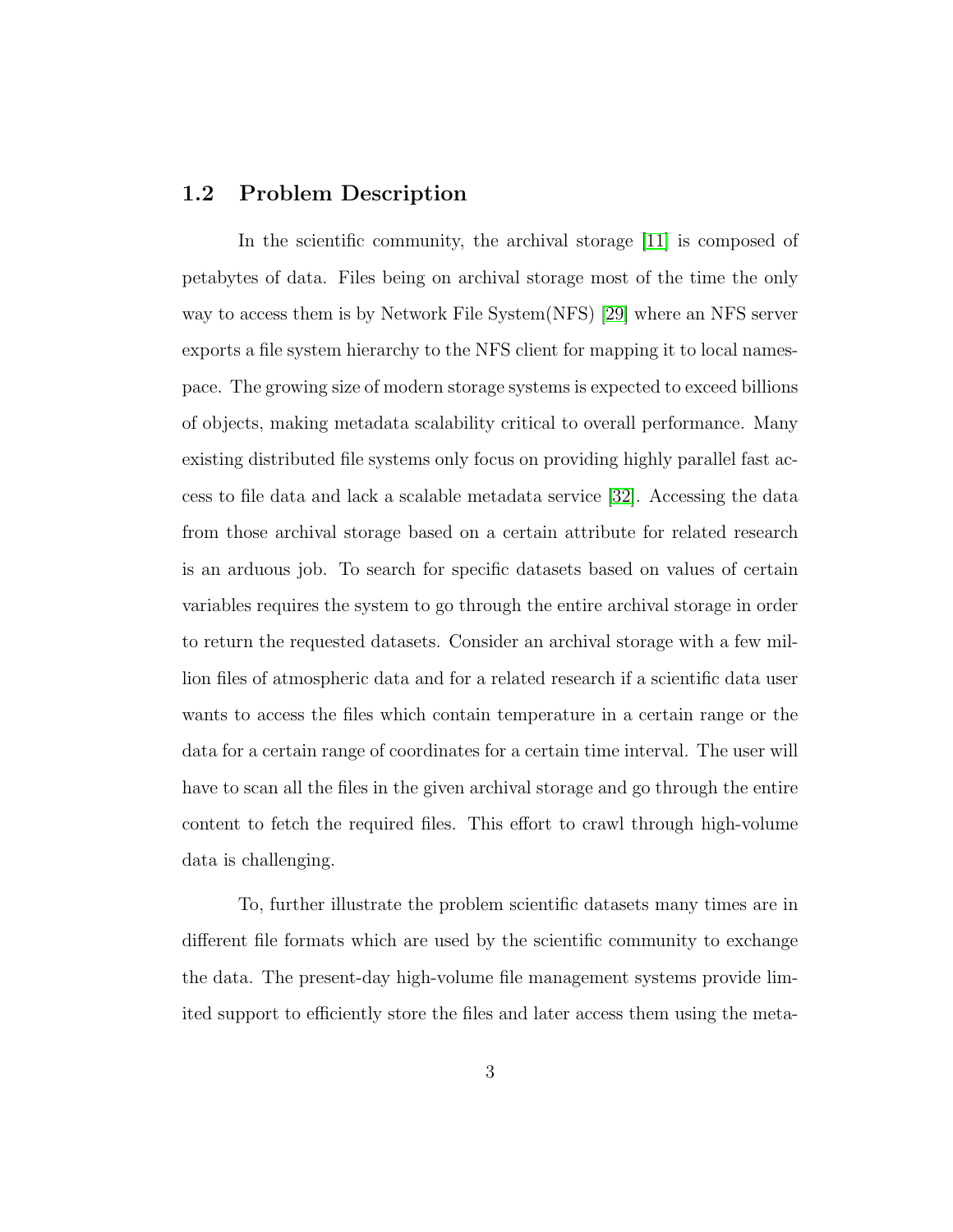data for the scientific file formats. Also, all the systems we studied act on already present metadata for a given set of files and not on processing them to generate metadata for a richer index.

## 1.3 Research Objective and Contribution

In this thesis, we are focusing on increasing the accessibility of files in archival storage using a metadata-rich index. One important point to note is archival storage contain high volumes of data accessed when needed. So, the file system generally used for archival storage is POSIX [21] file system. The architecture proposed in this thesis is an additional tool that can be used with a traditional POSIX file system and enable easy access for the containing datasets. Below, we present the design objectives of this work.

#### 1.3.1 Metadata Generation

Besides with indexing the available metadata attached with the file, this architecture also allows us to generate metadata based on selective processing of the data. Apart from previously attached data searching for a set of files can be further improved by added more features about the given dataset. This system is designed by focusing on scientific file formats. Scientific file formats are different structures of datasets structured as either multidimensional rows and columns or hierarchical data but the data would be numerical. So while ingestion of a certain structure of dataset with specific parameters for certain discipline we can also add them as metadata. For instance, if a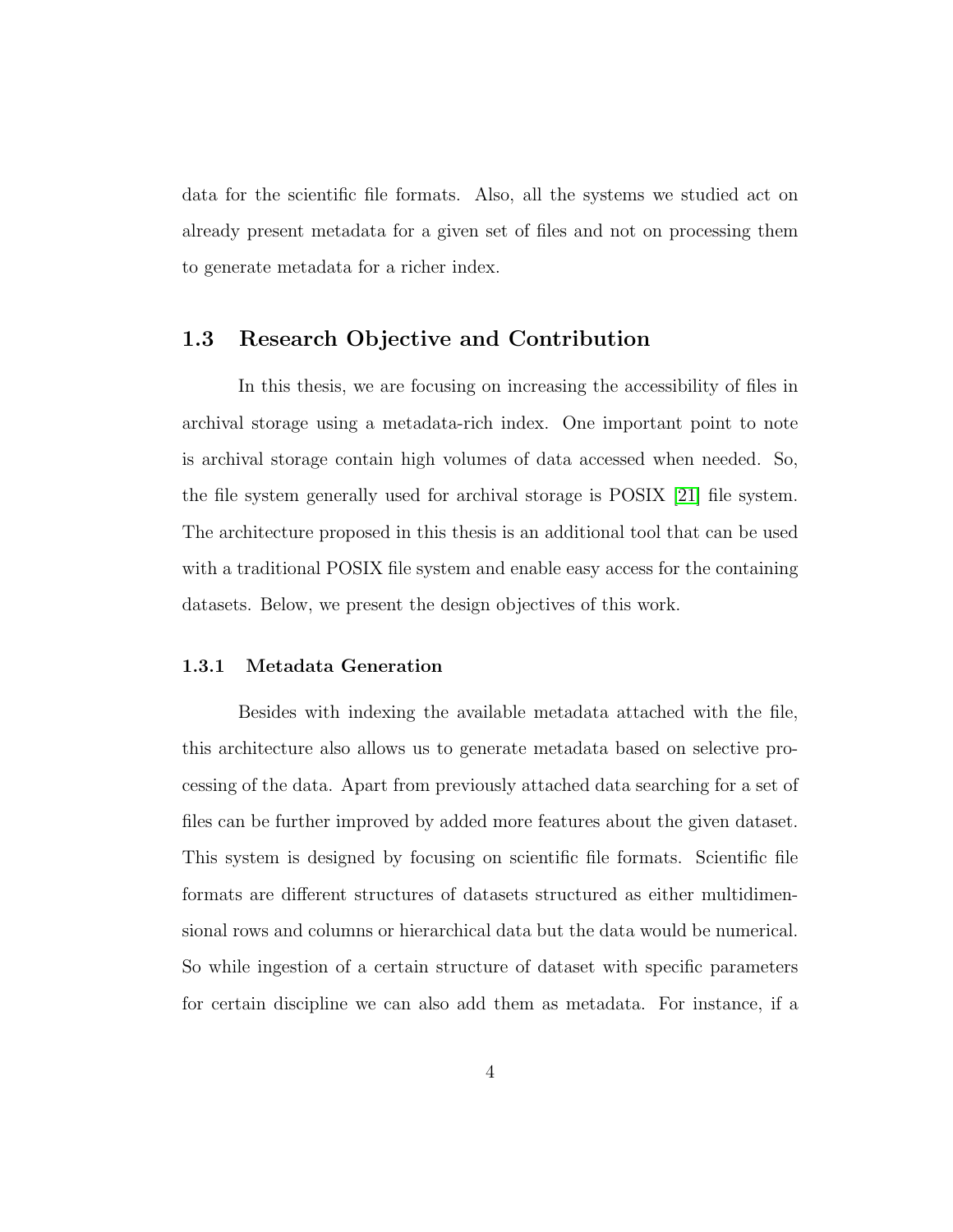scientific dataset user from the climatic research division wants all files containing temperatures in certain temperature ranges or files for certain ranges of geographic coordinates. If we have indexed files while ingestion It would make it much more efficient to access the respective files.

#### 1.3.2 Scalable Architecture

For processing high volumes of storage, this architecture is designed to be scalable or a given cluster of nodes. It is configurable over a heterogeneous cluster as well allowing it to distribute the load based on the capacity of each node. Scalability enables the handling of high-volume data.

#### 1.3.3 Custom File Format Interface

For adding a custom scientific file format an interface is defined in the proposed system. So, just by implementing the interface one can easily and fill in the basic functions to open and read a file. This makes it easier for scientific data users and scientists to easily add a custom file format metadata reader and extractor to an existing solution.

#### 1.3.4 Flexible database schema management

The proposed system identifies the file extensions in the given file system and uses a specialized extractor for the specific file extension and updates the metadata tags dynamically. While processing files of the same extension, if it discovers new attributes for that file extension, then it alters the database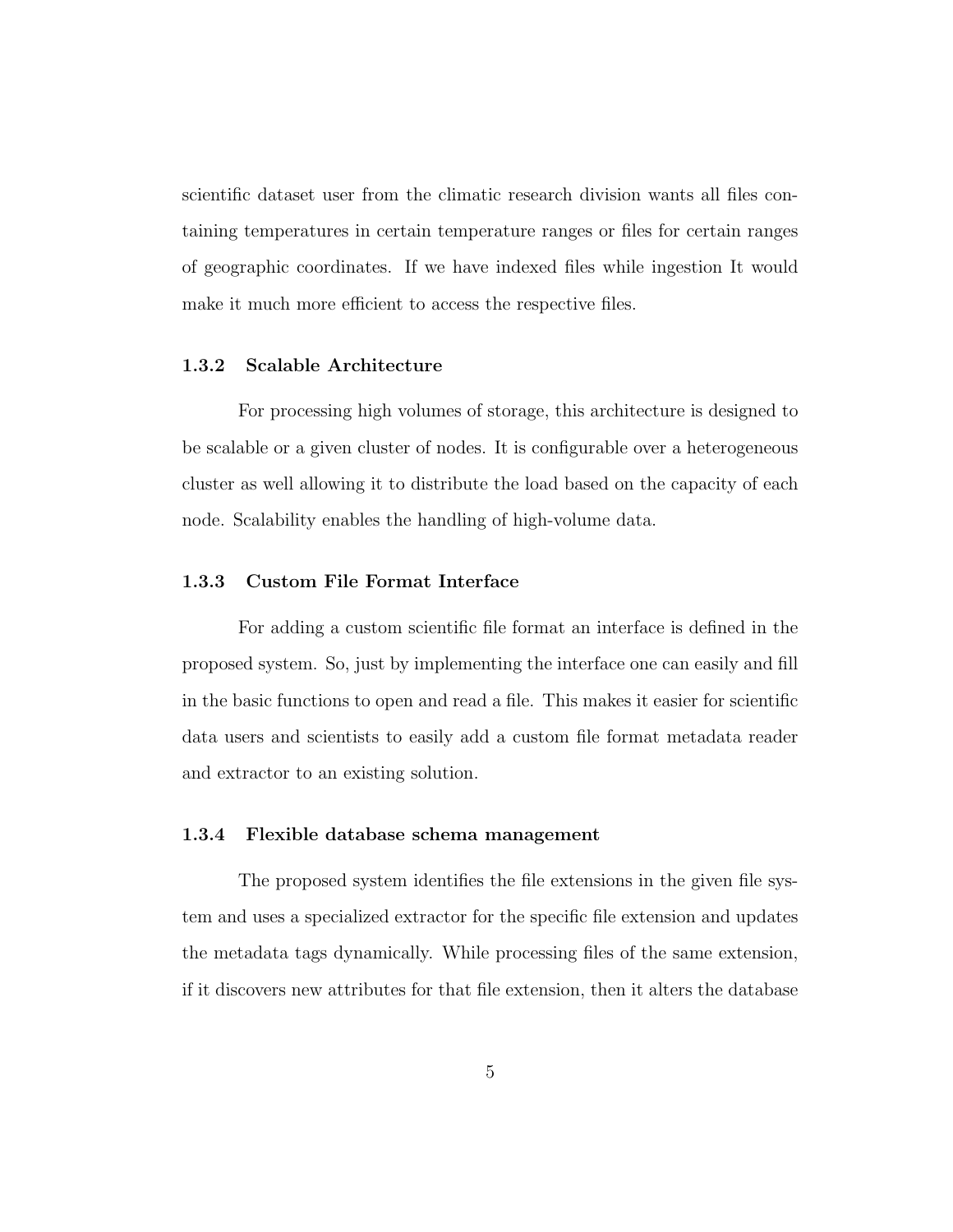table for that extension and adds new fields automatically in the database table. Furthermore, it generates tables for the supported extensions if they do not already exist in the database. Allowing it to update the database while processing the files and managing concurrent database updates. the proposed system also identifies and eliminates redundant files from the same directory location and does not index the same file over and over again.

#### 1.3.5 Multilevel Key-Value Pair Metadata

The proposed system also stores and indexes a file if the previously attached metadata contains multilayered key-value pair attributes. Client nodes map them to tables in Relational Database Management by using the parent's names as pointing references and a level identifier for every level of keys followed by the actual metadata key with the row containing file reference and given cell containing the metadata value for the metadata key.

#### 1.3.6 Batch Processing

To maintain the optimal performance of the client node and override the possibility of network buffer overflow while processing a high volume of datasets the proposed system uses batch processing. In batch processing, each client node has a defined batch size based on the hardware configuration of the node. So, when the number of files assigned to a client node is higher than the batch size then the files sent to the client will be in the given batch size specified by each client node.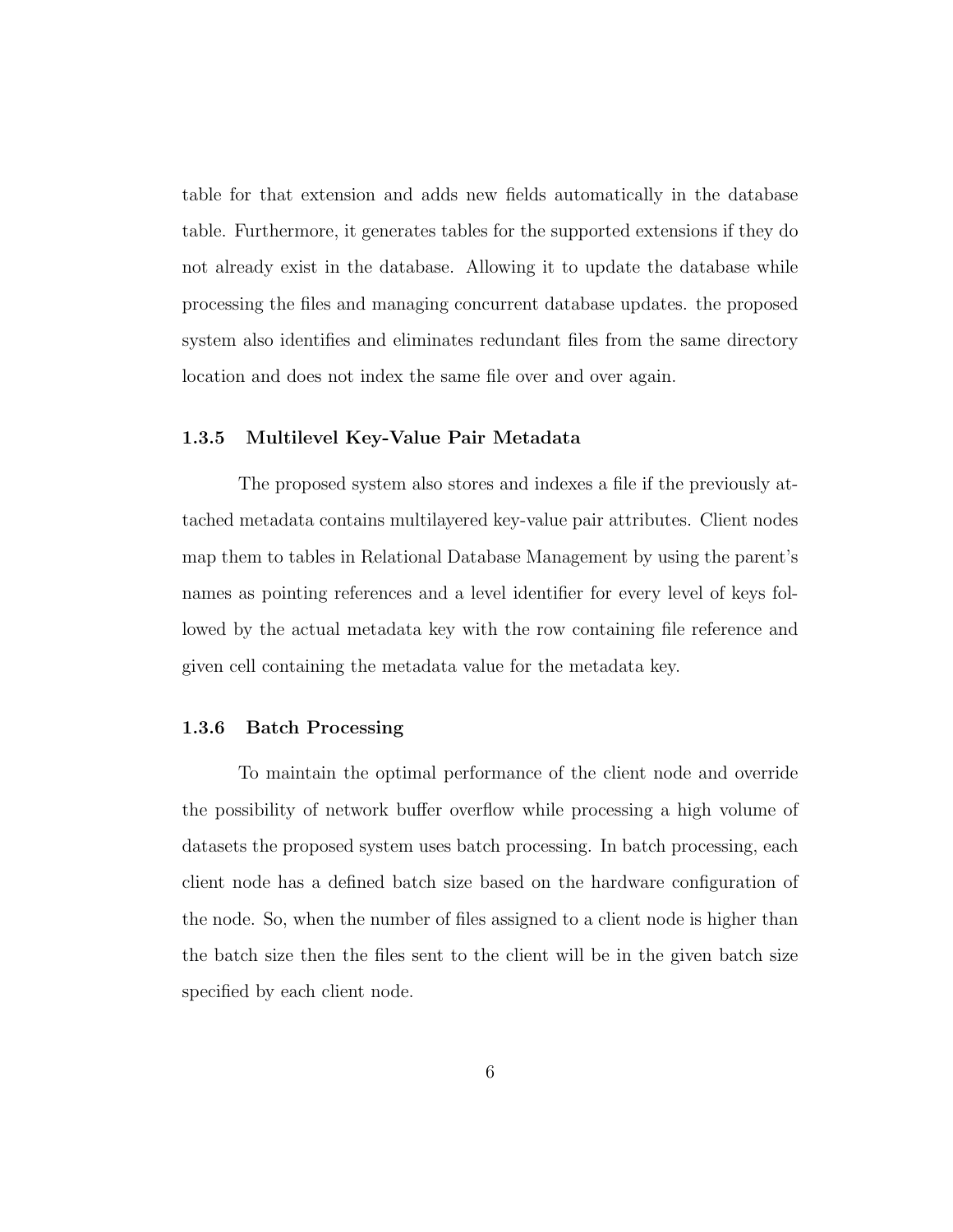#### 1.4 Some Important Terms

During the manuscript we are going to use terms stated below while talking about the working and design of the system. These descriptions below provide the context in which those terms will be used.

#### 1.4.1 Generated Schema

A generated schema is a set of key-value pairs that contain the unique structure of each type of file. For simplicity, it can be understood as if in a CSV file format a file is added every day containing atmospheric pressure of an area and another file added every day which contains the atmospheric temperature information. For both these files, the file format is the same but the columns (i.e. structure) of the files are completely different. Also, The columns of each of the types of this file would be the same with just different values of rows. So, based on the structure of the file we can generate a schema of the structure, and all the files matching the schema can be labeled and clustered with the respective schema id. In the above example, we had CSV files so only columns were used as structures. But, For files like netCDF, we have a combination of dimensions and variables in those dimensions, For HDF files we have hierarchical order and attributes of each key in hierarchical order and for a custom file format it can be defined as well.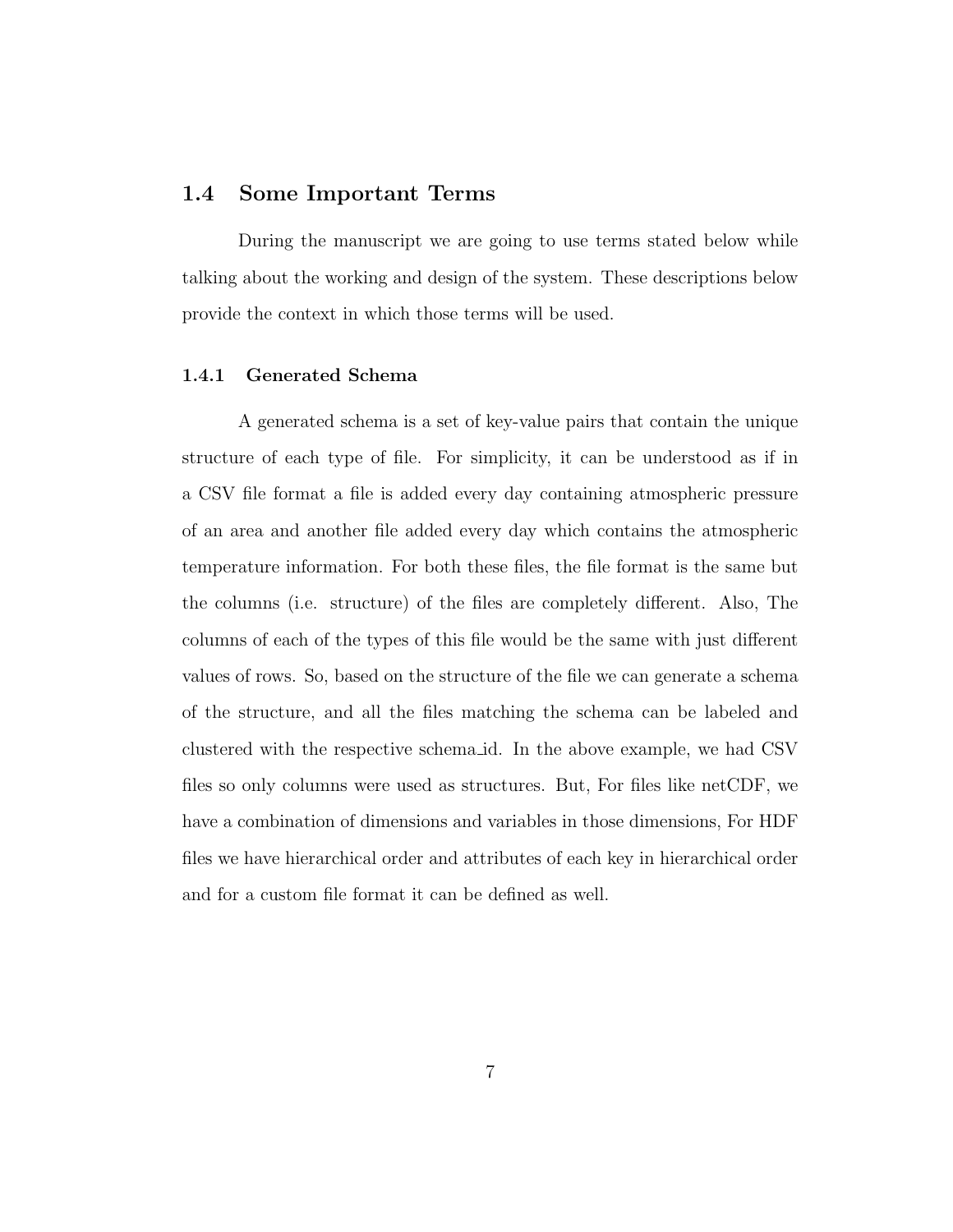#### 1.4.2 Derived Schema

A derived schema contains information about the new metadata that has to be generated and added to the metadata index. A derived schema should be specified in form of a JSON file specifying the operation to be performed and file name to get the generated gen schema id of that file and apply to all the files of that signature and update them in the database.

## 1.5 Layout of thesis

The remainder of the manuscript is organized into 5 chapters. In Chapter 2, we discuss about the contemporary systems and proposed frameworks in the direction of organizing files using metadata. Chapter 3 describes the architecture of the system to be mounted on a POSIX file system and database design. Chapter 4 presents the detailed description of every step of the control flow in the system to the smallest detail possible. This section provides a core understanding of our proposed system and it's working. chapter 5 shows the settings of conducted experiments and the outcome of the experiments, analyzes and discusses the results and learning from each experiment. Chapter 6 contains a detailed description of optimizations done through the journey of developing the architecture and the impacts of those optimizations. Chapter 7 concludes the thesis with the note of the future work and conclusion of the thesis study.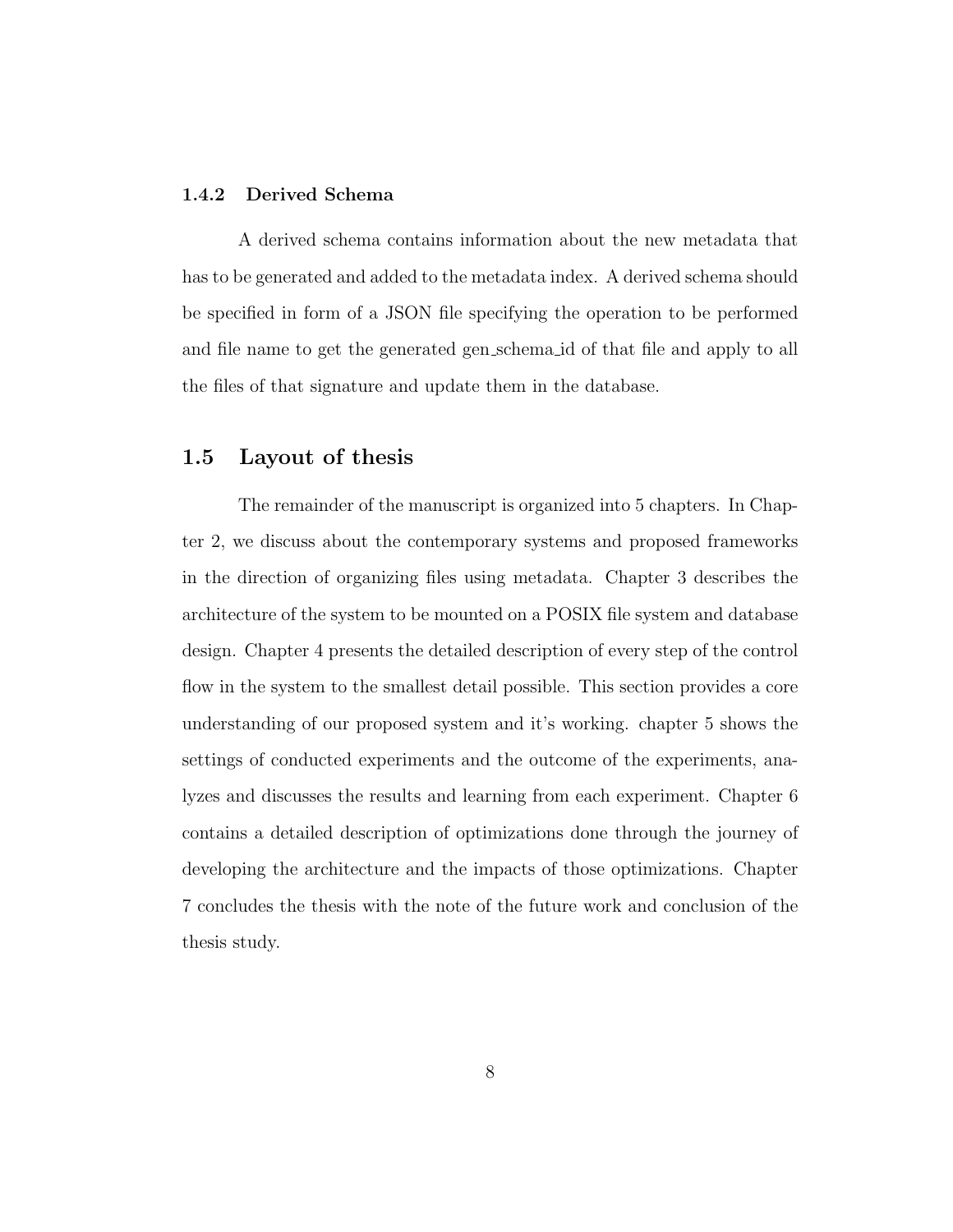# Chapter 2

# Literature Review

In order to improve the lookup time for high volume storage systems, there has been extensive research going on in the scientific community. Multiple approaches have been proposed to simplify the indexing and processing of scientific data format files to manage large archival storage. However, these approaches have their limitations in addressing discovery and retrieval for scientific files. No concrete system has been found to address all three aspects of the problem: flexibility of file-format processing and schema-based pre-processing, and a well-balanced distributed frame for scalable high-performance computing. In the sections below we have discussed similar approaches and their limitations.

## 2.1 Hadoop File System

Hadoop File system (HDFS) [36] is widely used for handling high volumes of data. It helps in the distributed storage and processing of files effectively. However, Hadoop can process only certain scientific data file format which are follow key-value store such as SequenceFile [26], NLine [13], Key-Value, FixedLength, etc. [7]. Due to which it only allows file types like HDF5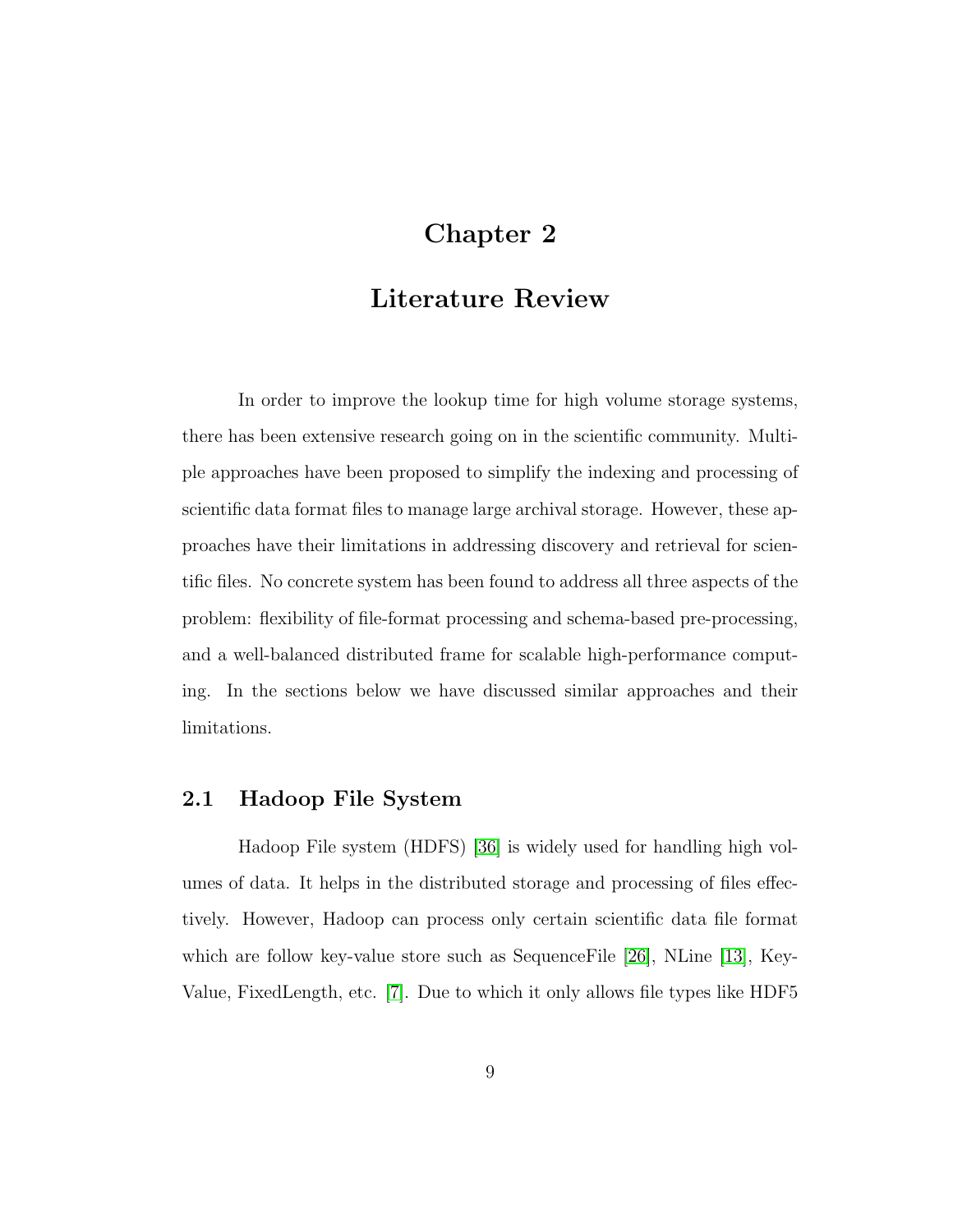or CSV [27] to be processed and accessed. For, given file types it supports Map-Reduce<sup>[15]</sup> jobs to parse and process data.

Due to the limitation of processing only key-value paired data, it leaves out the processing for file formats such as netCDF [7] over a distributed frame. To solve the problem of processing netCDF files over Hadoop file system solutions have been implemented of a netCDF file to CSV files and then ingest in Hadoop file system for processing [7] or other solution to use netCDF files in Hadoop file system is to use SciHadoop [10, 12]. With workarounds possible to use multidimensional array file formats in Hadoop. Hadoop still lacks to address explicit processing of data to generate more metadata from files and index it along with default indexing of metadata in name node.

## 2.2 MetaStore

MetaStore [31] is a NoSQL-based framework to manage scientific datasets using the attached metadata of the files. This is a flexible framework designed to enable indexing, storage, and retrieval of scientific files. This framework uses a NoSQL [38] database considering every file to have a unique set of headers for metadata and might require unique keys for each file record. Every unique set of metadata headers is addressed as a new schema for this architecture. It uses the Server-Client model over a distributed network to process the set of given files where the server is used as a load balancer to manage the distribution among the clients. Being a NoSQL based architecture it supports key-value paired hierarchical file formats such as .hdf5, .kdf [3], and .tiff [2].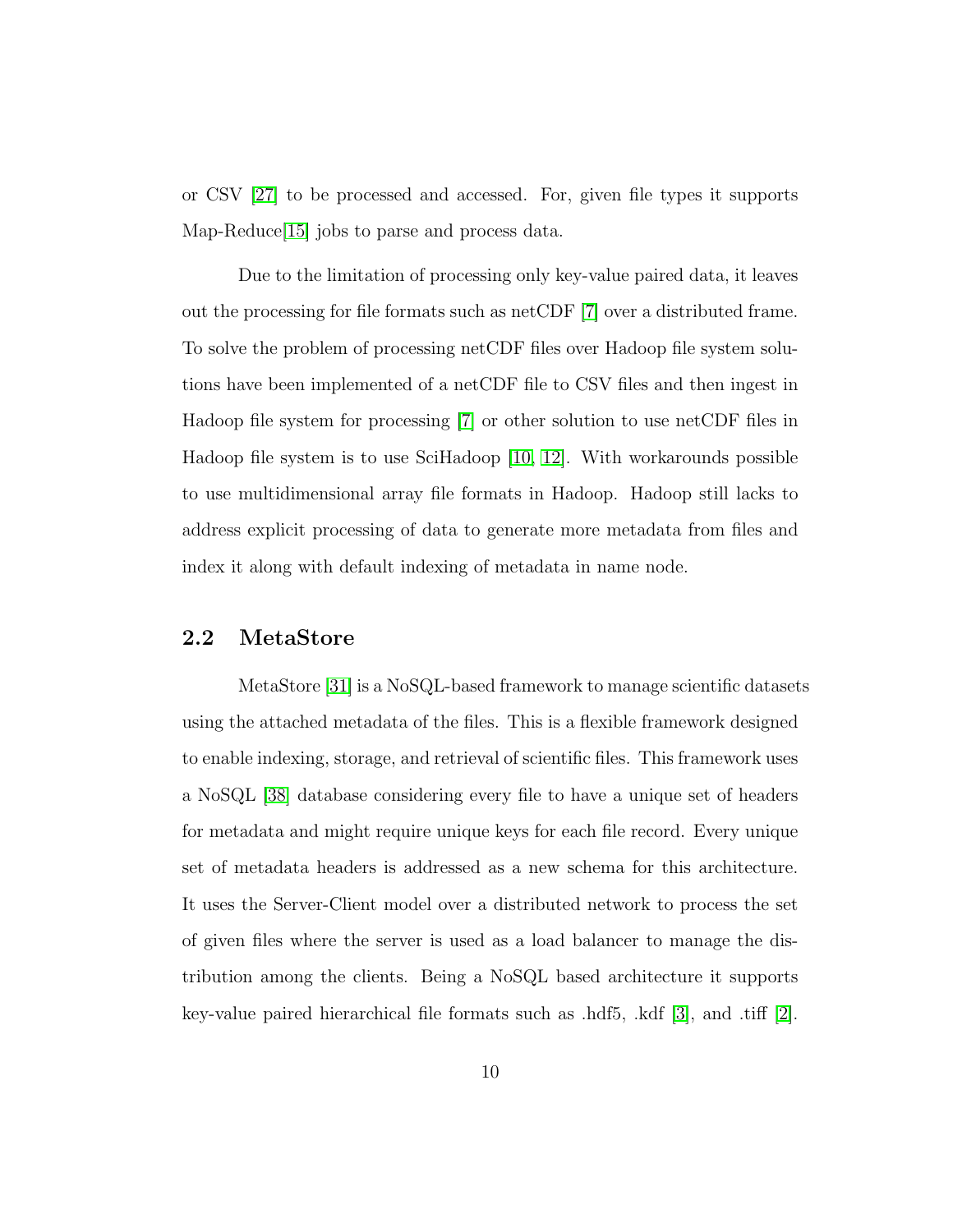In order to work with files of multiple schemas, it requires a pre-registered schema definition in form of JSON/XML the files matching the schemas from the schema registry are processed and stored in the database. It also supports multiple databases such as ArrangoDB [1] for storing both key-value pairs and graphs or it can be used with a combination of MongoDB[28] and Neo4j [22] for storing metadata. Later allowing a full-text search retrieval REST-API for better accessibility.

However, the shortcomings of this system are It requires manual submission of each schema file and attribute to be processed, it lacks the support of multi-dimensional arrays file formats such as netCDF or tabular files like CSV. It also lacks the ability to generate more metadata by processing the interesting attributes from the contents of files and store it as a part of metadata.

### 2.3 MetaCat

MetaCat<sup>[6]</sup> is a similar approach for metadata-based management of files using RDBMS as database storage. It also proposes a system based on the schema of the files to be processed. Metacat is a proposed system to manage files with multiple storage structures on a heterogeneous scalable database cluster. It first creates an XML file of metadata of the ingested file and inserts it in the database. It also suggests a custom query language to retrieve the files using stored metadata and allowing to query over hierarchically stored XML data in RDBMS. It provides user-based access control and authentication and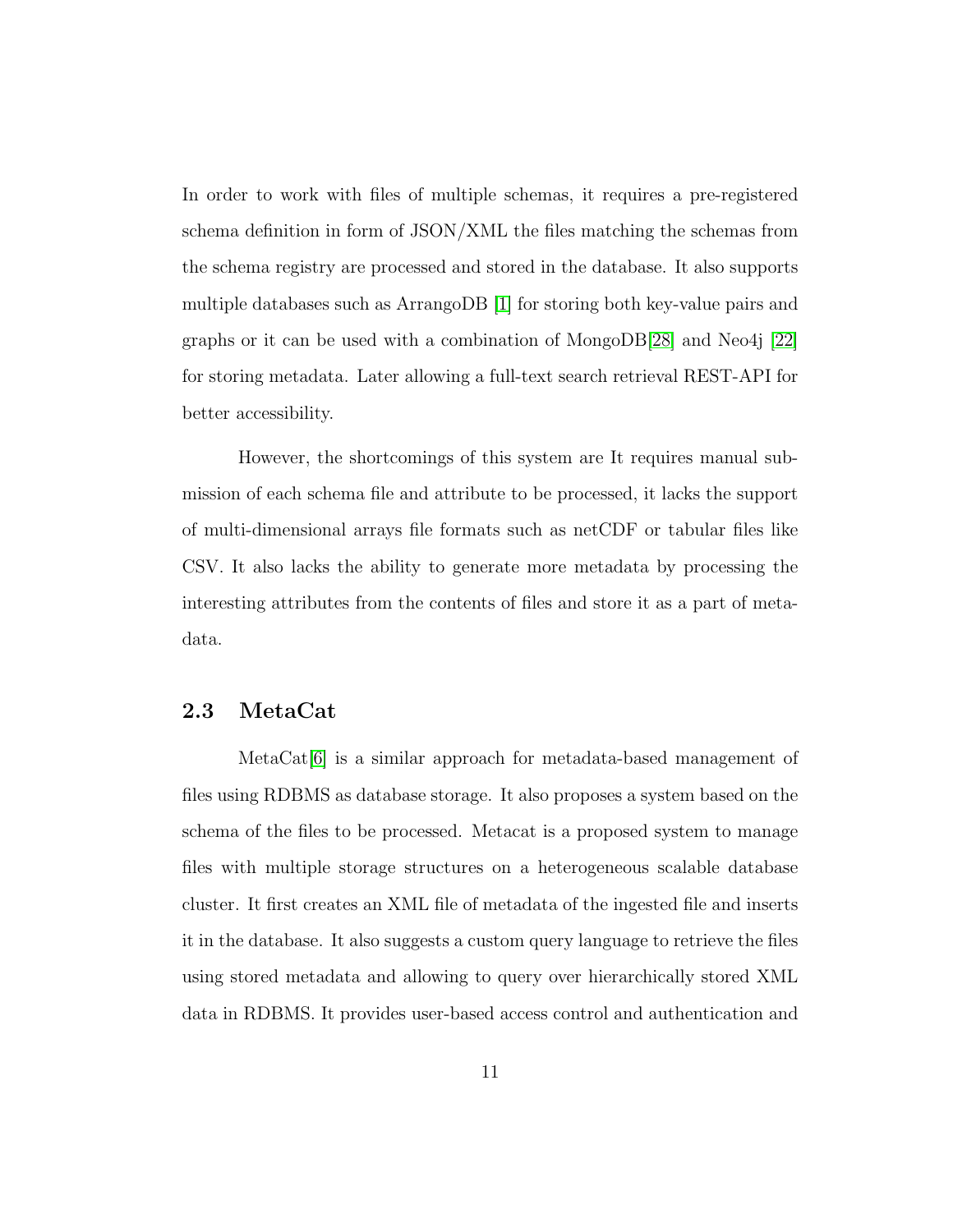reliable replicated storage to avoid data loss.

This model does not support libraries for reading previously attached metadata or perform content processing for metadata generation. It extracts metadata and generates layers in a hierarchical model based on the access and storage information of files using trivial information such as file path, file name, and time information of file properties. Due to these features, it becomes useful for all types of data files in the file system. However, the trade-off is limited exploration of every file type makes it easier to access later.

## 2.4 SoMeta

SoMeta [39] is a scalable Object-centric metadata management solution. This approach is based on storing and retrieving metadata information of files on an Object-oriented database. It proposes a scalable architecture that can effectively handle rapidly increasing files and metadata using a highperformance cluster of computing nodes. SoMeta proposes a decentralized tagging approach for storing metadata. This solution is based on utilization of OpenStack Swift database storage[4] and DAOS[25] as processing platform for the establishing object-centric metadata library. To improve the performance SoMeta uses flat namespaces for effective management of Distributed Hash Tables (DHT)[14] and bloom filters[40] for maintaining unique Metadata objects across all the servers. Object-centric storage also allows the solution to be flexible as attributes in form of key-value pairs can be inserted, updated, and deleted as required and retrieve efficiently with bloom filters over DHT.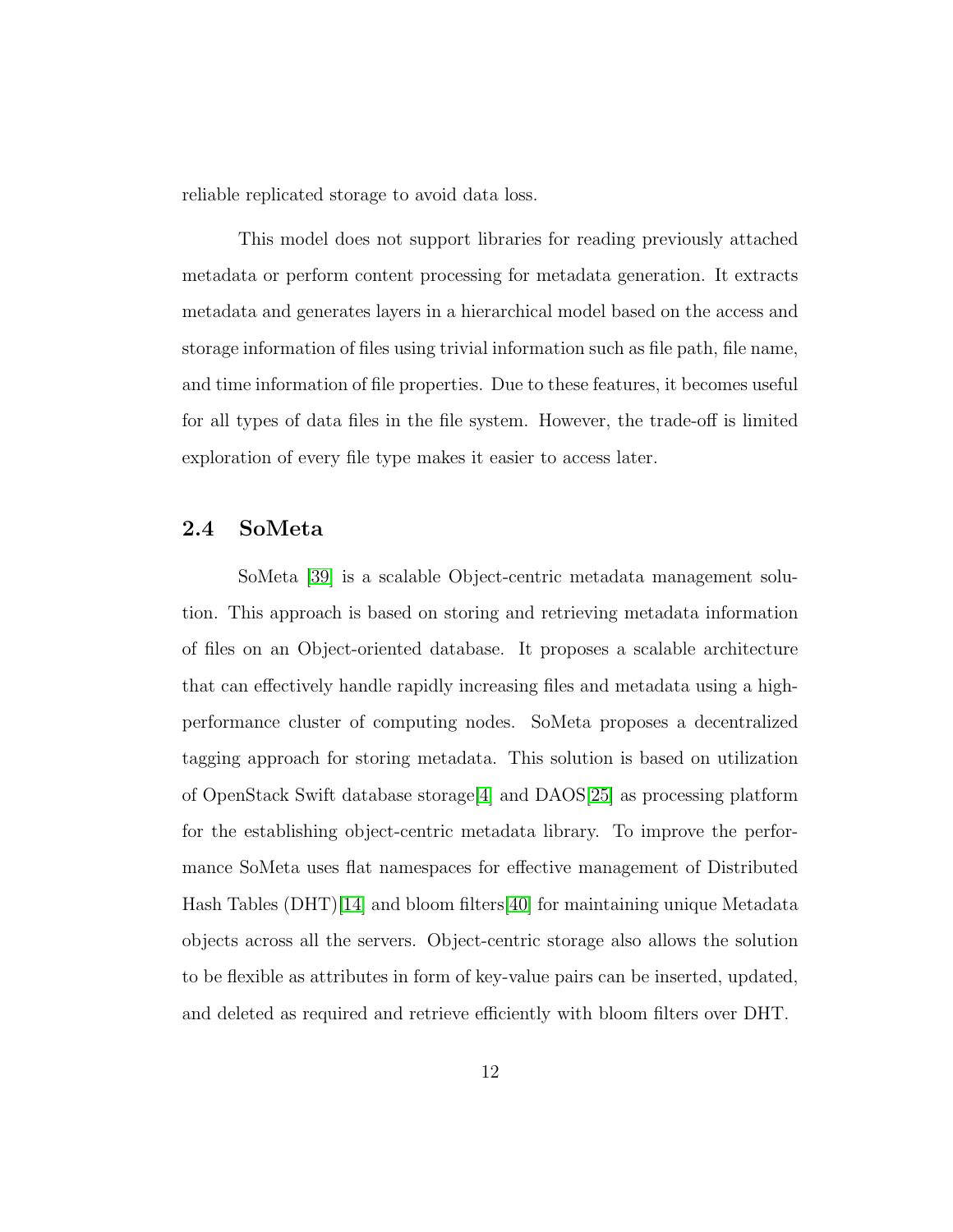As per the proposed system of SoMeta, it is focused on effective metadata storage and retrieval of metadata on object-centric storage compared to existing RDBMS and NoSQL databases. The shortcomings of this approach is it designed for object-based storage systems like RADOS, Amazon S3, and Openstack swift. MITRA is to support archival storage which is mostly based on traditional POSIX file systems. Also, as it involves only the storage and management of metadata. There is no Address of support of various file formats for metadata extraction. It also lacks the component of processing the ingested file contents for generating more metadata and improving the accessibility of the file with a richer metadata index.

## 2.5 TagIt

TagIt [37] is a user-defined metadata-based tagging approach for a distributed file system. TagIt is one of only a few solutions that we encountered which was designed on the notion of processing the contents of the data files and generate more metadata and add it as a tag along with metadata to improve the accessibility of the file later on when required from an exascale storage archive based on certain features of the file. This system is implemented on GlusterFS[8] as a shared-nothing distributed file system as well as CephFS[42] for an object-based storage file system. It allows simultaneous access to the database as the database is horizontally shared among all the worker nodes by using sharding. It also focuses on fault tolerance and durability by checkpointing the shared database to persistent storage to recover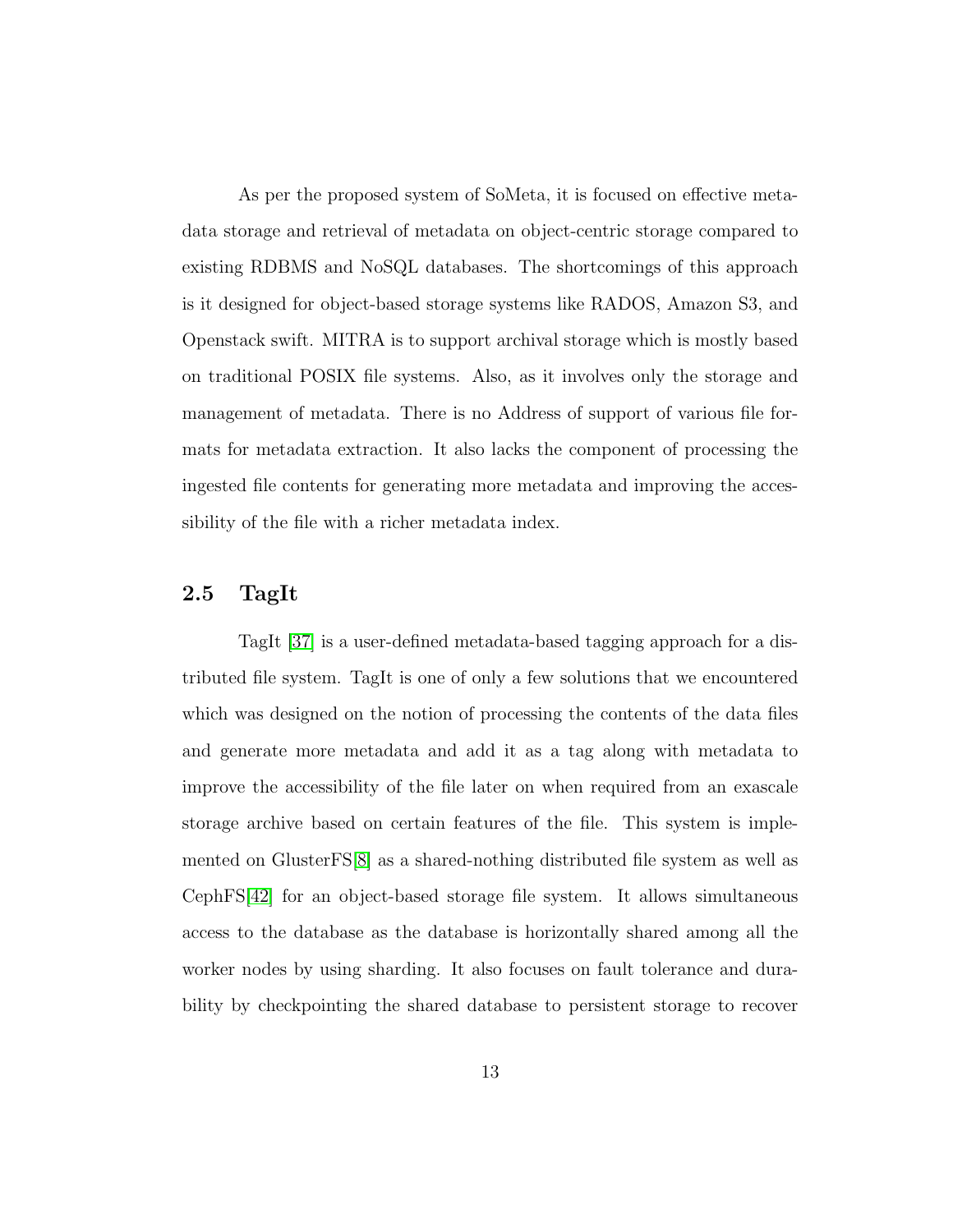quickly in situations of database failure. It achieves improved performance for search queries over distributed architecture by indexing the tags in a shared database.

This approach is primarily focused on generating tags and systems to manage the tags over Relational database (RDBMS) and Object Storage Daemon (OSD). In the proposed system the analysis of the system is provided for a directory containing netCDF files. However, the description of components that can be used for the generation of metadata supporting versatile tag generation from data files of file formats is yet to be addressed.

## 2.6 Empress

Empress [24] was initially designed as a robust system to support scientific file formats and index files using metadata over a distributed cluster. Later on, in the releases after that, it evolved to support extraction of userdefined metadata based on the contents of the file to improve accessibility. Empress is designed for users to perform multivariate analysis, atomic operations, fault tolerance, and scalability. Empress is based on In-memory RDBMS as database storage and has shown promising results compared to the Hadoop file system and SciDB[9]. It reads data directly from simulation and processes it for basic metadata and custom metadata specified by the user.

Empress is a similar approach to MITRA in terms of a scalable and distributed framework for the generation of metadata and index it. The limitation of this approach is it ingests the data directly from simulations and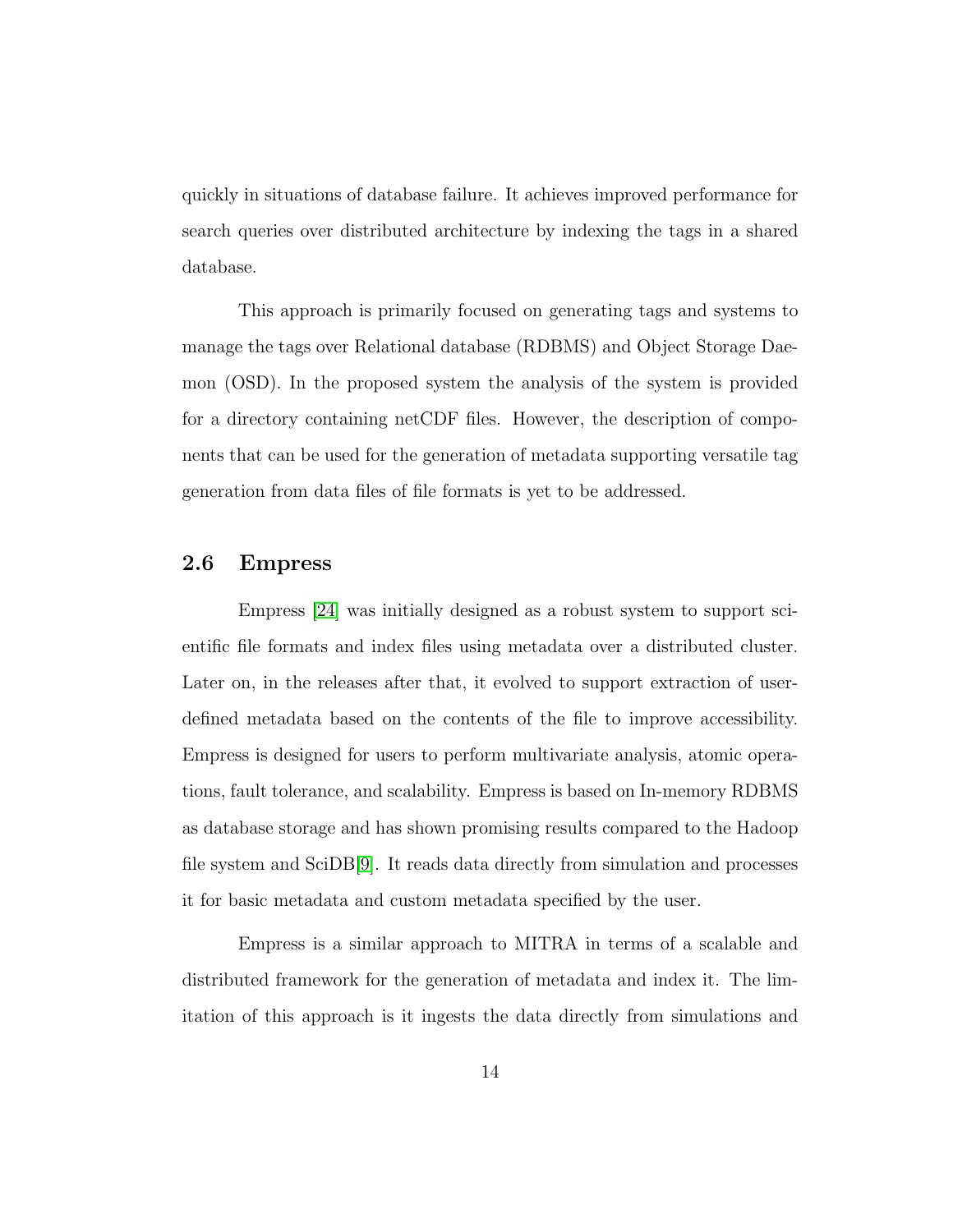processes it for generation and indexing of metadata and then forward data to be stored in the file format it was supposed to go. This approach can generate a rich metadata index but it is applicable only for the data generated after implementing this system for future experiments. MITRA allows the generation of a rich metadata index from data stored in archival storage. Apart from that MITRA also allows scientific data users to add support for custom scientific file formats.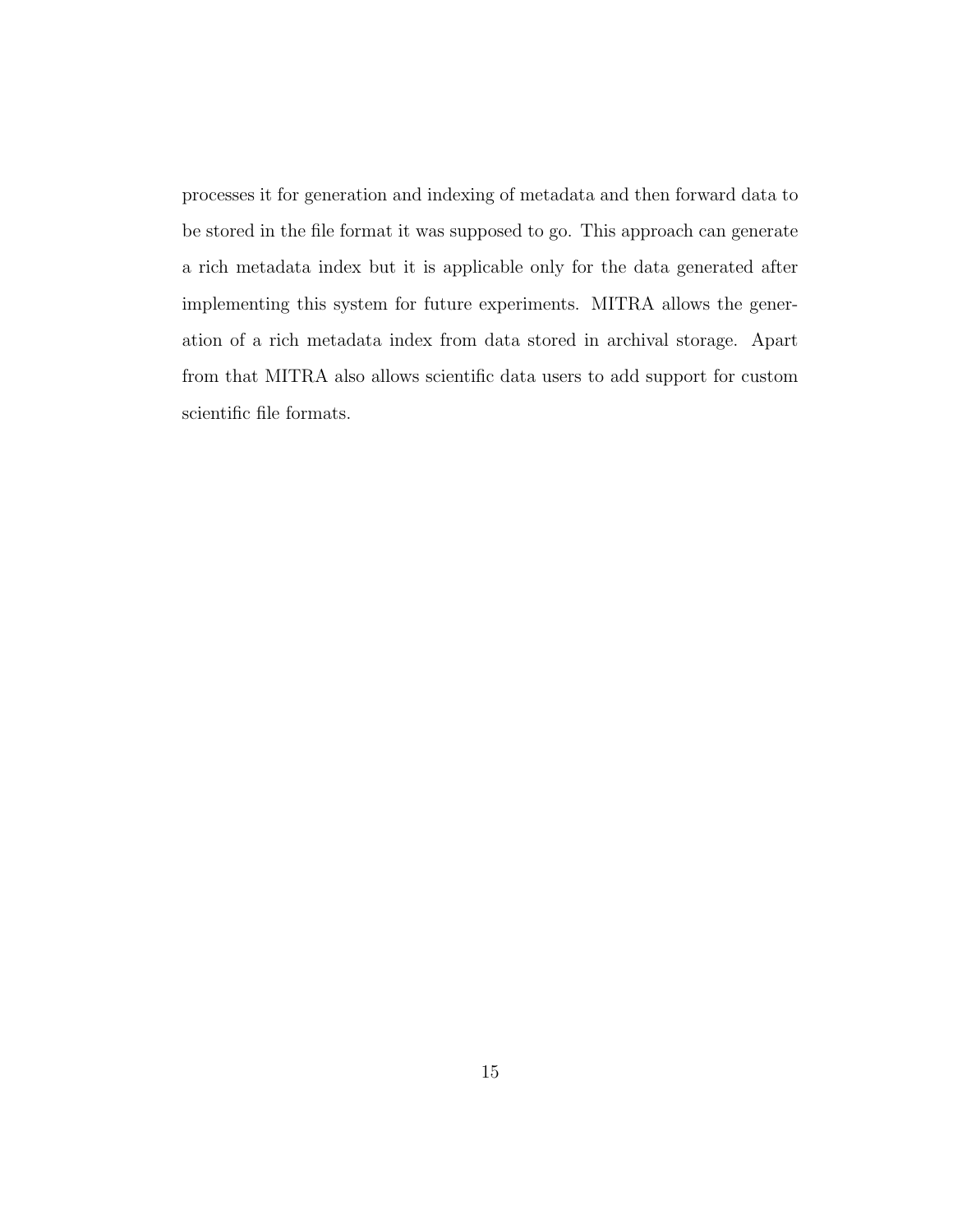# Chapter 3

# MITRA Design

In this chapter, we'll be discussing about the component design for MITRA from a system-level perspective, database perspective, and design of a tree-based load balancer implemented for MITRA.

## 3.1 High-level System Architecture

MITRA is a distributed framework designed to run in a physical, virtualized, or containerized environment that can span multiple nodes. The formation of MITRA consists of a distribution server, a database server, an API server, and multiple client nodes. Here, we have 3 separate servers for Database, distribution, and API requests. However, it is not necessary for all the servers to be on the same physical node. The target file system or directory that is required to be indexed is mounted on each client and the distribution server functioning as a master node. The distribution server will then analyze the target file system and distribute its contents in chunks based on the available client nodes.

Each client node processes the chunks assigned by the master node. Initially, a client processes the previously attached metadata to the files. Then,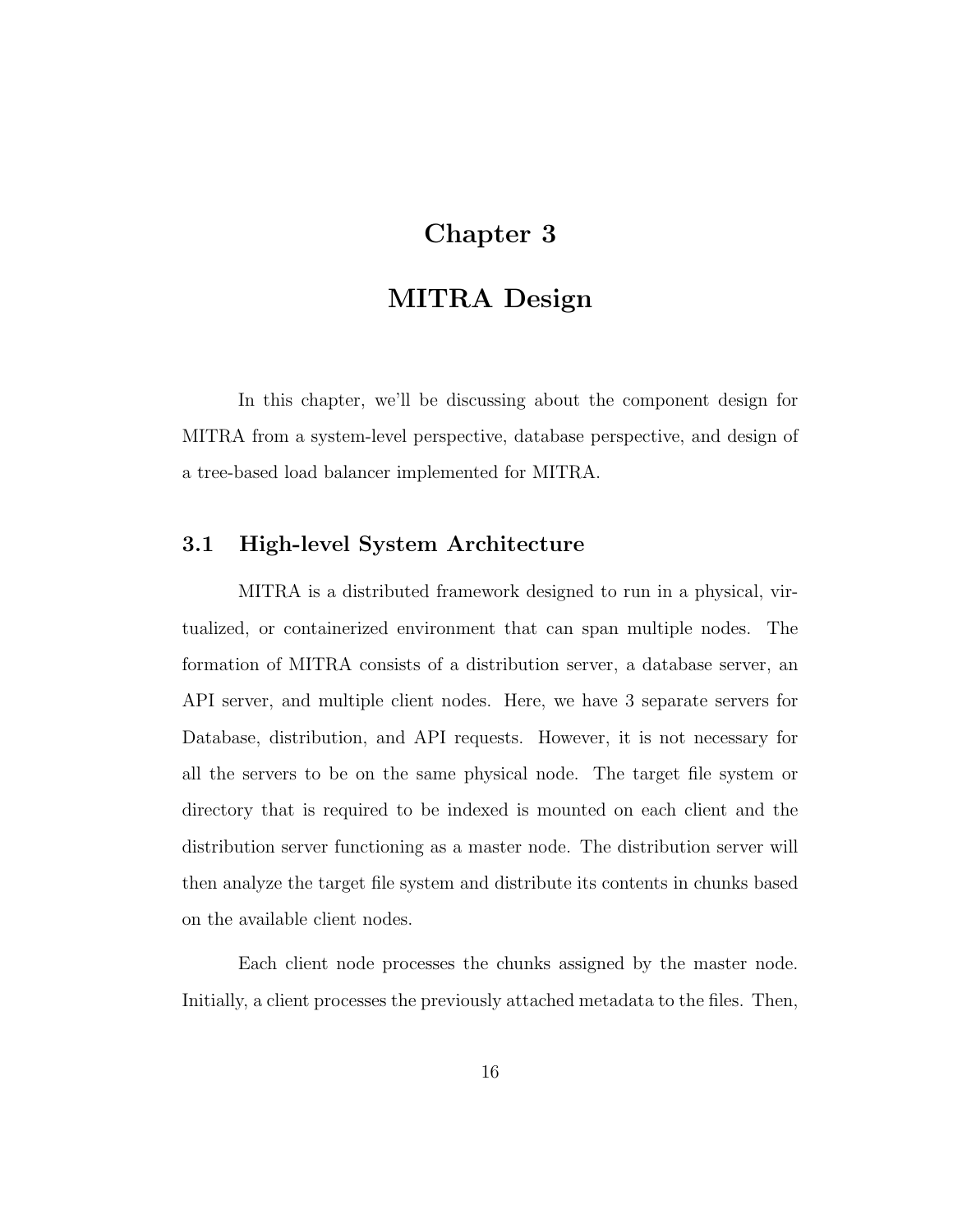

Figure 3.1: High-level system architecture

a client node will further process the contents of the assigned files. Processing the contents to generate metadata can be performed at a later point in time as well. Generating metadata adds metadata based on the content which can be specific to the schema of the given file, e.g., a date range, a temperature range, and data related to some geographical area. By indexing the metadata in SQL server it enables easier and efficient file lookup based on a specific attribute.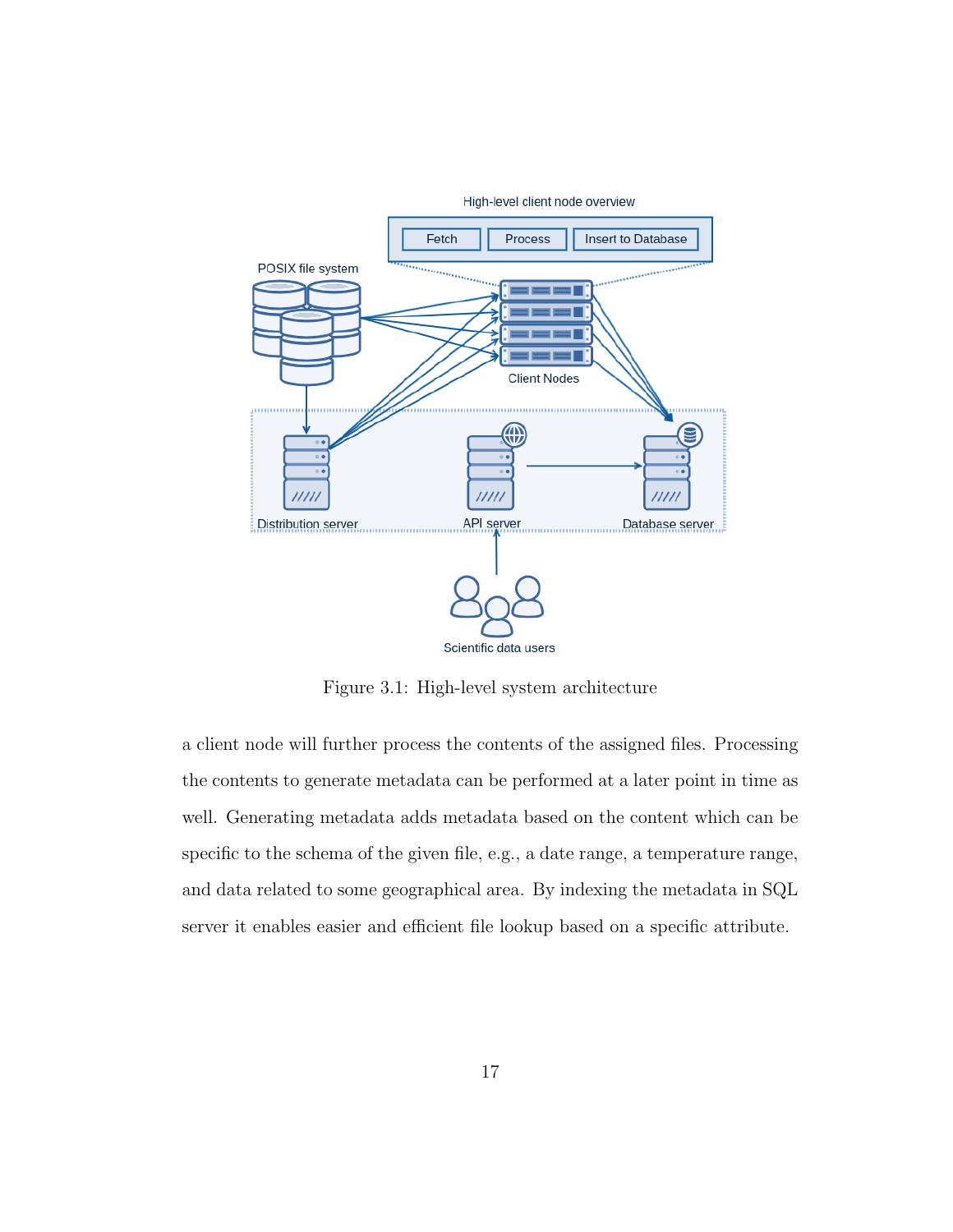## 3.2 Database Design

MITRA uses a RDBMS database PostgreSQL for storing the metadata and index it. This database was specifically chosen as it allows storing fields in JSON format as key-value pairs. Also, its transaction management and concurrency management works well with multiple simultaneous connections. The database consists of a basic map index table that is the common table with a shared attribute to directly access metadata and access information. Apart from the common file info table, there is a set of three other tables for each file format type which we want to process using the architecture. This set of three tables can be described as:

#### 1. Metadata Table (meta {file format} info)

This table contains all the metadata attributes of files of the specific file format. Every column in the row will be a metadata attribute. A column will be added for every new metadata attribute discovered for the file format  $meta_{\text{file.format}}$  info table is associated to. Every row contains values associated with metadata attribute associated with the file. Each row has a unique identification field file id which will be directly mapped to the file info table.

2. Generated schema Table (gen<sub>-{file\_format}</sub>\_schema)

This table contains the generated schemas for that file format. Along with gen schema id for each schema and the columns for the structure of that file format. Also, there is a column with an array of values to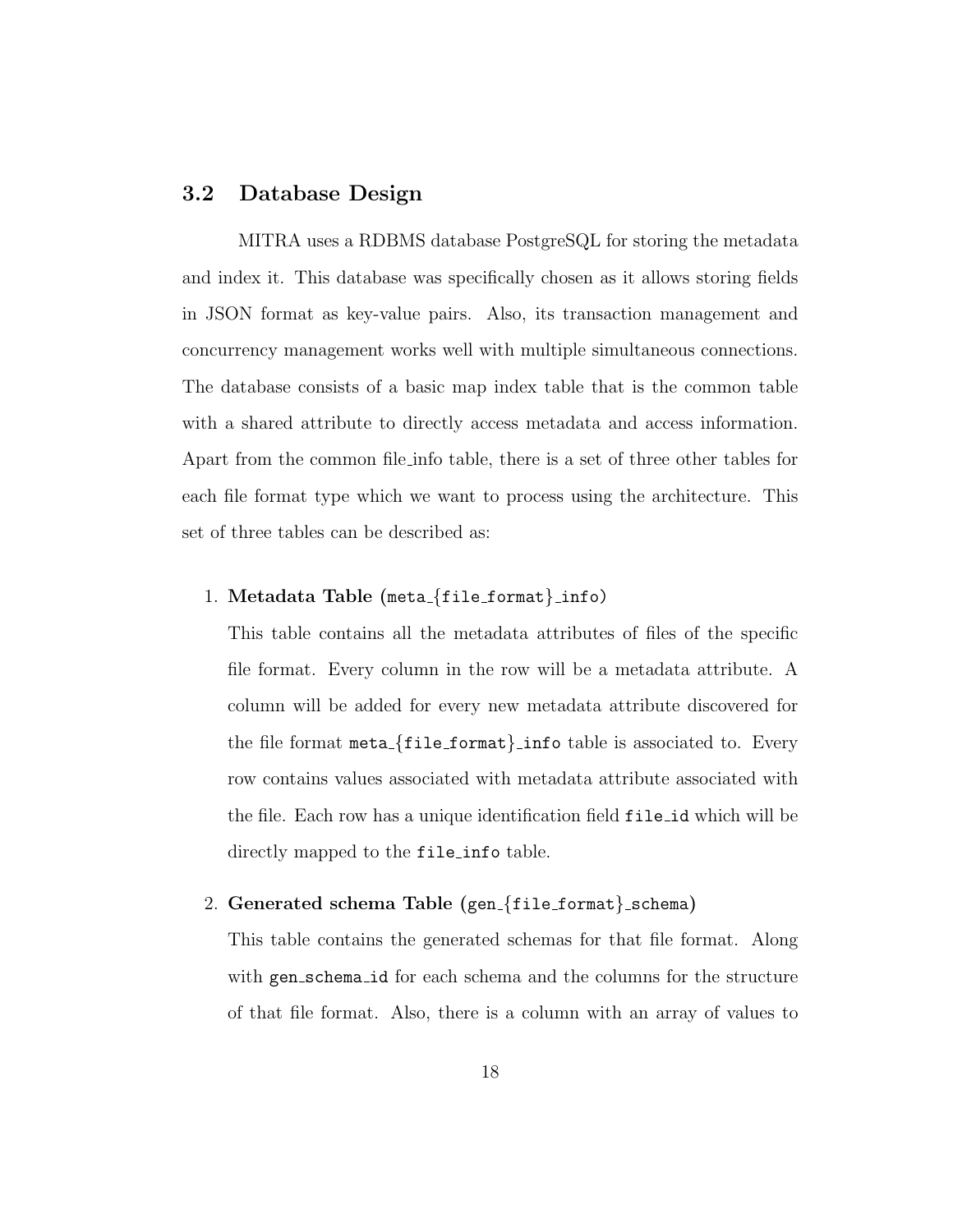

Figure 3.2: Database design for MITRA

be derived schema id's (i.e. der schema id) that are mapped to that generated schema.

### 3. Extraction schema Table (der\_{file\_format}\_schema)

This table contains information about the fields to be processed and added to the metadata table. The id of the generated schema mapped from filename and also the new name of the field to be named after performing a certain operation during ingestion of file.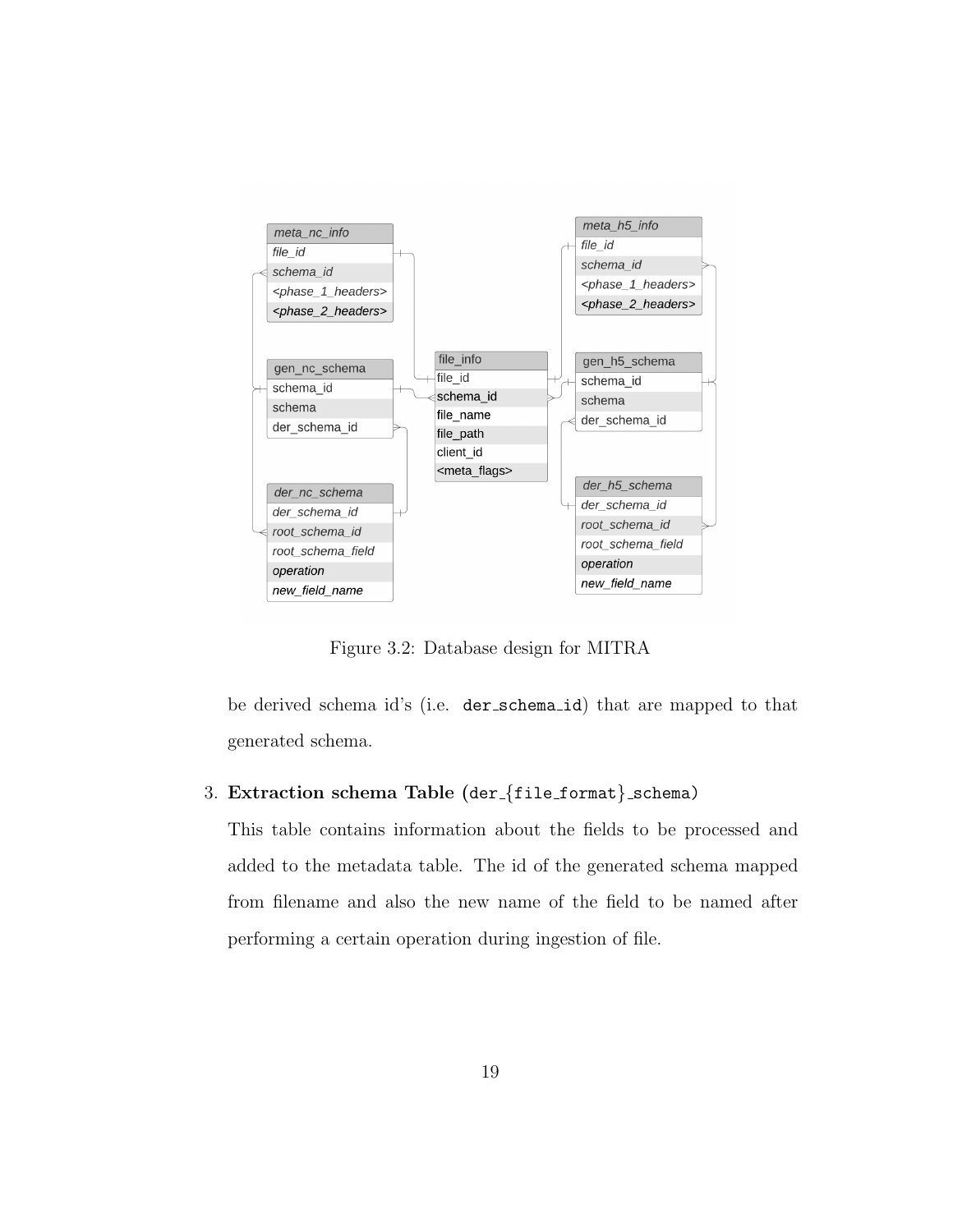### 3.3 Heuristic Tree Distribution

Heuristic tree distribution is used for the balanced distribution of given files across the distributed network. MITRA does load balancing using its own data structure. Here, the master node analyzes the file system and assigns a heuristic weight to each file and directory by generating a tree data structure. The heuristic weights can be calculated based on various factors, such as file size, extensions, and the number of files under a specific directory. The resulting tree is further divided into sub-trees for distribution to the available computation nodes. Each sub-tree contains the file paths of the mounted directory. Based on the number of client nodes connecting to the server the distribution server node will allocate a sub-tree to each client node such that all clients get sub-trees of either the same or similar heuristic value. After sub-trees are allocated, they are sent in small batches to the client nodes for processing based on the processing power of each client, which is specified in the configuration file.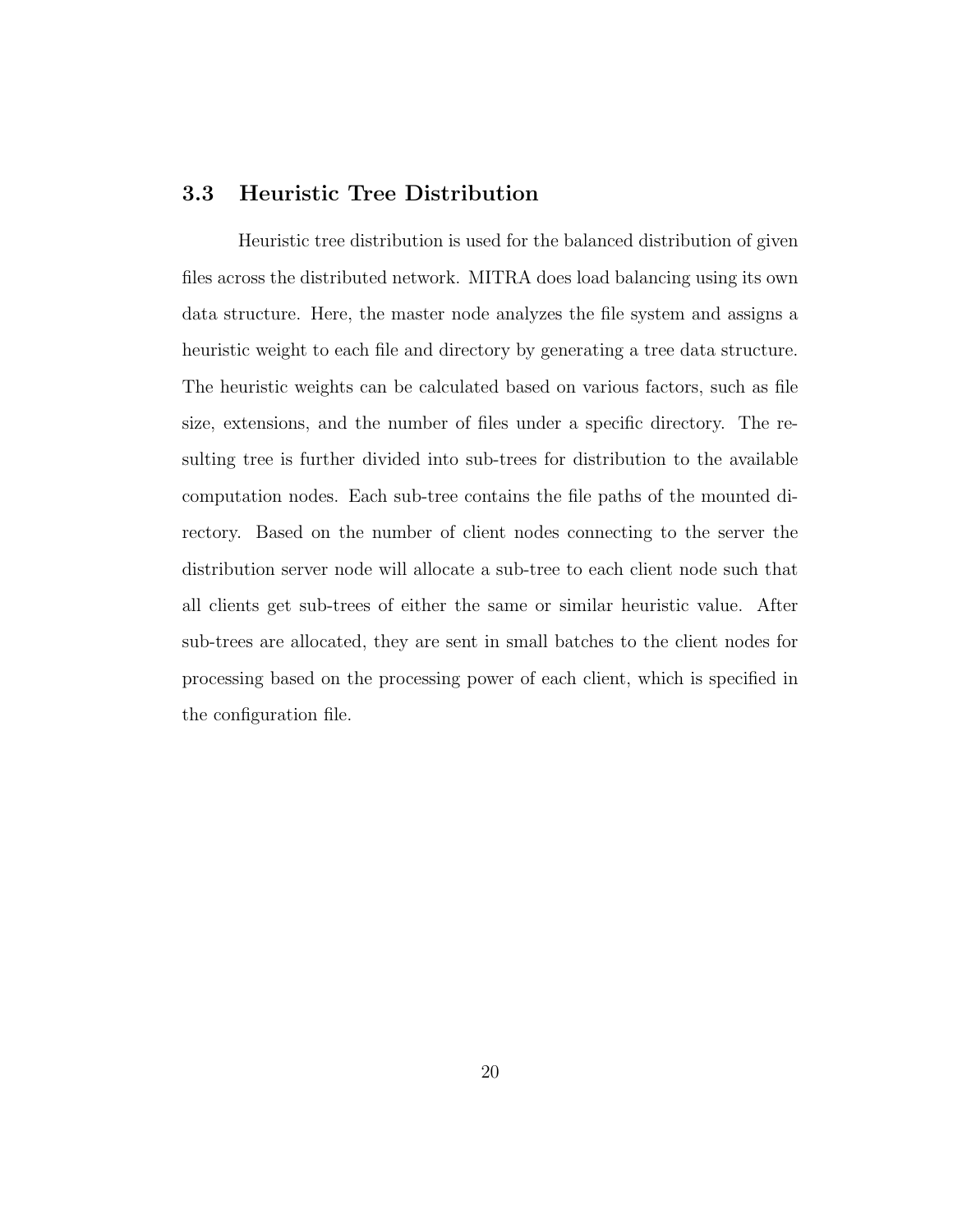

Figure 3.3: Heuristic tree structure for example files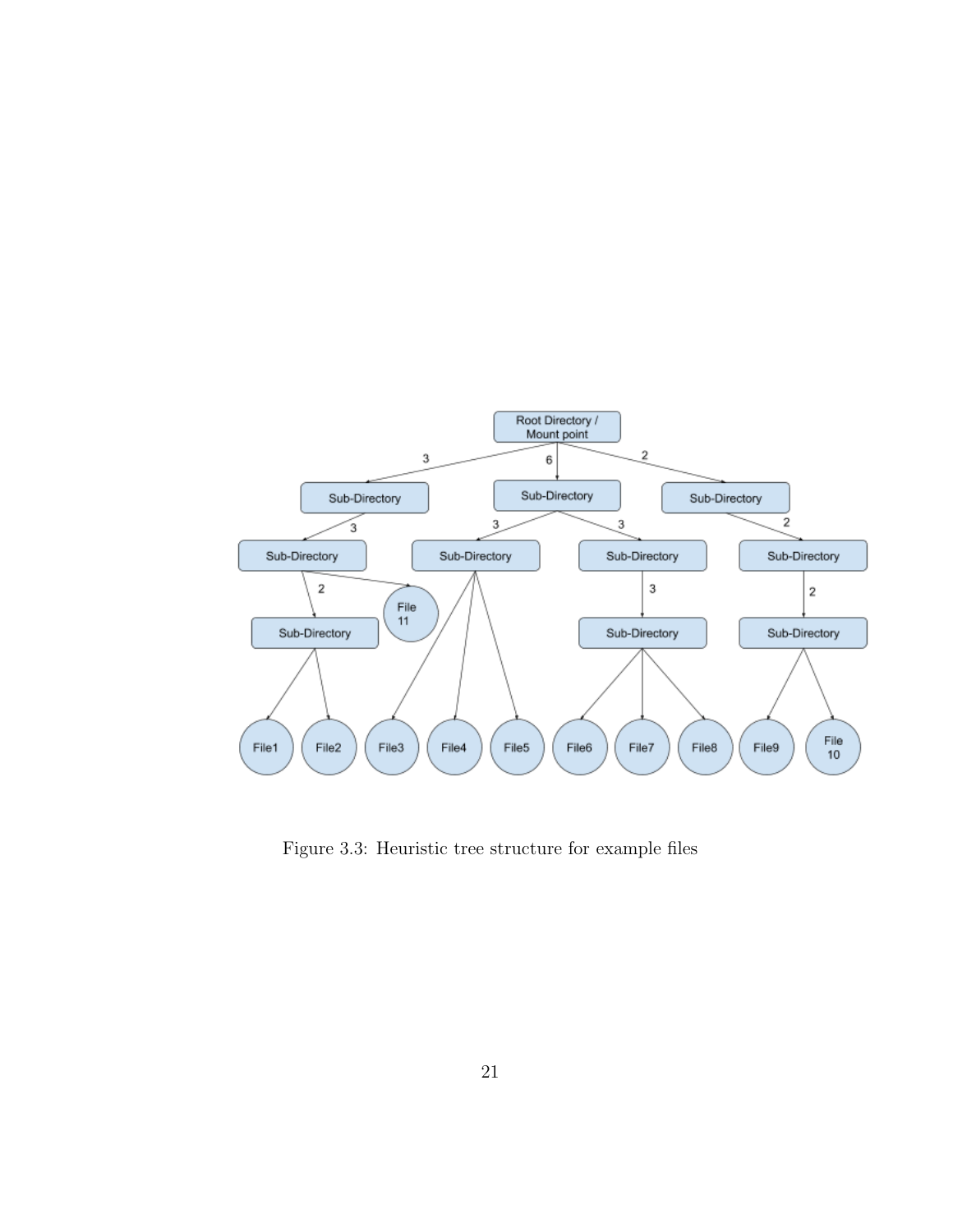# Chapter 4

# A Method for Metadata Generation and Indexing

In this chapter, we'll be discussing the flow of control through MITRA and understand the processes happening while discovering the files on storage, accessing the headers, generating an index in the database, and processing the contents of files for metadata generation.

## 4.1 Metadata Harvesting Process

System Flow can be understood starting from fetching a file from a POSIX archival storage to a two-phase ingestion and database management. The ingestion of files in the proposed system and the processing of the file is the core using all the components we discussed in the above sections. Once the system starts processing the files. Files are processed in two phases. In the first phase, the system creates the basic layout and stores the previously attached metadata and marking files by generated schema labels and segregating them based on the features given. In the second phase, the system processes the dereived schemas provided related to the files to be processed and respective operations. In this phase system then processes the contents of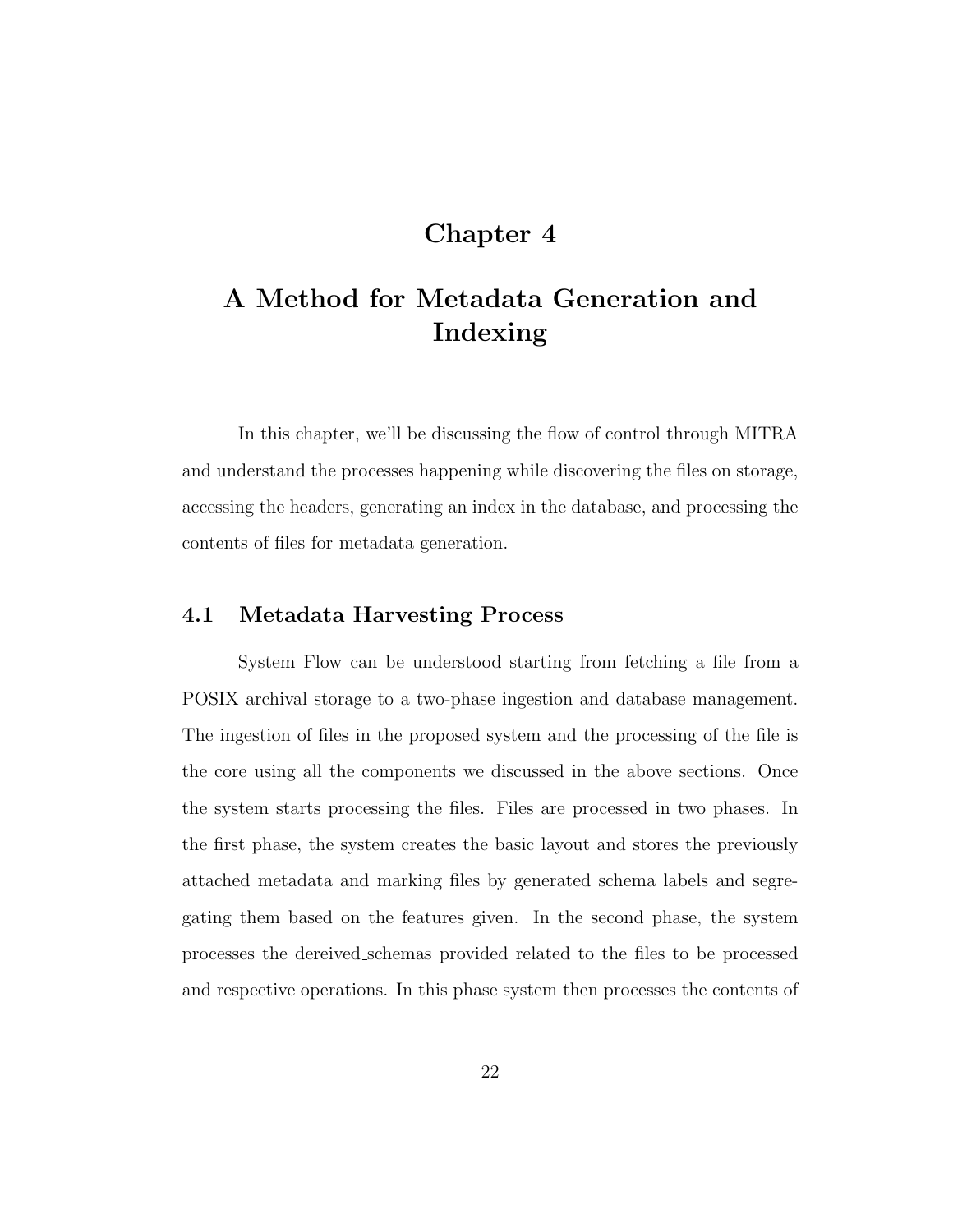the selected files and generates metadata and adds the generated metadata to the previously created metadata tables.

To design a balanced, scalable and distributed framework using clientserver model we distributed the server and distributed client cluster to get optimal and balanced performance with high volumes of data. Here we discuss the overall flow of system and functioning.

In the beginning of the system, the server prepares a heuristic file tree for the given storage for load balancing when clients are connected. the process of creating a tree is quick and efficient and is discussed in the evaluation section. After preparing the tree. It waits for clients to connect once the clients are connected. It prepares the chunks of files to be processed by each client and communicates the file distribution in batches to the client nodes. Once the client receives the list of files. It starts a multiprocess activity to prepare metadata, insert it into the database, and map schema. After all client nodes complete phase 1 processing. The server scans the derived schemas present in the storage. It then inserts the schemas into the database and passes on the list worker nodes to map the derived schemas with the root schemas. Mapping is a computation demanding process so it is distributed over client node cluster. Once Mapping is complete server node access the list from the database and distributes the list evenly among the client nodes for balanced networks and computational load for metadata generation. Phase 1 and Phase 2 are described in detail in the below sections.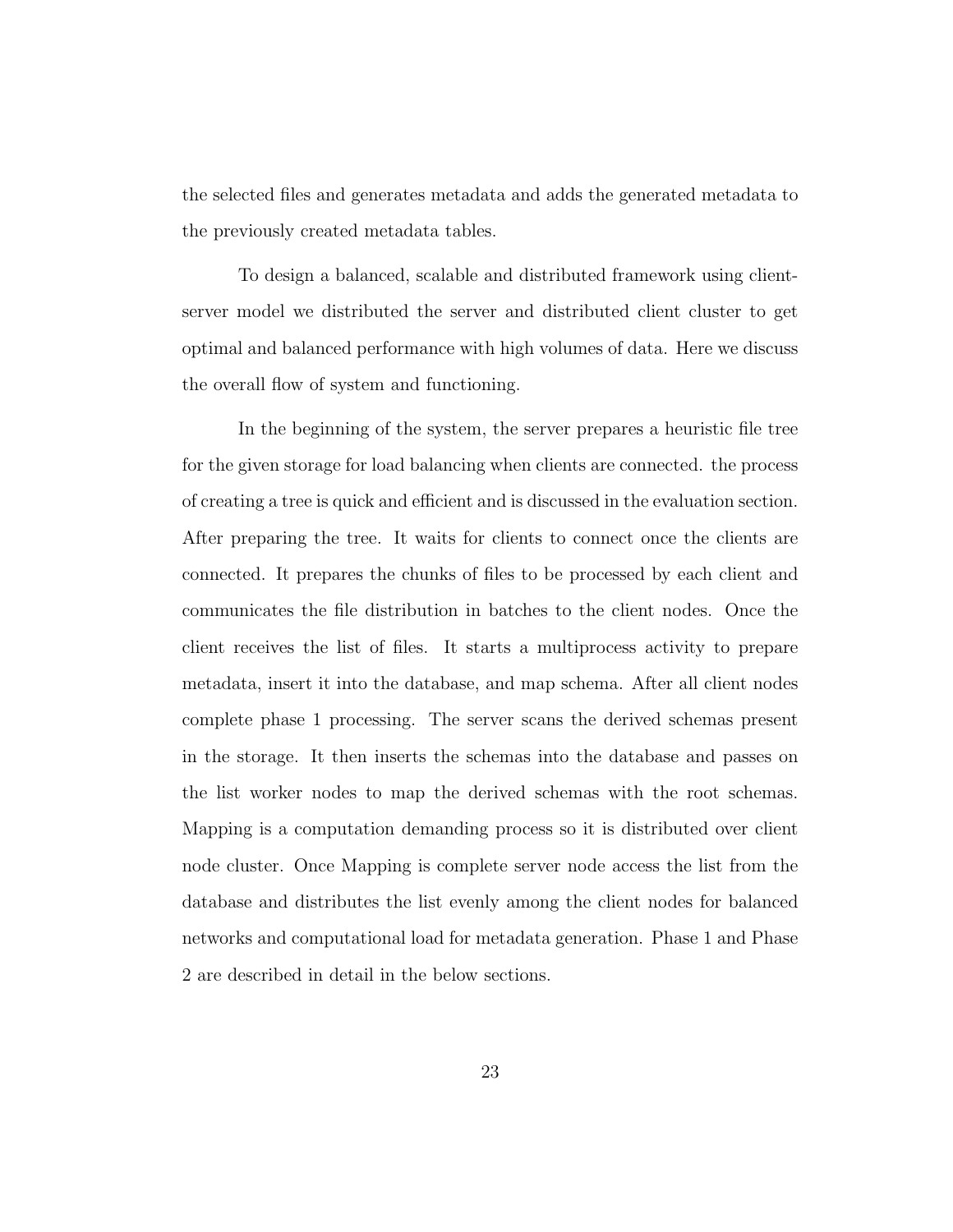

Figure 4.1: System flow design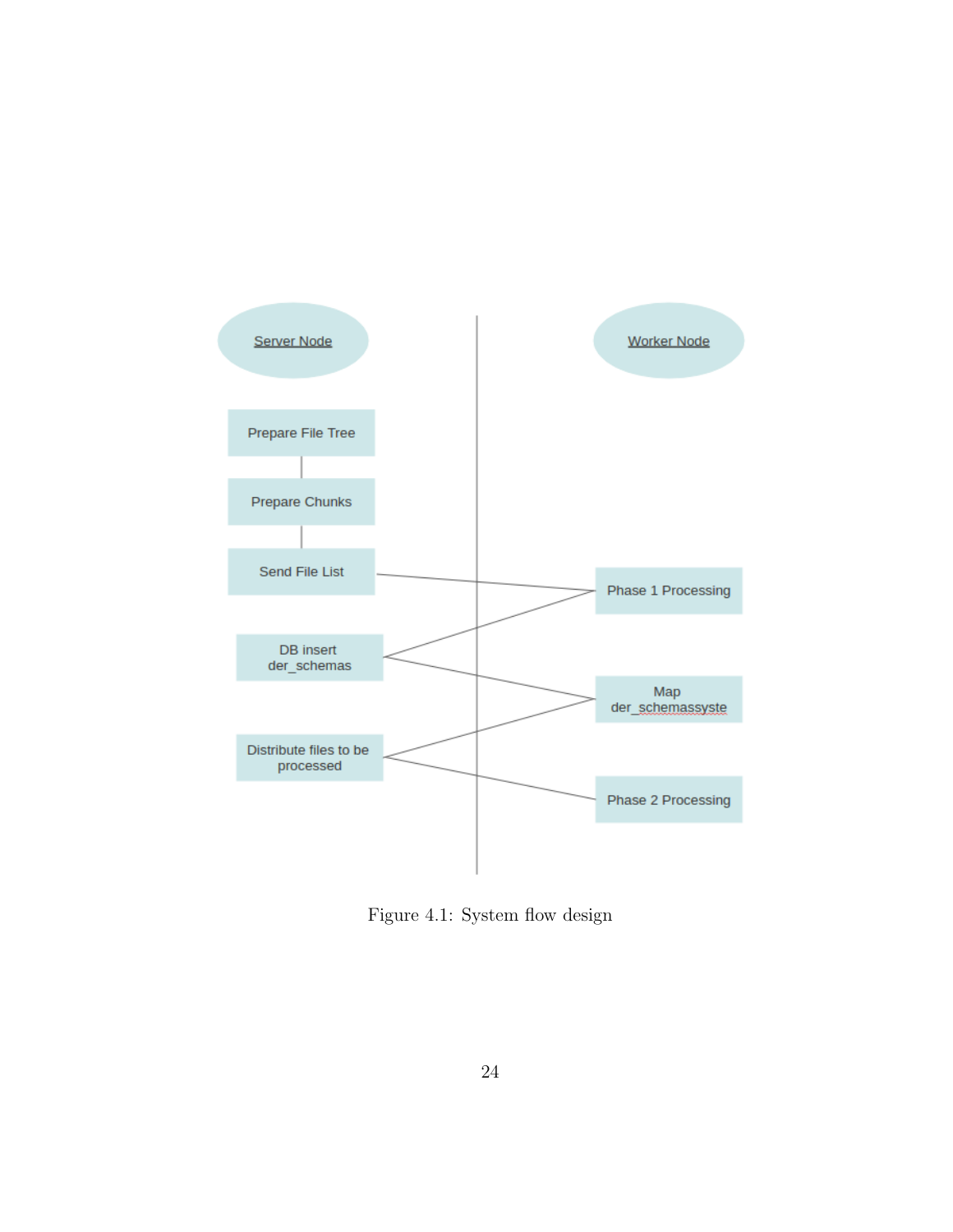# 4.2 Phase 1

In this phase the file processing will start by the server analyzing the file system assigned to it and prepare the subtrees containing file and folder paths to be processed for each client. These subtrees will then be sent over to clients respectively in small sets at the rate that the client processes the assigned files. From the client's end, As soon as it starts receiving the chunks of subtree assigned to it. the client starts by accessing the file format of the assigned file and select the appropriate extractor. Then the file is accessed by the extractor of the format and reads previously attached metadata leaving the contents of the file untouched. As it completes reading the previously attached metadata for a given chunk it sends the object to the database manager. The database manager then reads the metadata received and verifies if it already exists in the database. If it is new data the database moves forward with the database insertion phase and generates the dynamic queries to insert the metadata in tables. Our Database management is flexible being RDBMS. So if a new attribute is discovered for a file format a new column will be added and then the insertion operation would be processed.

After successfully inserting the collected metadata of chunk into the database. The client then requests the next chunk from the server for completing the ingestion of all the files in the subtree assigned to it.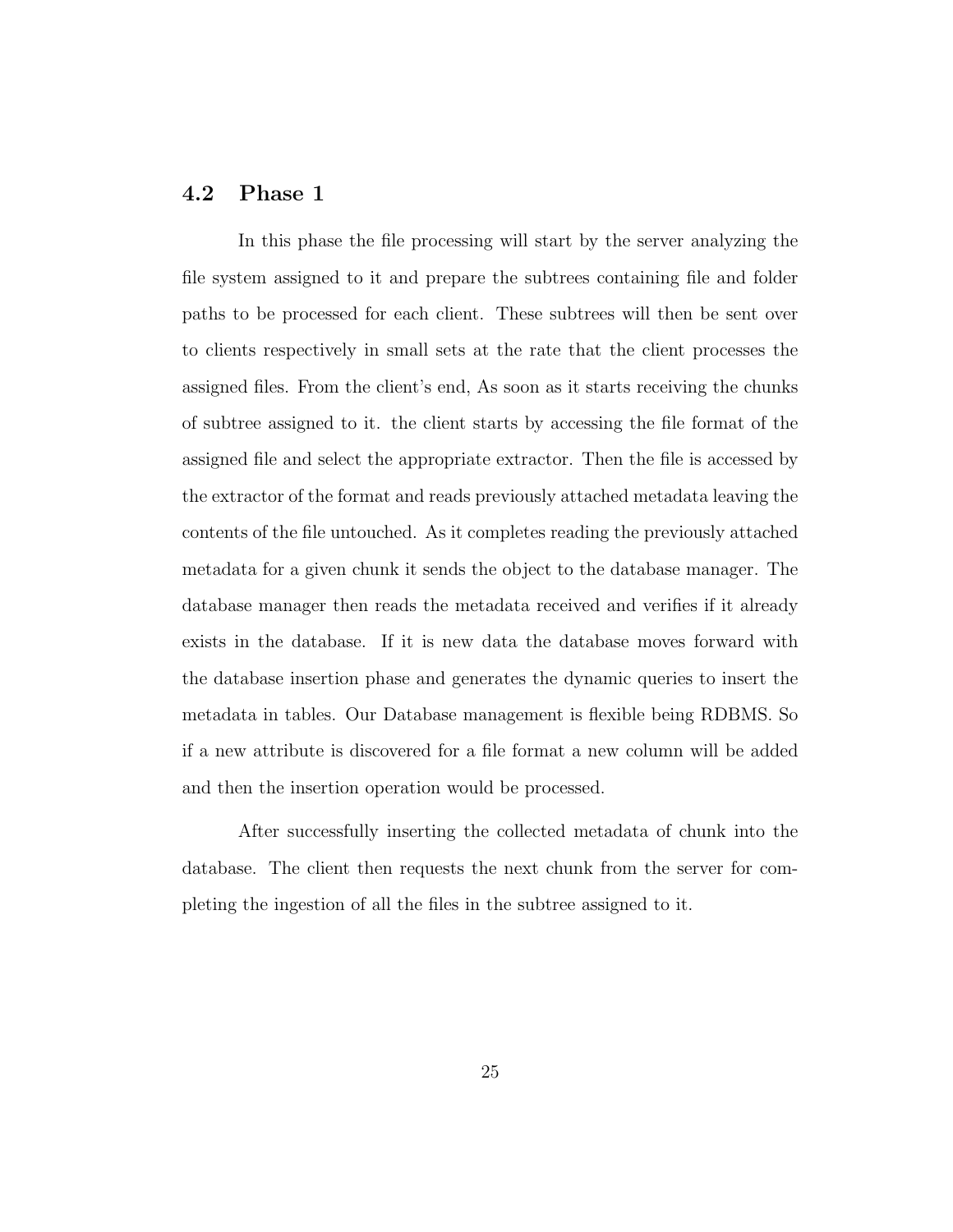

Figure 4.2: Phase 1 processing

# 4.3 Phase 2

After the previously attached metadata is read. This step focuses on the generation of new data for the schema of files that was requested while ingestion. After all the clients complete phase-1. It looks for JSON files specifying the interesting data specified to be attached as metadata. Once it discovers the JSON files for the schema to be worked on an operation to be performed on.

The server distributes the JSON files across the clients. The JSON file will contain either the generated schema id if the two phases are done in parts or a filename of the generated schema id type. If the JSON file contains the filename then the client will find the generated schema id from the file info table created in the first phase and Insert the values of JSON file in the der file format schema table as well as update the der schema id in gen file format schema table. This will complete the mapping of all the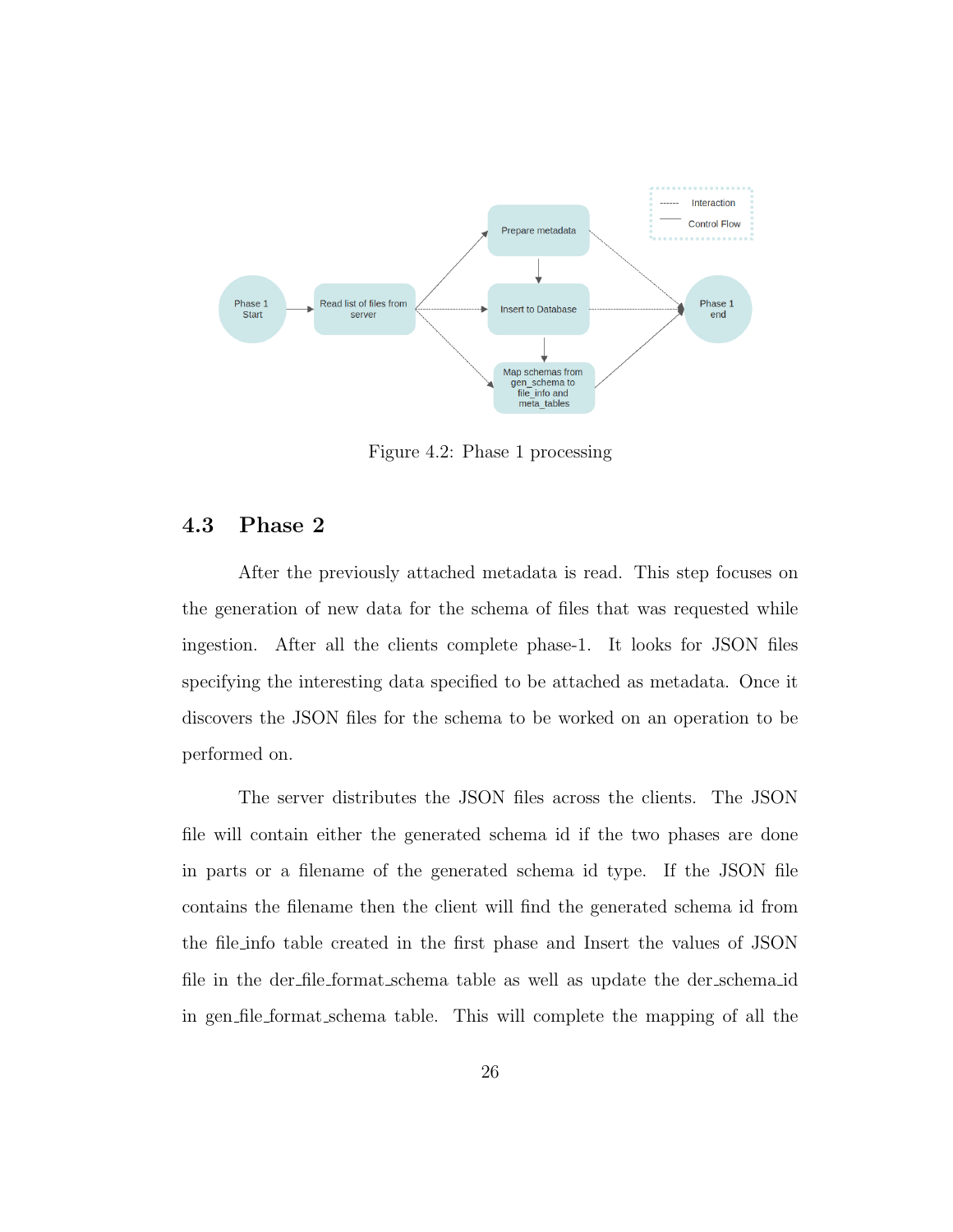

Figure 4.3: Phase 2 processing

user-defined schema for custom metadata extraction to be mapped to all the necessary file indexes.

After the mapping is complete. All clients will again report to the server and wait for further commands. The server will then form a list of files to be processed and the number of operations to be performed on each file to generate the new metadata fields. This list of files is then shared over to clients in the form of the file id and derivation schema information to the clients. At this stage clients access the files based on the file paths indexed and database and fetch the contents of the file to memory using the extractor defined previously for that file format. Once it loads the part of the file it wants in the memory. It performs the requested operation to generate new metadata. Once the metadata is generated the client will then access the metadata table for the file format of the file and add a new column for the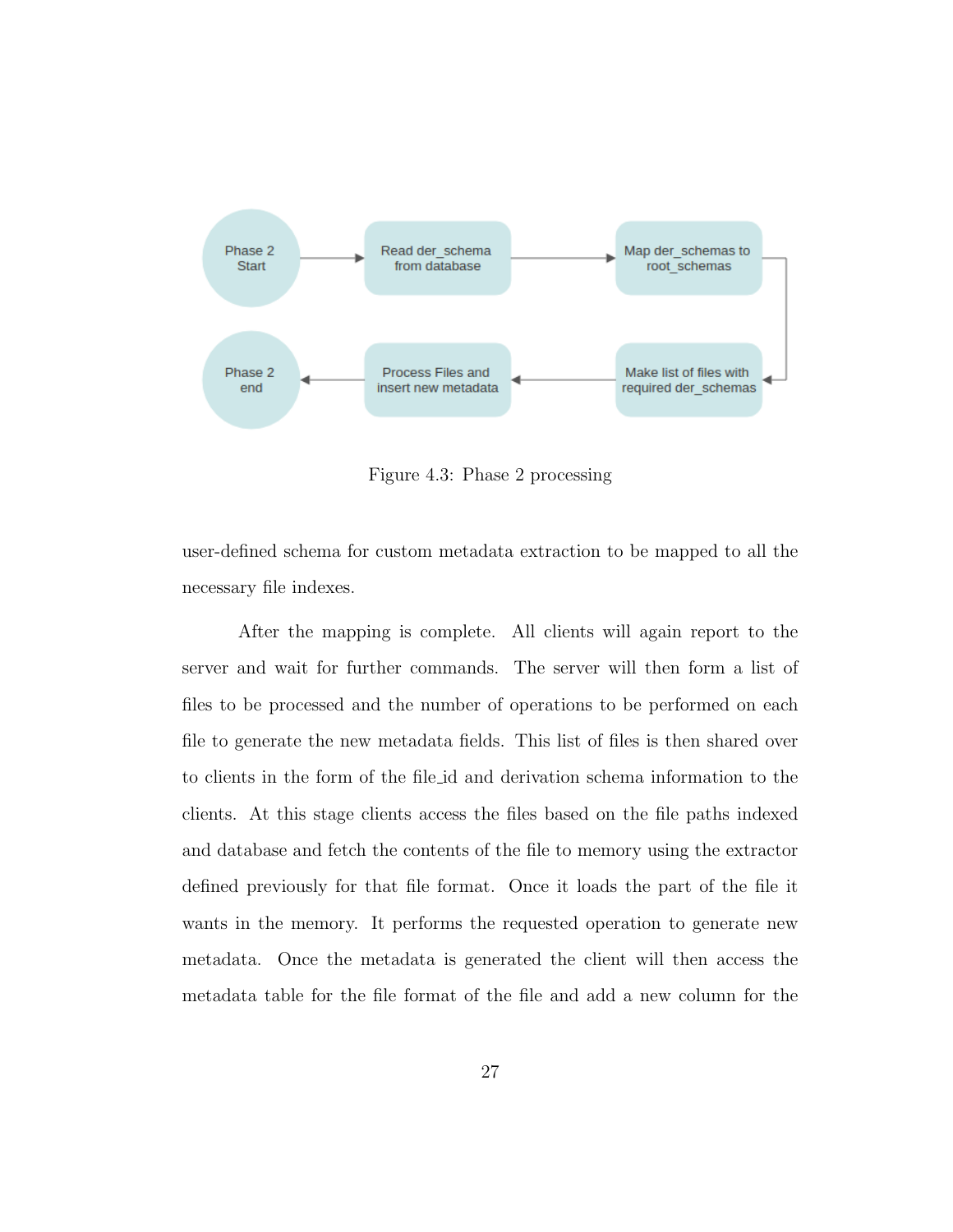specified metadata and add it to the index.

As all the clients complete updating the metadata for the files and operations assigned to them the file ingestion based on metadata indexing is completed. So, the next time when the list of files are queried the newly generated metadata can be helpful for doing an efficient search of files based on the summary of the contents of the file.

### 4.4 API access

To store the data in a form so that any scientific data user interested in retrieving the data, later on, can easily do it. For storage, we used a Relational Database Management System (RDMS) PostgreSQL. Whereas for the retrieval system, we used a Flask-based REST API[19] server for querying the database as described in the system overview. Using the APIs user can request files of certain geographic locations, or files containing a value of a variable in a certain range as well as can send a request to download the files matching the criteria to the devices sending the request. In this thesis, we have focused more on efficient ingestion and indexing of the given data to ease the access for retrieving it later. API server we used here is a single process-based server used for simple range queries and get files. It can be improved later on the create a multi-processed scalable API server as well to access data from the database more efficiently and can also be integrated with cache-based storage and access in future improvements.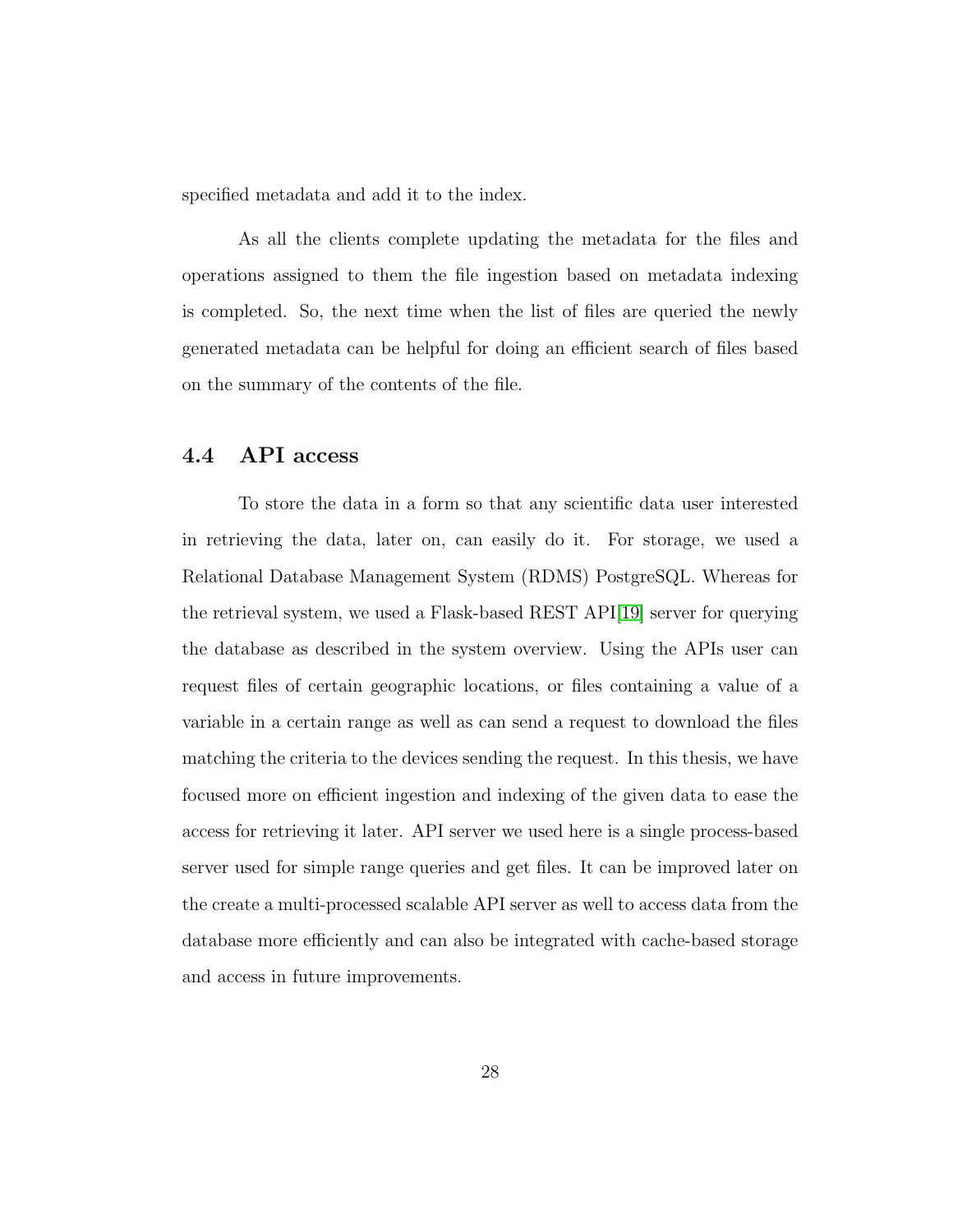# Chapter 5

# Performance Evaluation

Multiple experiments were performed to understand MITRA's performance from different perspectives. To evaluate the performance of MITRA, we tested the system against varying numbers of files and the number of distinct schemas to measure impact on the database, time taken to develop a heuristic file tree over an NFS file system, and to observe the behavior of scaling when different loads ingested.

To benchmark the overall performance we tested it against a very straightforward and naive approach and limiting MITRA to a single file format. The naive approach is a simple approach designed to act in a similar way but in a very simplistic and straightforward aspect with minimal overheads. Naive approach processes files in phase 1 and phase 2 as well following the same steps to fetch files in phase 1, read the header, and update the database. Similarly, In phase 2, the system fetches files, processes them, and updates the table. While designing naive approach the differences we considered were naive approach was a stand-alone script not following the client-server model to process the given storage. Also, the database was simple where there was only one table to manage metadata of given files. As the idea of the naive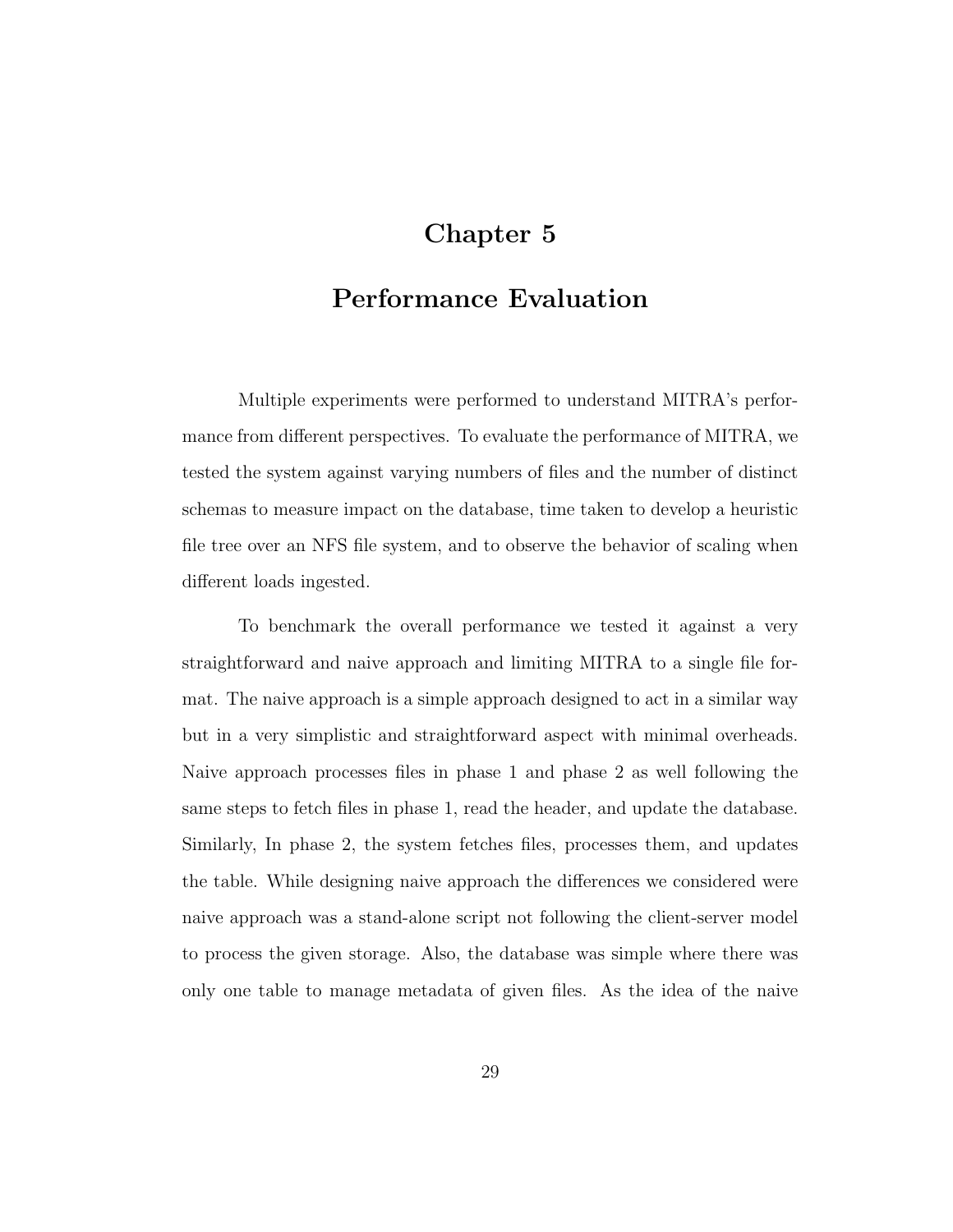approach was to keep the complexity of the approach to a minimum to get the best performance the functions to access metadata and contents of a file were limited to one file format. Considering the naive approach for different file formats we would need different libraries to access data for each file format.

For this evaluation, we have used NetCDF4 (.nc, .nc4) as the only file format of files to be processed. To understand the performance of MITRA against a naive approach we tried to profile the overall time taken by both approaches in the multiple steps that are performed while ingestion. The detailed analysis can be understood in the below sections.

# 5.1 Experimentation Configuration

For experimentation, we utilized a cluster of 7 computational nodes each node containing 12 virtual cores of Intel Xeon 3204 processors, 32GB of main memory, and 1TB of storage. Out of the 7 nodes we used one node as a distribution server and 3 nodes to be client nodes hosting the clients. The remaining 3 nodes were used as NFS storage mounted on the distribution server as well as client nodes. On client nodes to experiment with a different number of clients, we launched a docker for each client node in the experiment restricted to use a certain amount of CPU and main memory. For Relational Database we used PostgreSQL database set up on of the server nodes.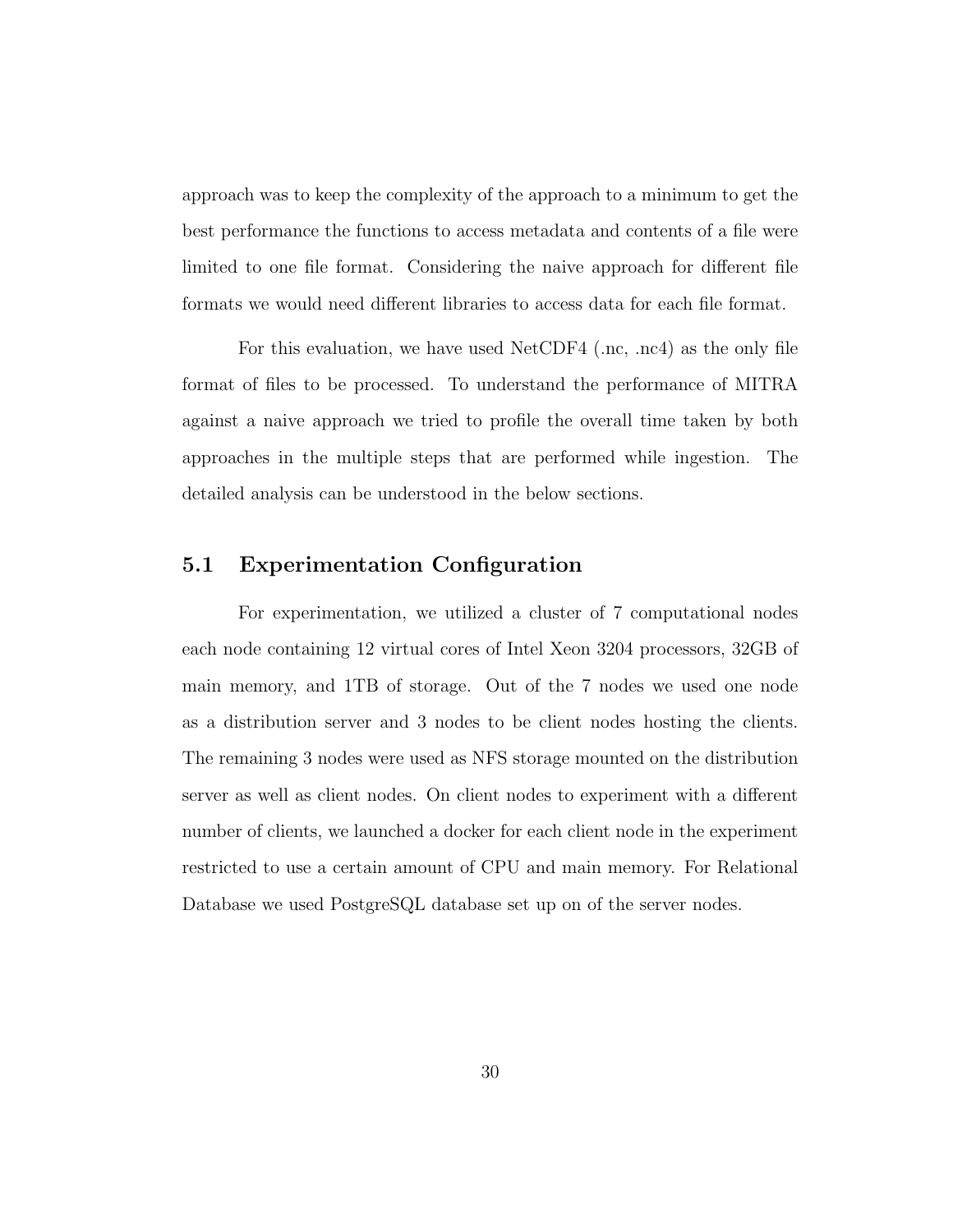#### 5.2 Scalability Analysis

In order to observe the performance of the system over distributed network cluster as well as increased loads for a static configuration, we performed scalability tests in two parts. For the first part, we used the fixed load of files and operations and conducted multiple iterations of experiments by increasing the number of clients in each iteration and observed the time taken by the system. We did this set of experimentations for both Naive and MITRA. For the second part of the experiment, we performed the experiment by increasing the file loads to be processed and plotted it across the increasing number of clients to observe the effect of scaling file load on MITRA.

#### 5.2.1 Scalability Against Naive Approach

To see the efficiency of resources used by both approaches we scaled the computation resources over the specified cluster. for this experiment, we compared the time taken with the Naive approach as well. As the Naive approach is not scalable we manually divided the files into a number of divisions as the number of client nodes. By this, we ensured that the files processed by each client in MITRA, as well as the naive approach, remain alike for a fair comparison. In the earlier part of development when we measured the performance of MITRA over the naive approach on a single node there was a significant difference in the time taken for a single node. As MITRA creates a lot of overhead when it comes to database management maintaining tables and communication between server and client for managing concurrent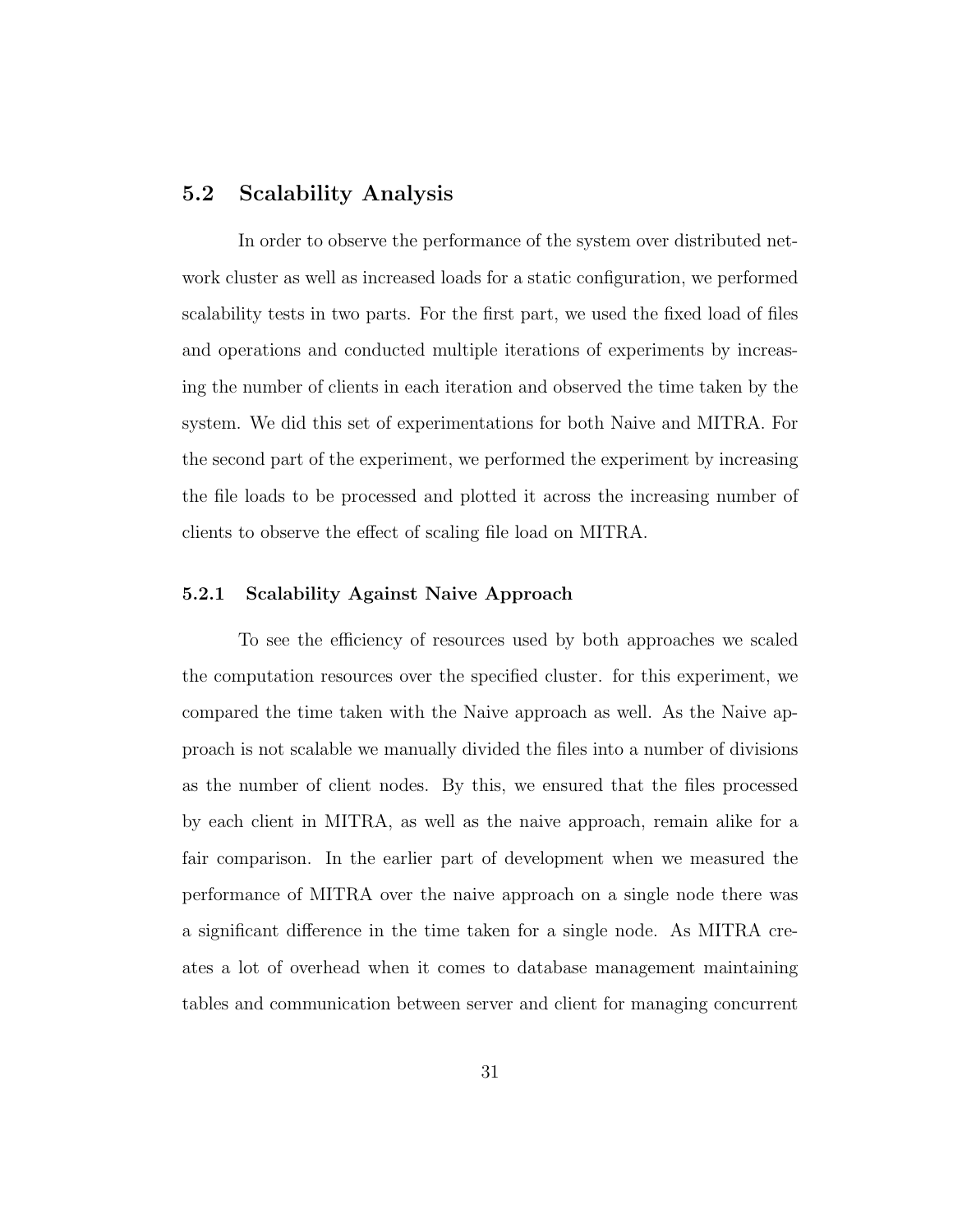access to database and file servers for parallel execution. On the other side, the naive approach performs with a minimal set of operations and complexity. But as we scale the number of nodes assigned we can see in figure 5.1 that the extra efforts put in by MITRA are actually assisting in managing the network traffic load, concurrent database management, and even utilization of given resources. Which results in a great improvement in performance until the physical limits of resources and reached. Once the Minimum time taken for a client node to respond after processing the files assigned depending on network bandwidth available or computation time and resources to process the files after fetching and inserting them into the database is reached performance becomes constant. If a performance bottleneck is reached in scaling it can be solved by improving the network bandwidth shared or computation response time of client nodes or changing database concurrent access policies. With the present experiment configuration as shown in graph 5.1, we observed at 12 clients the improvement in performance became minimal and we reached the constant performance at 18 client nodes for MITRA. After 18 nodes as we increased the nodes no change was observed in terms of performance as we reached the network traffic limit. We can observe that in the next experiment on section 5.2.2 where we increase the number of files and time taken to process increases on the y-axis but the trend with respect to the x-axis remains constant.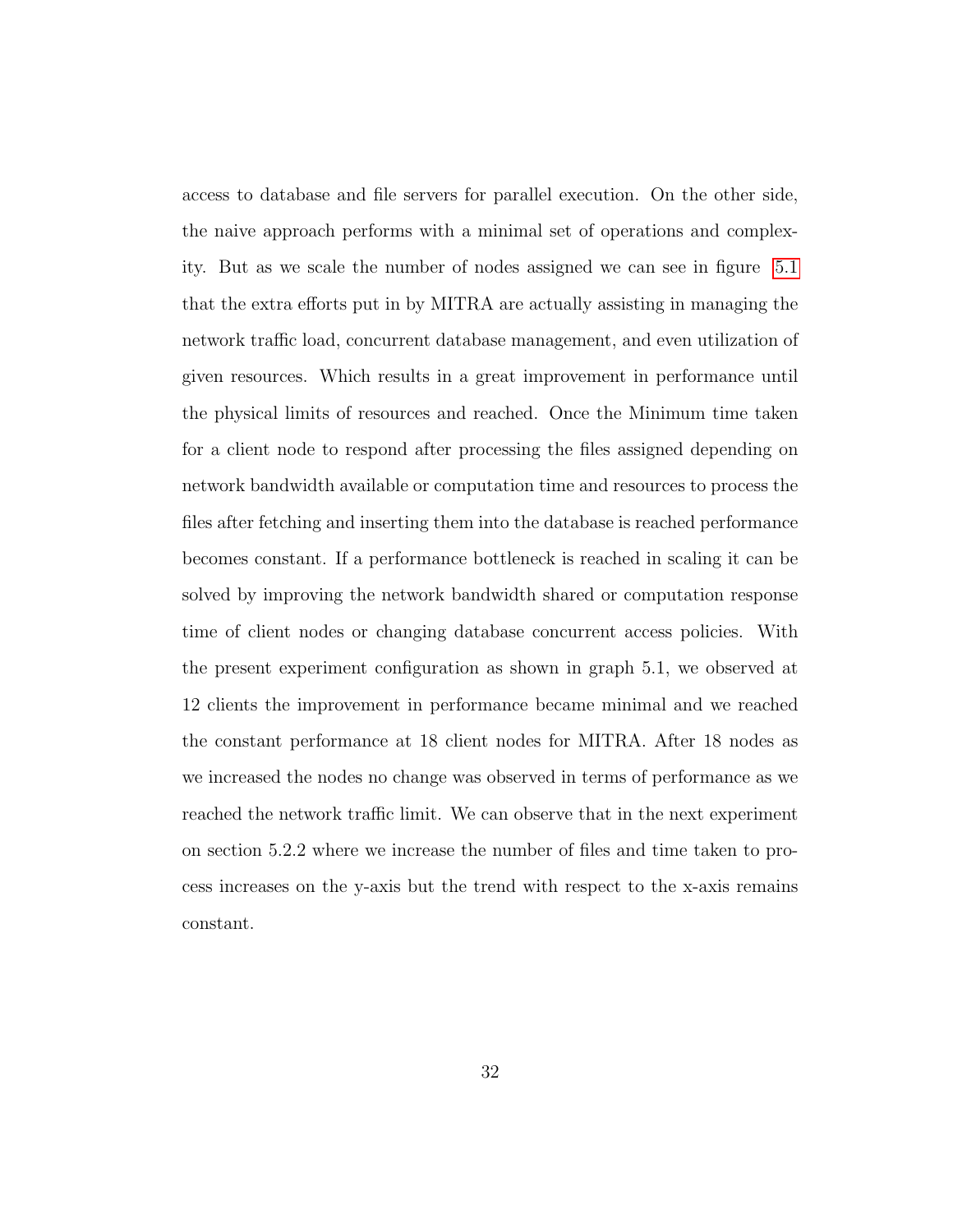

Figure 5.1: Scalability performance of MITRA against Naive approach

#### 5.2.2 Scalability Analysis for Increasing File Quantity

To understand the behavior of utilization of physical resources from the previous experiment. We conducted the experiment with increasing file quantities. When tested against 3 different collections of files with a different number of files in each collection. The performance curve in figures 5.2 (a), (b), and (c) remained similar showing an increase in time taken with increasing in file load but the improvement in performance was the same as the previous experiment. Where a significant dip was observed as clients increased to 3 and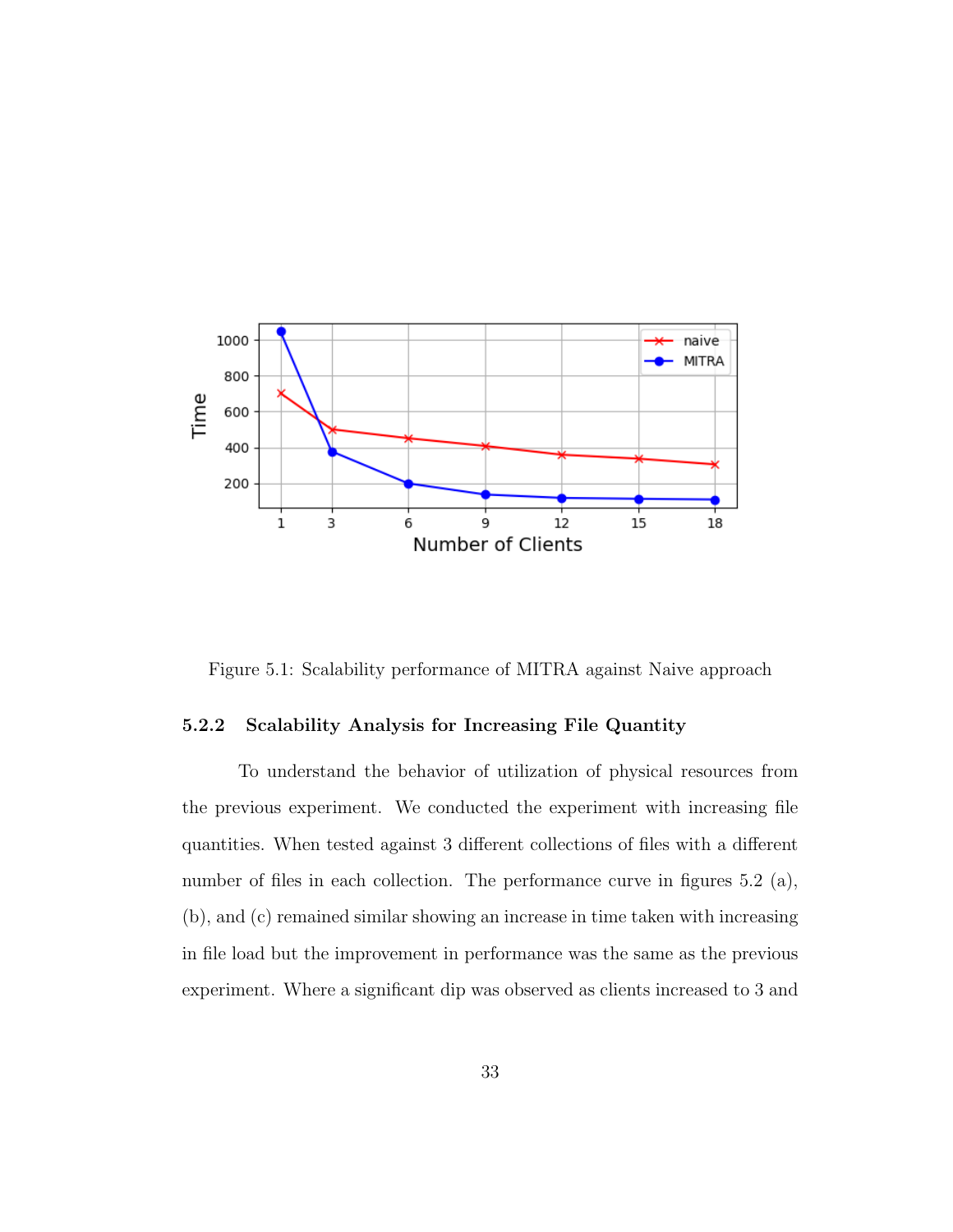became almost constant at 12 clients. From this, we can understand that the bottleneck observed here is network file transfer bandwidth. If computation overhead was present then with an increase in the number of files the constant performance would shift towards the right for each graph where the almost constant performance would be reached with higher computation nodes. So, we can say that the bottleneck here is network file transfer bandwidth. This means the scaling was aligned as the performance observed was executing a similar behavior just scaled to higher numbers based on the increase in the volume of datasets to be processed. If there had been a problem with memory mismanagement or concurrent fetching and processing of files the performance graphs would have been steeper with increasing file loads. So, We can say that increased file loads would cause an increase in time taken for execution but the best performance in resource utilization is reached for the same number of client nodes per server in a given configuration although file quantity increases significantly.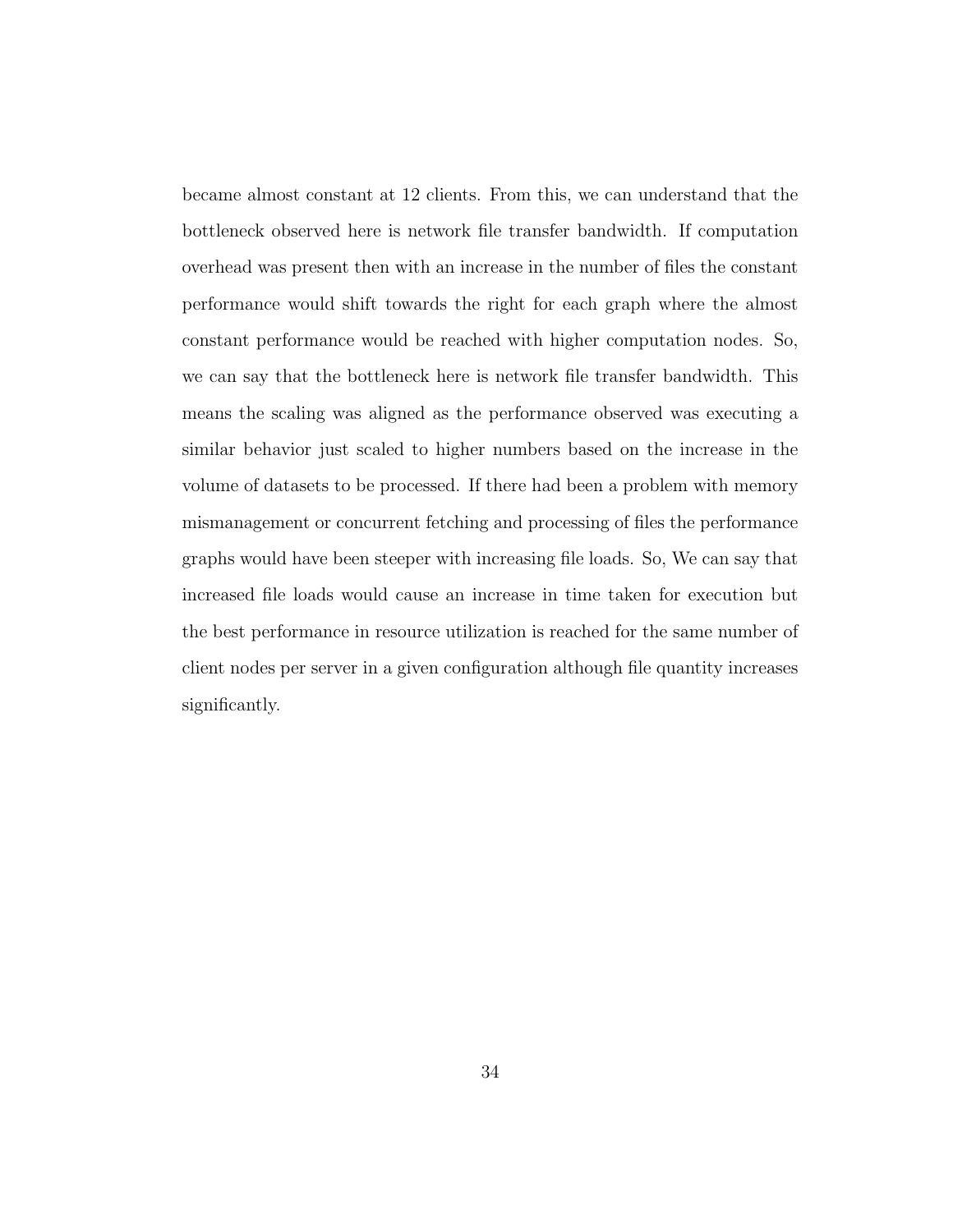

Figure 5.2: Scalability performance across various loads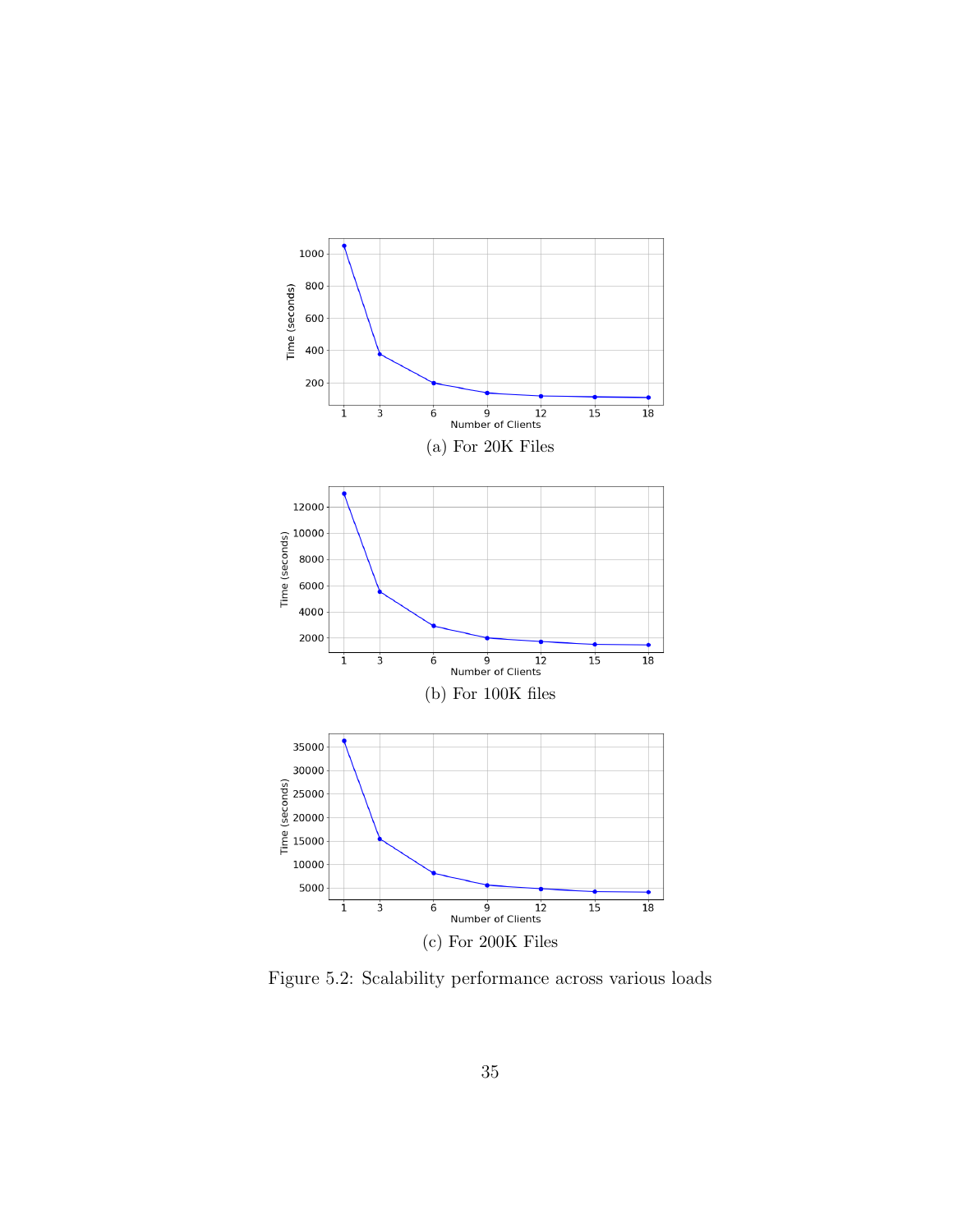#### 5.3 Schema Variation Analysis

To analyze the performance overhead caused by different types of schemas of files for the same number of total files we tested our system with five different sets of data with different numbers of distinct schemas. For this experiment we have results from MITRA only as the naive approach can not differentiate and label files based on the schema of the file. As we discussed in the above sections that every time a new metadata header is found the meta table of that specific file format needs to be altered for all the present rows in order to accommodate the new value in the given table structure. So, In this experiment, we analyzed the performance impact of altering the tables in databases by increasing the number of distinct schemas up to 100 times and observe an increase in the database operations to be performed.

For Phase 1, As observed in figure 5.3 the difference in performance was expected to be scaled up as if the increase in alter table query is increased up to 100 times the time taken to perform those operations and process the given data should be much higher but as it can be seen in given graph that even if the increase in the number of schemas is 100 times higher the time taken to accommodate those schemas for phase 1 shows less then 2 times the increase in time taken. By this, we can say that the cost of altering metadata table and mapping schemas for different types of schemas increases quite slowly compared to the increase in the number of distinct schemas. It can be said that for different types of schemas for a given set of dataset it doesn't impact substantially on performance for ingestion of the datasets.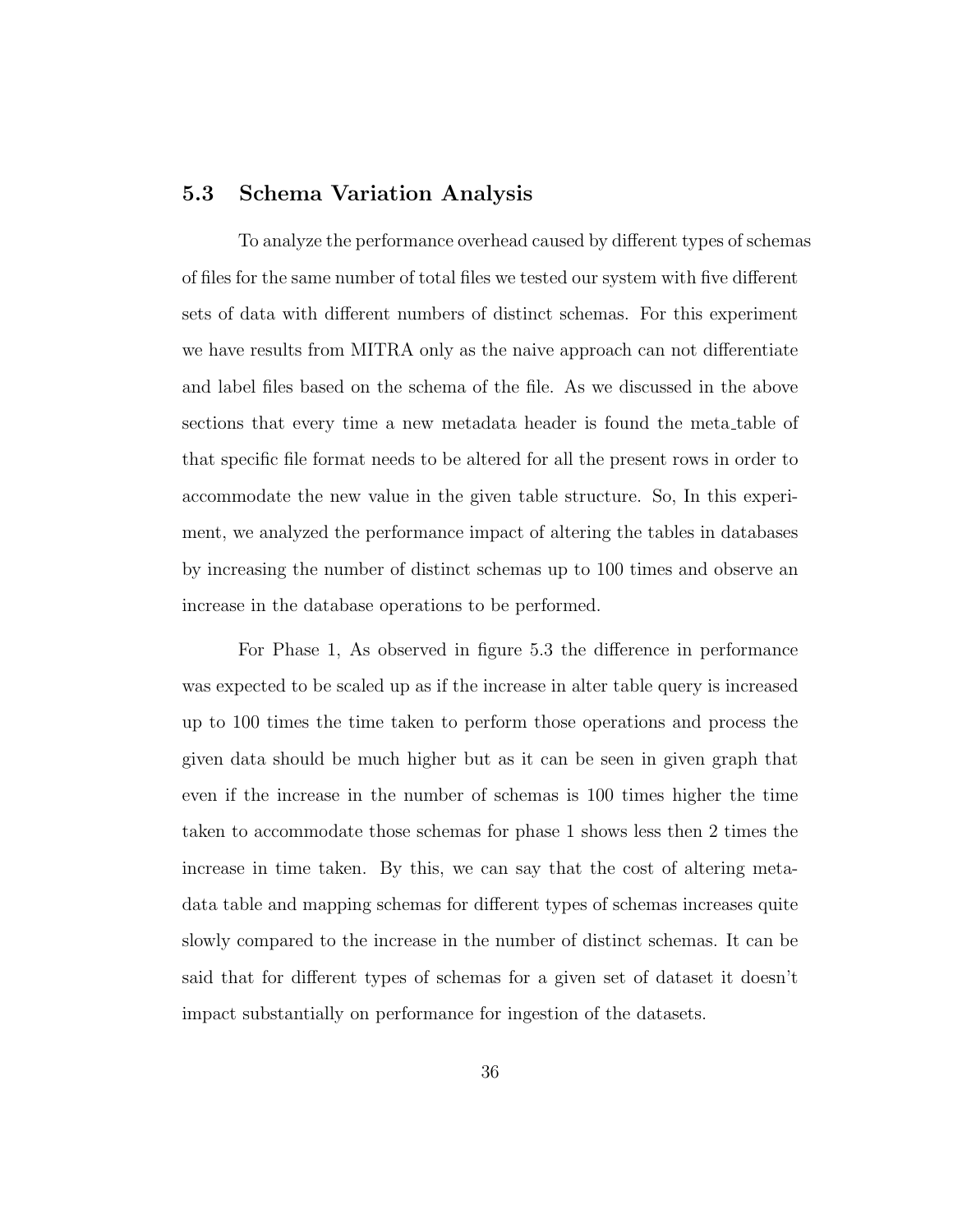

Figure 5.3: Phase 1 performance against various schema types

For phase 2, As observed in figure 5.4 the task in focus is to fetch the contents of relevant files and perform the given operation (calculating mean) in order to generate metadata and store it into database index to access datasets through it at a later point in time. The most substantial task in this phase is performing the update query for every relevant file processed and attaching generated metadata in the index. In this phase results, we observe that even if the distinct number of schemas are scaled up to 100 times to fetch, process, and update the impact on the performance of the System is approximately 2 times. By this, we can say that the cost of fetching content, processing, and managing database for different types of schemas increases quite slowly compared to the increase in the number of distinct schemas. Also, for phase two it can be said that the impact of types of schemas is considerably less on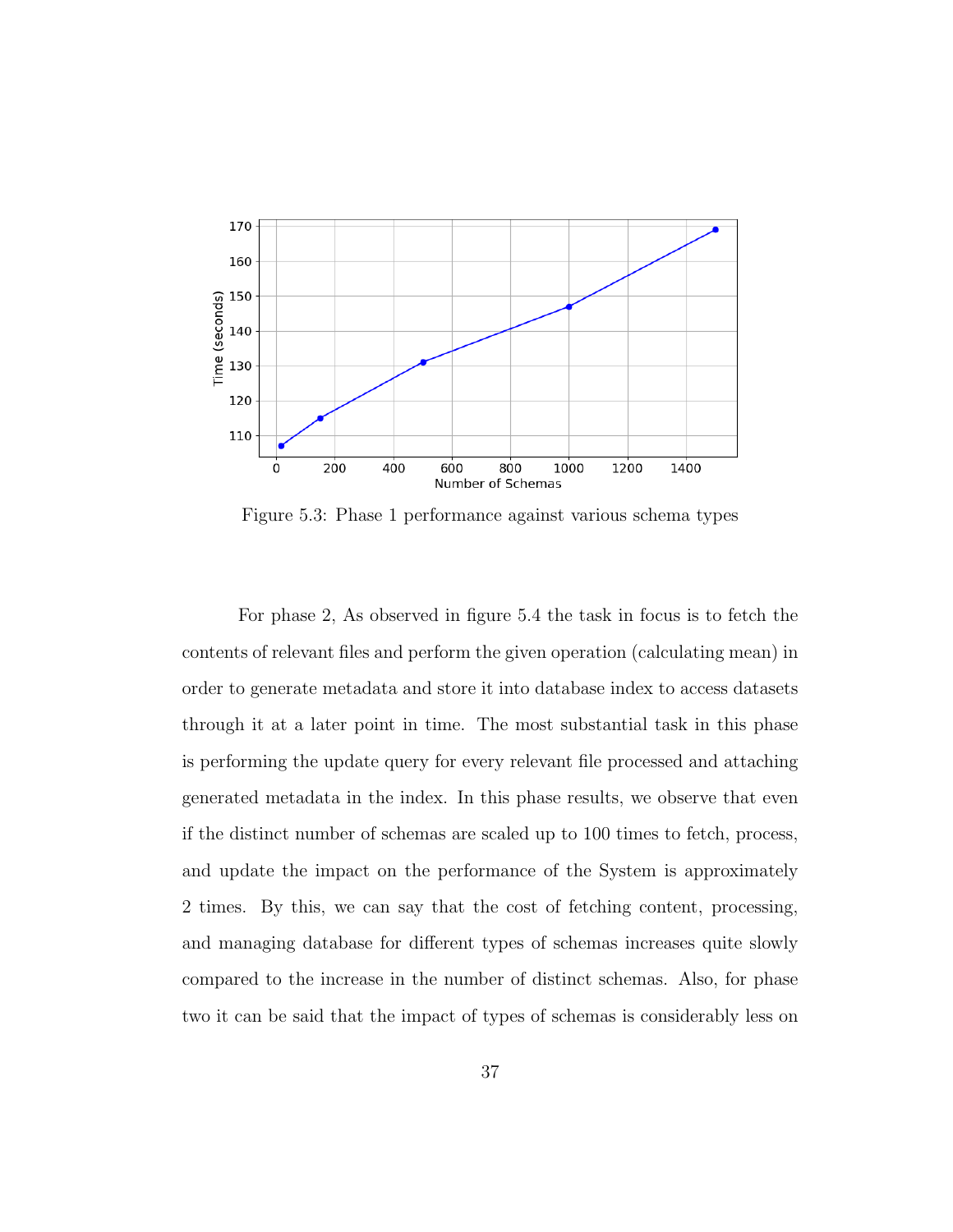

Figure 5.4: Phase 2 performance against various schema types

overall performance.

# 5.4 File Quantity Load Analysis

To observe the performance pattern of the system under different file quantities we used different collections of files. Where each collection of files had a different number of datasets with the constant number of schemas as other collections and plotted it on graphs 5.5 and 5.6. The primary reason for this experiment was to see if the system is causing any extra overheads with increasing file quantities. The impact of increasing file quantities could increase context switching and overloading the main memory utilization or buffer overflow between worker and Database server. If there would have been any of the given conditions the trend of performance against the time taken measure would curve up towards we tested it from 20K files to 500K files but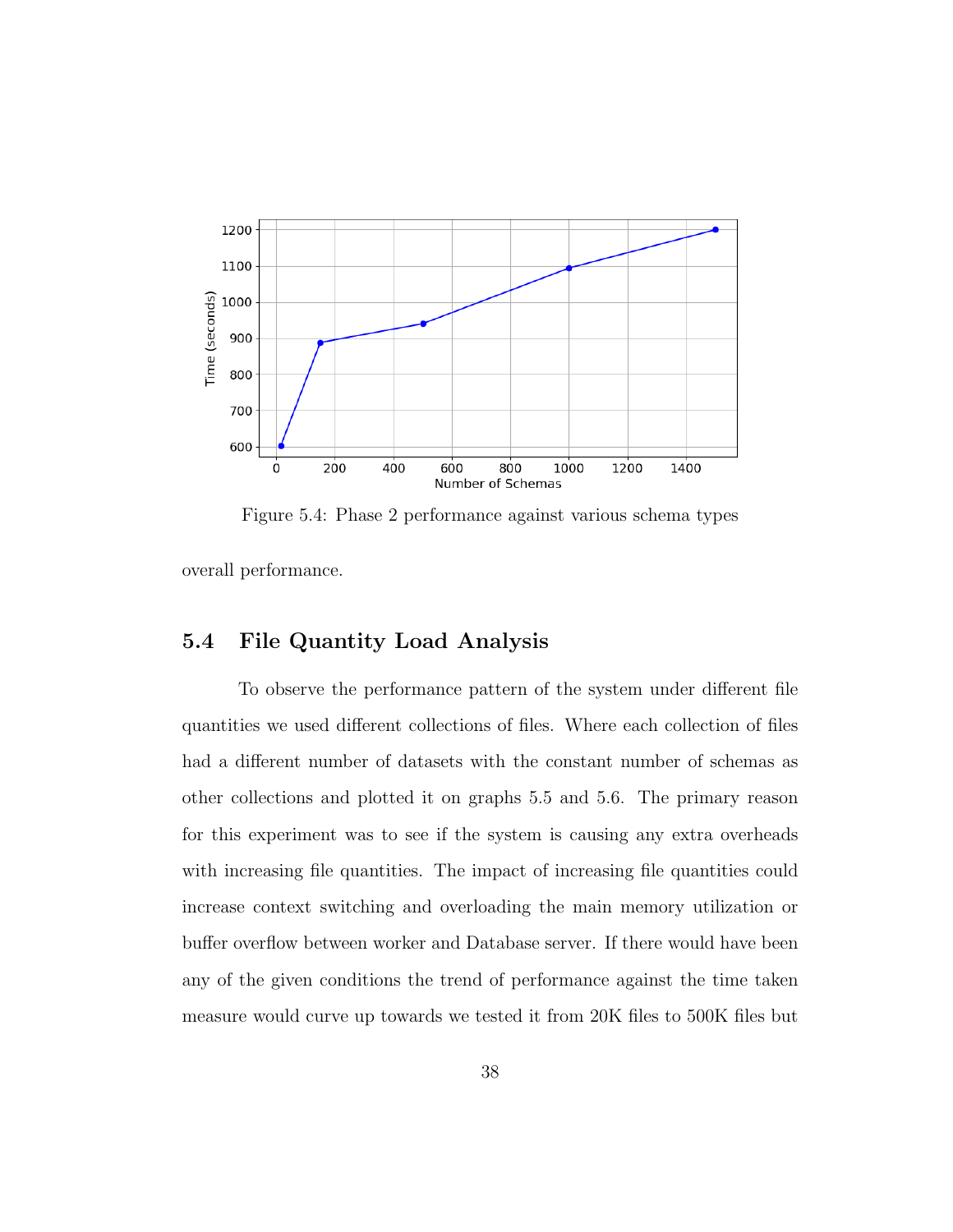

Figure 5.5: Phase 1 performance against various file quantities

if we observe this performance in the graph it seems like it is more close to the linear performance. From this, we can tell that the system performance against various file loads scales linearly without causing any extra overheads due to an increase in the number of files.

For phase 2, The main-memory overload and traffic overflow were primary overheads were kept in mind with an objective to see if increasing file loads causes any of the overheads and increases the time taken for increased files significantly. As in this worker nodes loads the content from the files in memory and then perform the operation on a data present in memory. So, we used files up to a file size of 1 Gigabyte but as we observed the time taken was scaling linearly without causing any extra overhead and creating a significant change in the trend.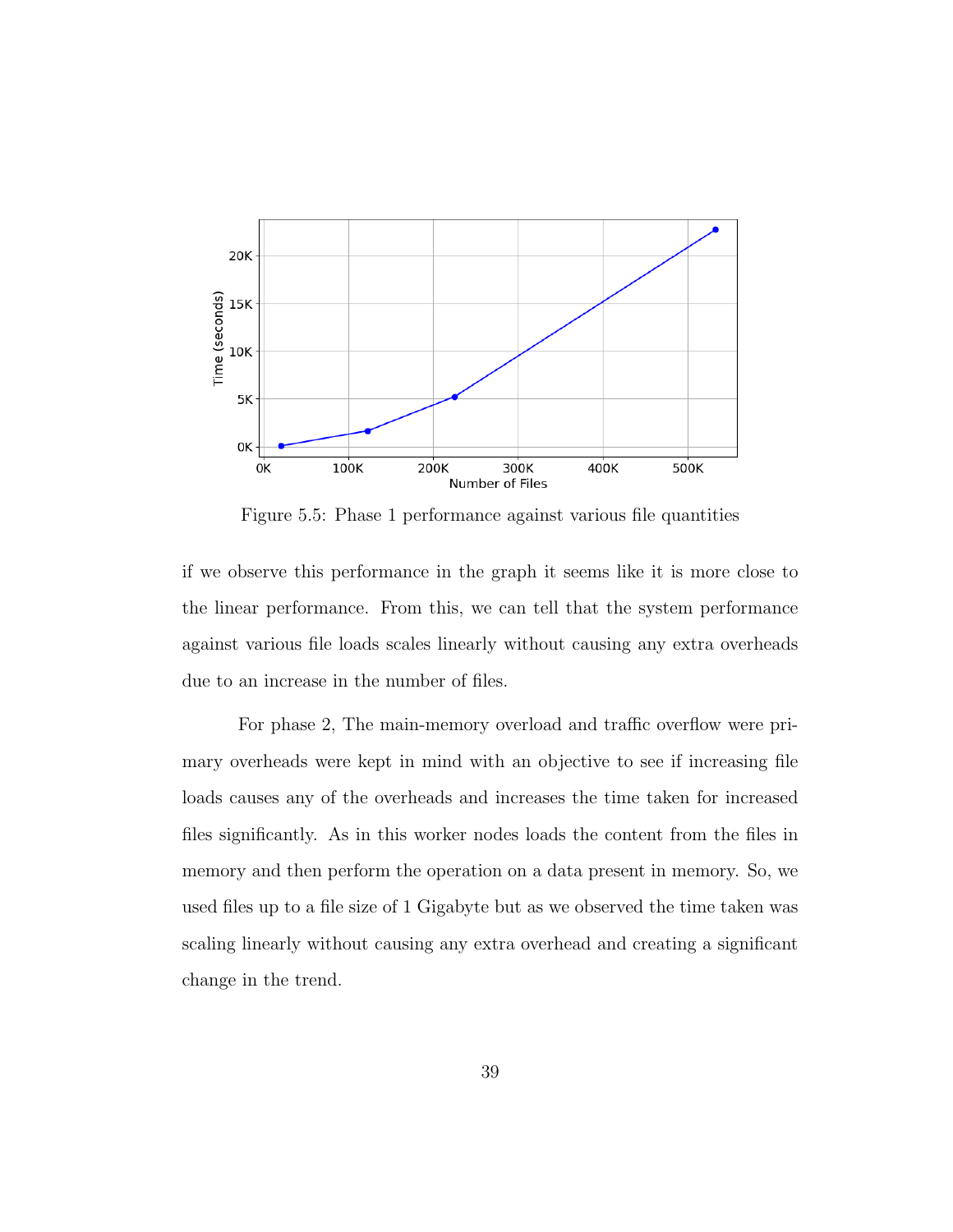

Figure 5.6: Phase 2 performance against various file quantities

# 5.5 Phase 1 Performance Analysis

As discussed in earlier chapters, Phase 1 is where pre-existing metadata attached to the files is being fetched processed and is inserted into the database. To analyze the performance of the proposed solution MITRA. We wrote a Naive approach to do the same steps keeping the file access and database management to the simplest and fastest form possible. Also, for this approach, we had to limit the code to a single file format to keep the performance of the naive approach optimum.

Initially, we observed the performance on a single node and observed the difference in performance. And we observed the overall time for MITRA was relatively high compared to the naive approach. Although in the MITRA approach the work was done by the client node itself similar to the naive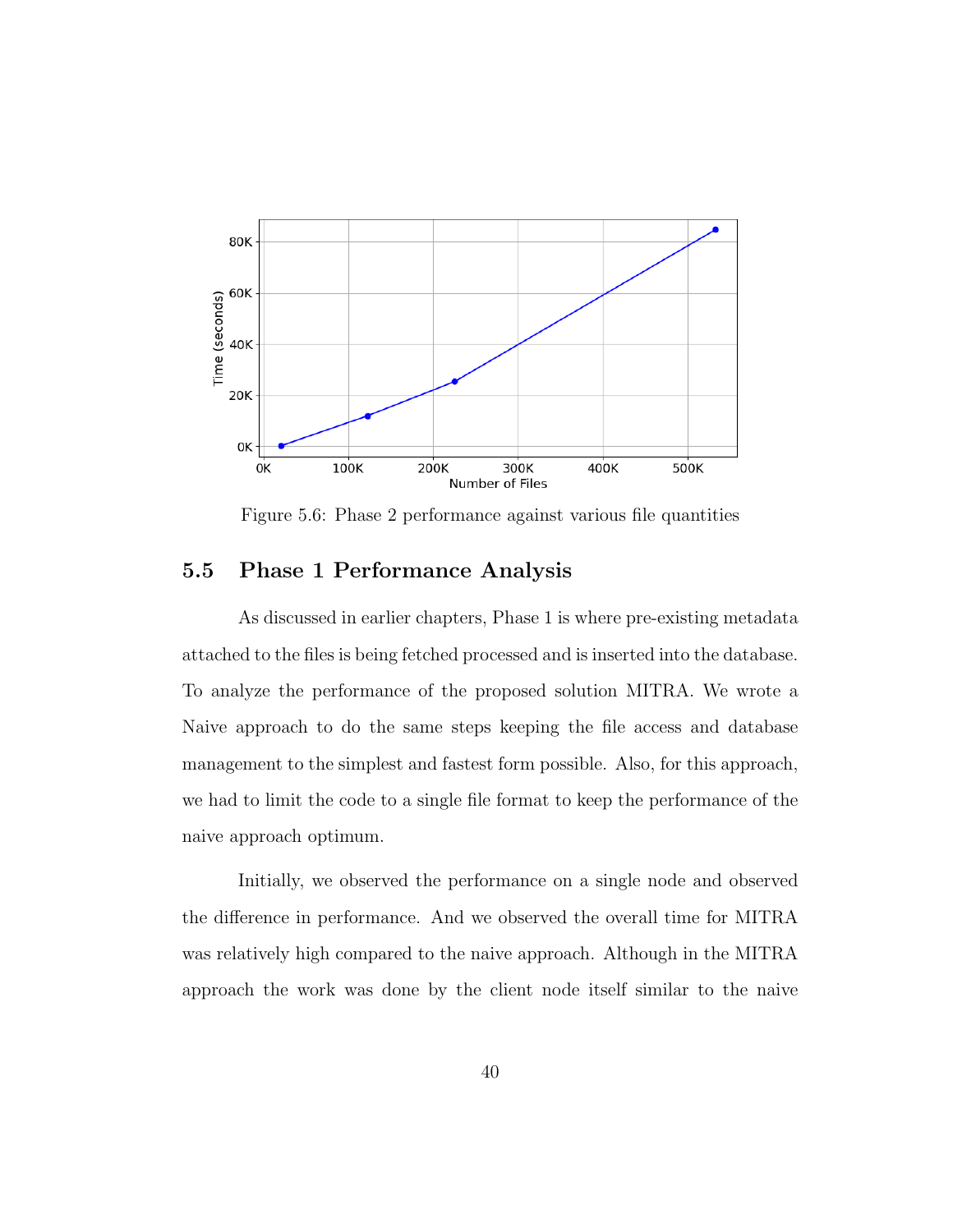| Task               | Time for Naive | Time for MITRA |
|--------------------|----------------|----------------|
| Import Libraries   | $0.29$ s       | $0.27$ s       |
| Fetch header       | 337.23 s       | 166.81 s       |
| Process Header     | 27.72 s        |                |
| Insert to database | 311.59 s       | 723.01 s       |
| Map Schema         |                | $1075.44$ s    |
| Total Time         | 680.88 s       | $1075.72$ s    |

Table 5.1: Phase 1 performance for 1 worker node



Figure 5.7: Phase 1 performance for 1 worker node

approach.

But, MITRA had many overheads to maintain multiple tables in the database, Maintain server-client communication for file access for scalability, Extension processing as MITRA supports multiple formats in a collection of datasets. Because of these overheads when we further observe the time spent on a deeper level it is observed that Naive is more efficient. Also, MITRA is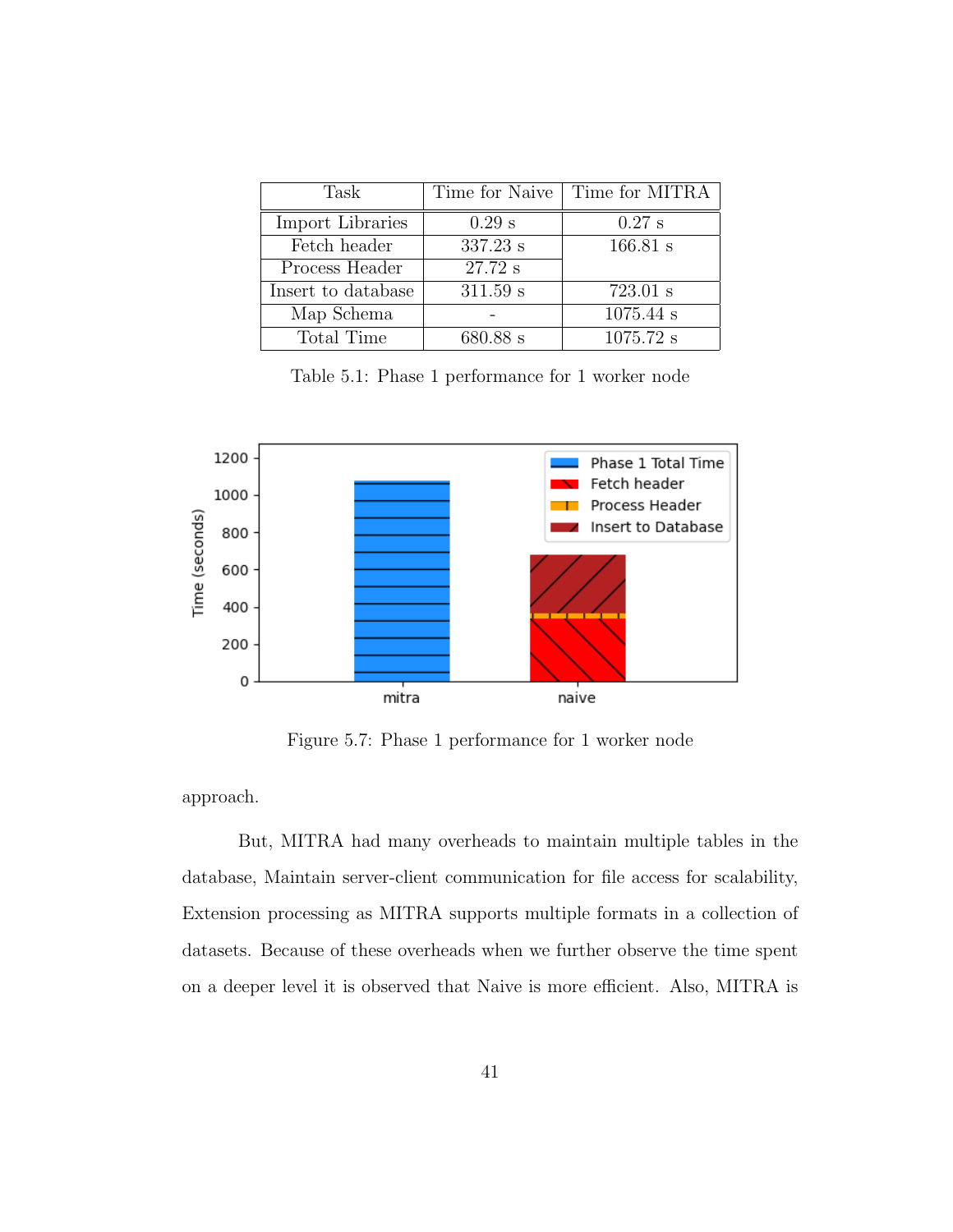| Task               | Time for Naive | Time for MITRA |
|--------------------|----------------|----------------|
| Import Libraries   | $0.21$ s       | $0.17$ s       |
| Fetch header       | 151.73 s       | 74.31 s        |
| Process Header     | $1.95$ s       |                |
| Insert to database | $22.4$ s       | $75.66$ s      |
| Map Schema         |                | 88.44 s        |
| Total Time         | 176.12 s       | 88.53 s        |

Table 5.2: Phase 1 performance for 18 worker nodes



Figure 5.8: Phase 1 performance for 18 worker nodes

running more than one process at the same time for multiple tasks so the time taken by the longest process in parallel execution is taken to be the actual time for the performance.

After Analyzing performance for a single worker node. To understand the performance of MITRA on a scaled cluster environment. For this, we analyzed performance for 18 worker nodes. for MITRA approach it was possible to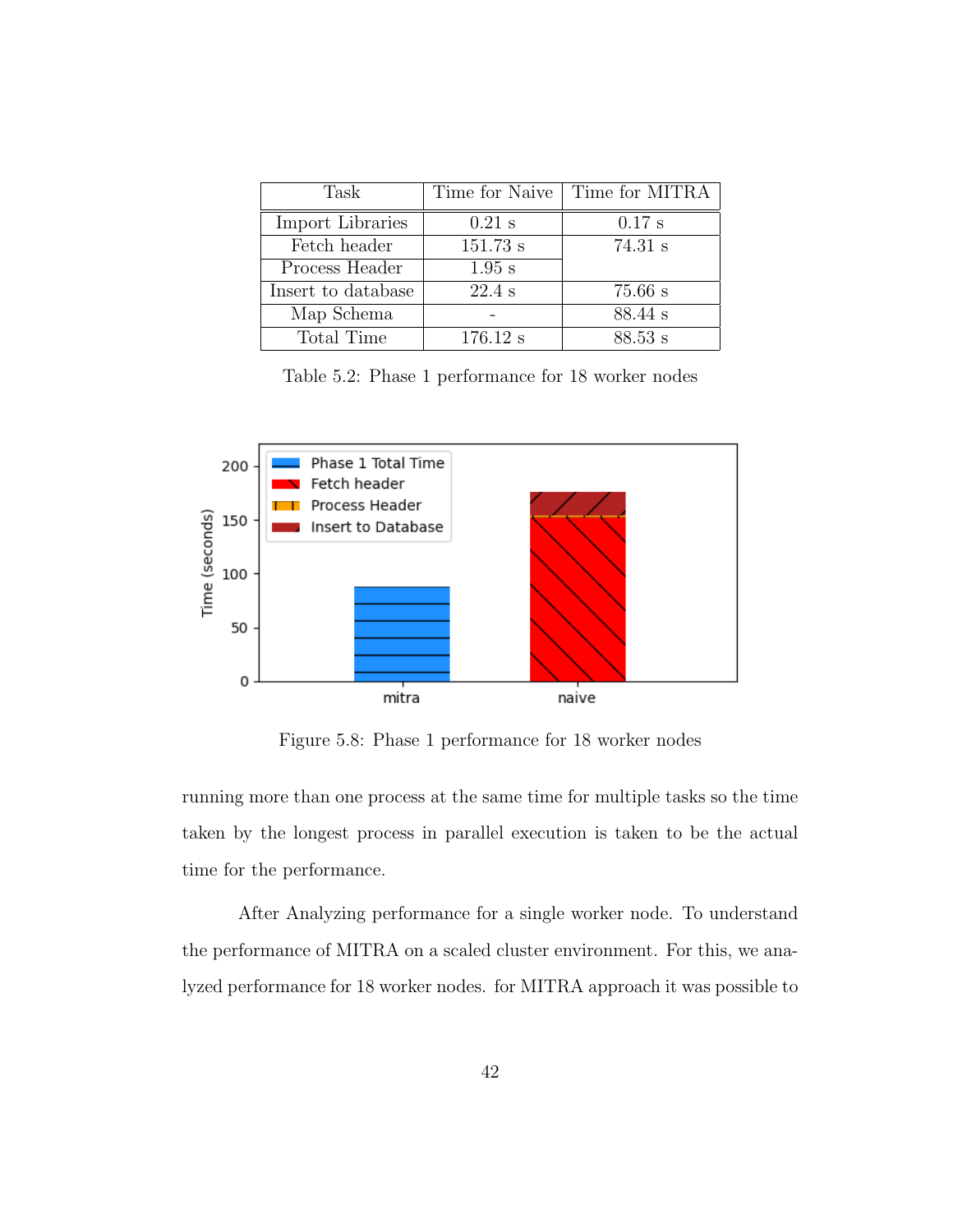distribute files easily using server allocation based on a heuristic tree. For the naive approach we manually Distributed files in the same 18 divisions and all 18 nodes were assigned unique files. When compared for 18 worker nodes and profiled to see which phase is creating overhead. The difference in total time taken for MITRA and naive approach is fetching the header time. The parallel multi-processing approach is optimizing time for header fetch, Database Management, and Mapping schema time as well. It can be said that the 18 worker node environment MITRA performs better compared to the naive approach based on Database management and Network file transfer time.

### 5.6 Phase 2 Performance Analysis

For Phase 2 performance analysis, We observed the performance of MITRA against the naive approach. For Phase 2 we initially observed the total time taken for both the naive and MITRA approach. Both the approaches are serial for phase 2 in which we can observe the time taken for each and every step for phase 2. As discussed earlier this phase is designed to extract metadata based on the content of the dataset and schema provided by scientific dataset users. This phase is heavily dependent on network content transfer as it fetches the contents of the files to process and extract metadata.

While analyzing the time taken for a single worker node. It can be clearly observed the time taken for file transfer in MITRA approach is more optimized compared to the naive approach. This improvement is observed because of the selective fetching of contents based on the schema mapping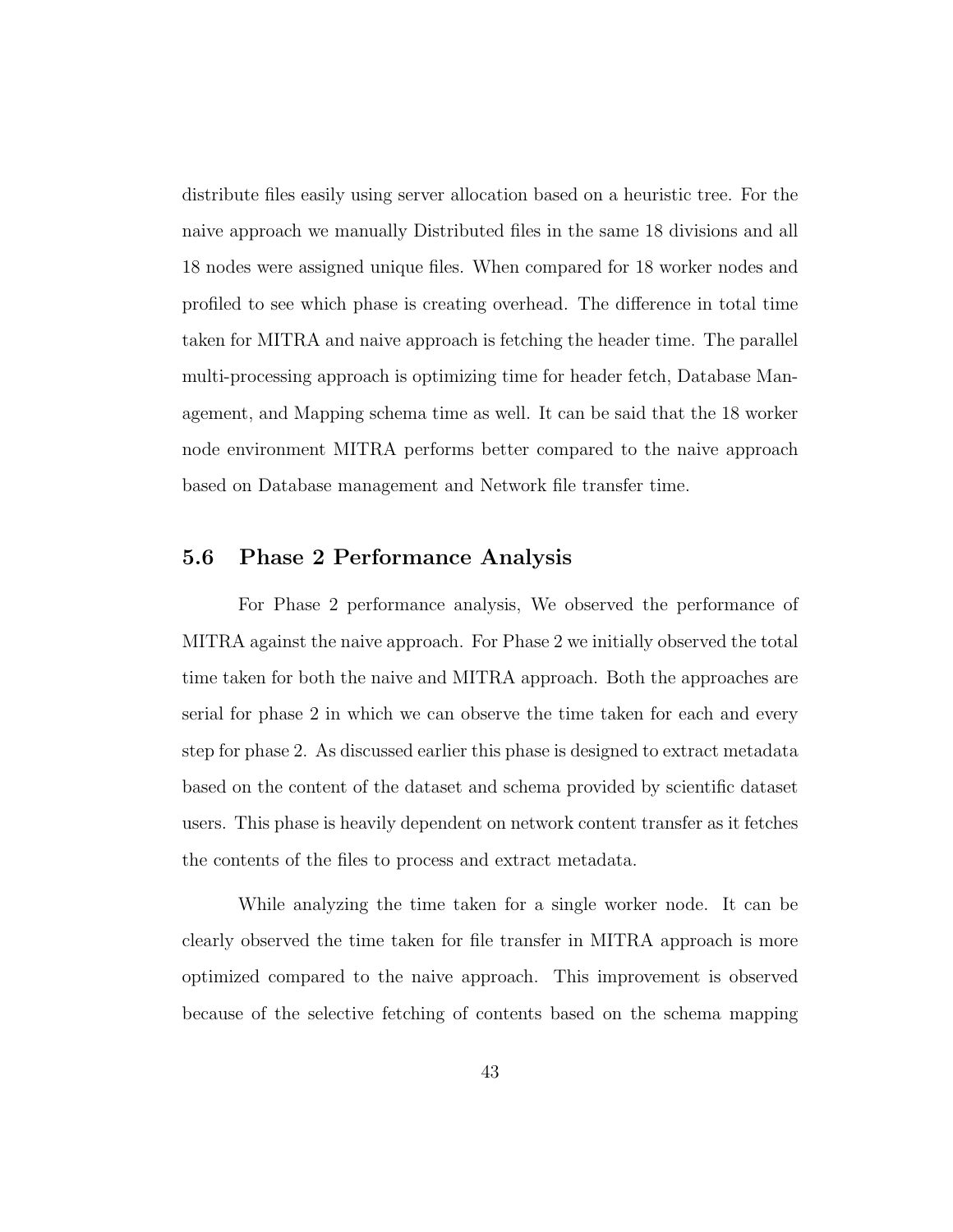| Task                |            | Time for Naive   Time for MITRA |
|---------------------|------------|---------------------------------|
| Fetch Contents      | $410.76$ s | 171.87 s                        |
| Perform operations  | 12.27 s    | $15.03$ s                       |
| Database Operations | 192.09 s   | 322.02 s                        |
| Total Time          | 649.31 s   | $584.69$ s                      |

Table 5.3: Phase 2 performance for 1 worker node



Figure 5.9: Phase 2 performance for 1 worker node

done additionally in the previous phase. Also, we can see a relative increase in database operation time as table updation in MITRA is a little complex compared to the naive approach.

After analyzing the performance for a single worker node. We scaled the experiment for 18 nodes in order to observe if there were any overheads caused in memory and network transfer with increased concurrency over file load and database management compared to the naive approach. for distribution in 18 node environment for Naive approach, we divided the datasets in 18 parts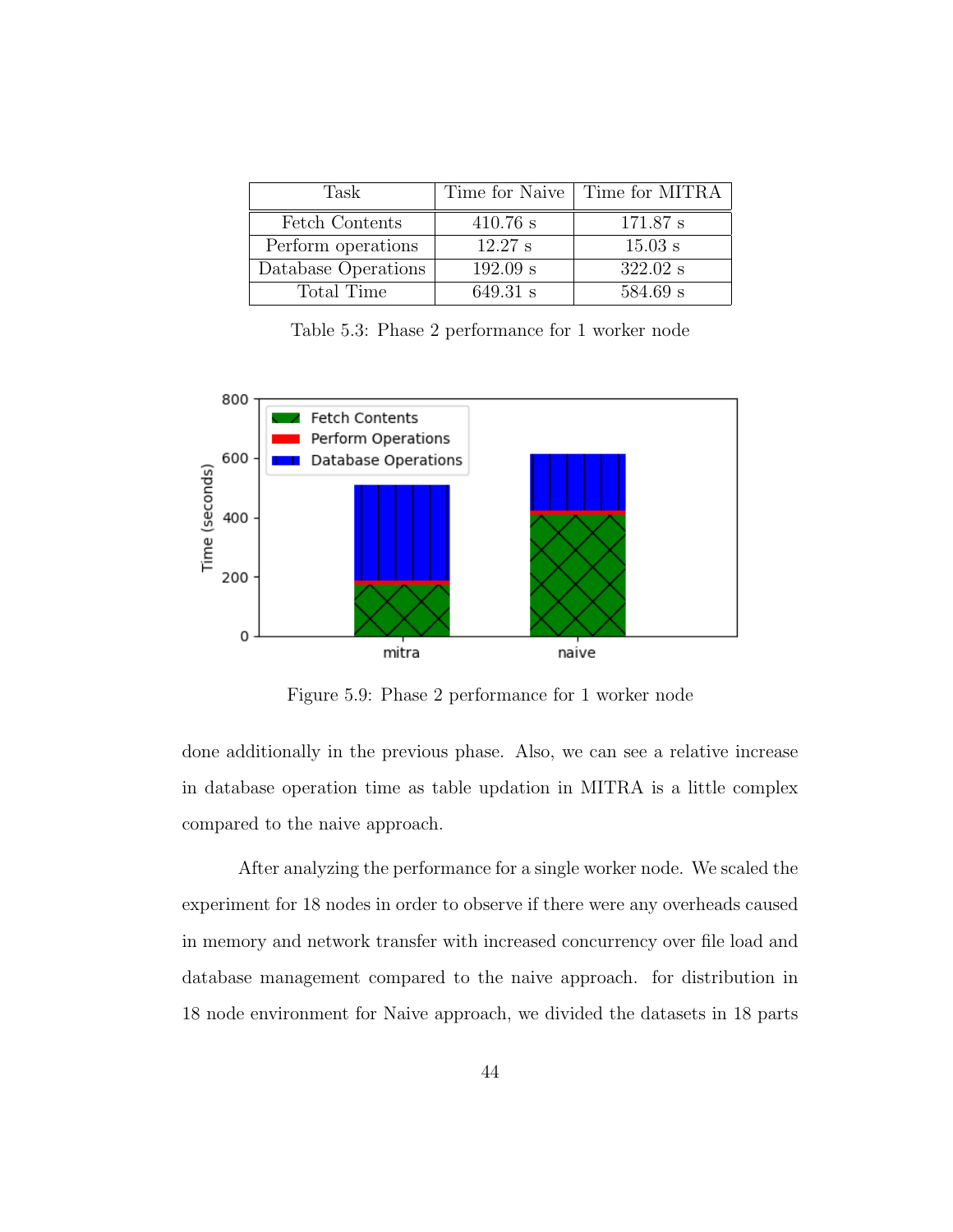| Task                |            | Time for Naive   Time for MITRA |
|---------------------|------------|---------------------------------|
| Fetch Contents      | $293.65$ s | $220.73$ s                      |
| Perform operations  | $1.97$ s   | $0.36$ s                        |
| Database Operations | $24.22$ s  | 7.74 s                          |
| Total Time          | $320.38$ s | $228.83$ s                      |

Table 5.4: Phase 2 performance for 18 worker nodes

as we did during phase 1 for a similar simulation of the experiment. In this experiment, we observed that the time taken for file transfer in MITRA is optimized compared to the naive approach. In MITRA for phase 2 when the schemas for metadata extraction are being processed we have already processed the initial schemas and labeled the files accordingly. This helps in accessing just the required files for phase 2 and not search every file for files containing the required set of values. For this experiment, we used the variable present in the 3/4th number of files. Table 5.8 we can observe that the time taken to fetch and process the selected files is less compared to fetching and processing all the files.

Also, we can observe that Database operation time is also optimized although we are processing 3/4th part of the given files the database operation is relatively much more optimized compared to the time taken for the naive approach for inserting the same data in the database.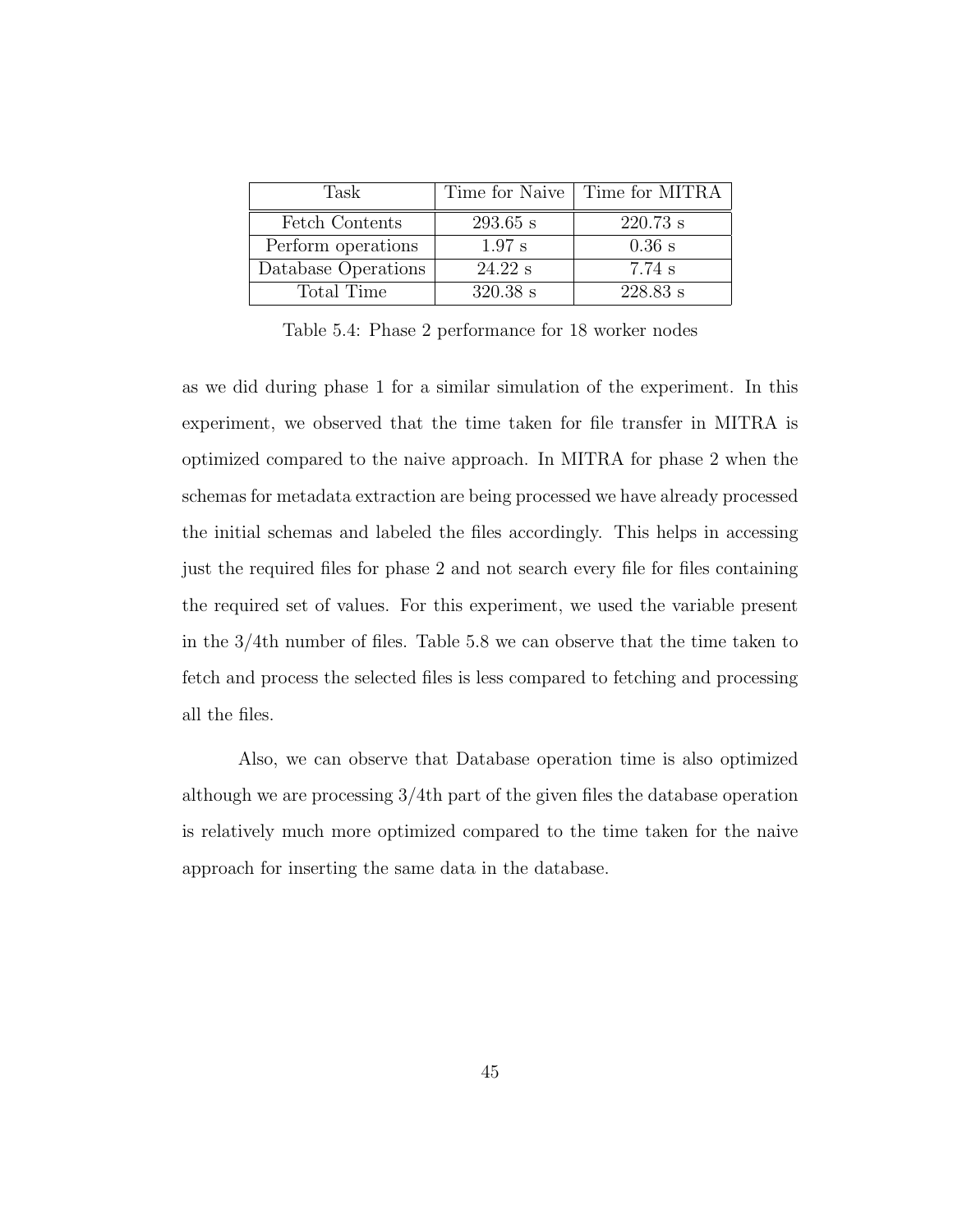

Figure 5.10: Phase 2 performance for 18 worker nodes

# 5.7 Overall Performance Analysis

After Observing the performance of MITRA and Naive approaches and measuring time taken for each task in the analysis of phase 1 and phase 2. When overall time is compared for both approaches for all the tasks of Phase 1 and Phase 2 we can observe that the overall time taken for a single node environment by MITRA is much more than the naive approach. As we discussed in the above observations, for phase 1 time taken in a single node environment is much more because of the overheads in phase 1. Although for phase 2 time taken is optimized in a single node environment.

As we discussed above for 18 node environment time taken for phase 1 and phase 2 for MITRA is much more optimized compared to the naive approach. Based on the observations and time division for the 18 node ex-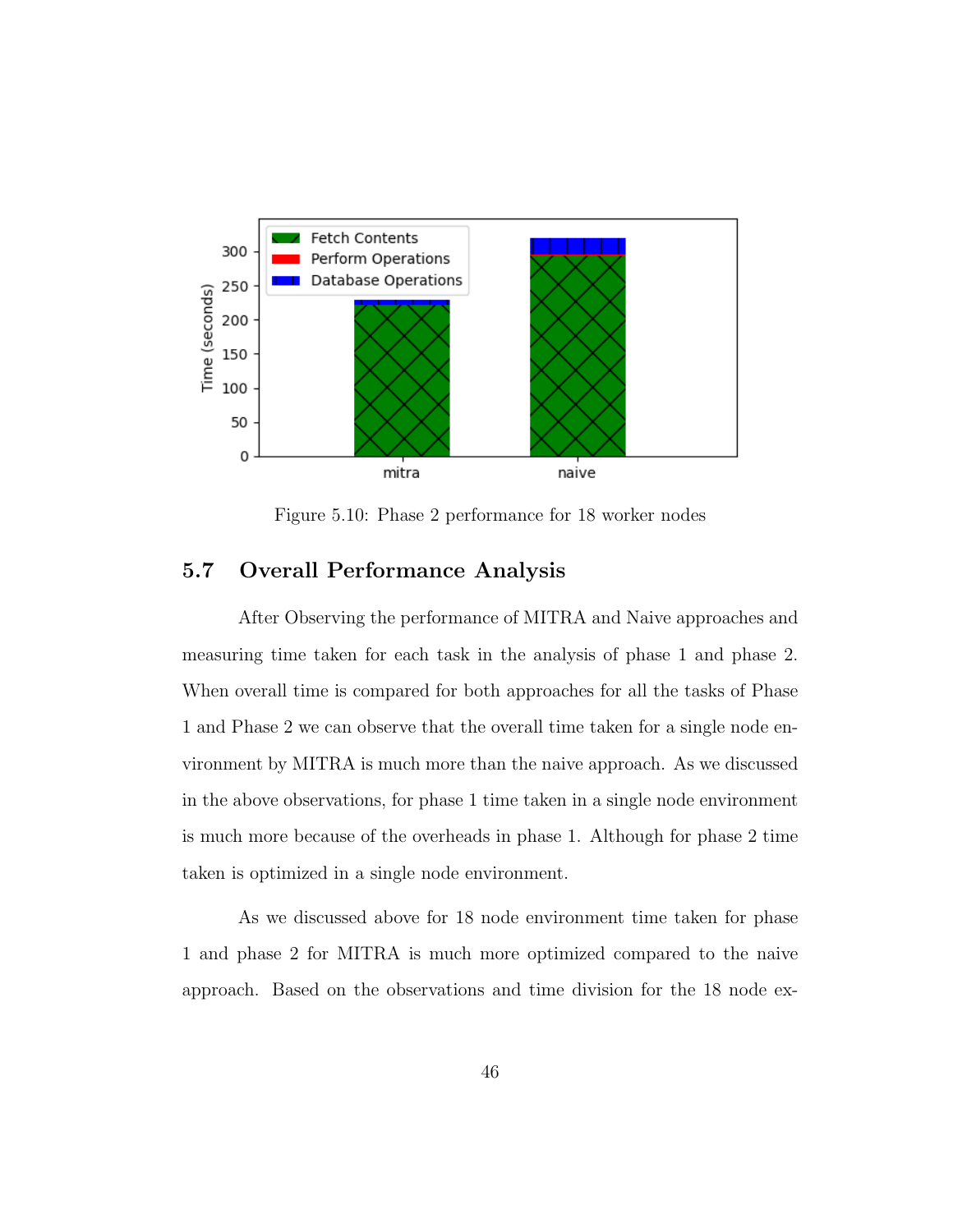| Task                | Time for Naive | Time for MITRA |
|---------------------|----------------|----------------|
| Import Libraries    | $0.29$ s       | $0.27$ s       |
| Fetch header        | 337.23 s       | 166.81 s       |
| Process Header      | 27.72 s        |                |
| Insert to database  | 311.59 s       | 723.01 s       |
| Map Schema          |                | $1075.44$ s    |
| Fetch Contents      | 410.76 s       | 171.87 s       |
| Perform operations  | 12.27 s        | $15.03$ s      |
| Database Operations | 192.09 s       | 322.02 s       |
| Total Time          | 1291.95 s      | 1584.64 s      |

Table 5.5: Overall performance for 1 worker node

| Task                | Time for Naive | Time for MITRA |
|---------------------|----------------|----------------|
| Import Libraries    | $0.21$ s       | $0.17$ s       |
| Fetch header        | 151.73 s       | 74.31 s        |
| Process Header      | $1.95$ s       |                |
| Insert to database  | $22.4$ s       | $75.66$ s      |
| Map Schema          |                | 88.44 s        |
| Fetch Contents      | $293.65$ s     | 220.73 s       |
| Perform operations  | $1.97$ s       | $0.36$ s       |
| Database Operations | 24.22 s        | 7.74s          |
| Total Time          | 496.50 s       | 317.36 s       |

Table 5.6: Overall performance for 18 worker nodes

periment it can be said that MITRA's file access management and database operation management is better for the scaled environment but for a single node environment, the overheads are quite high. This tells us that MITRA is more efficient in handling a high volume of datasets over a scaled distributed cluster.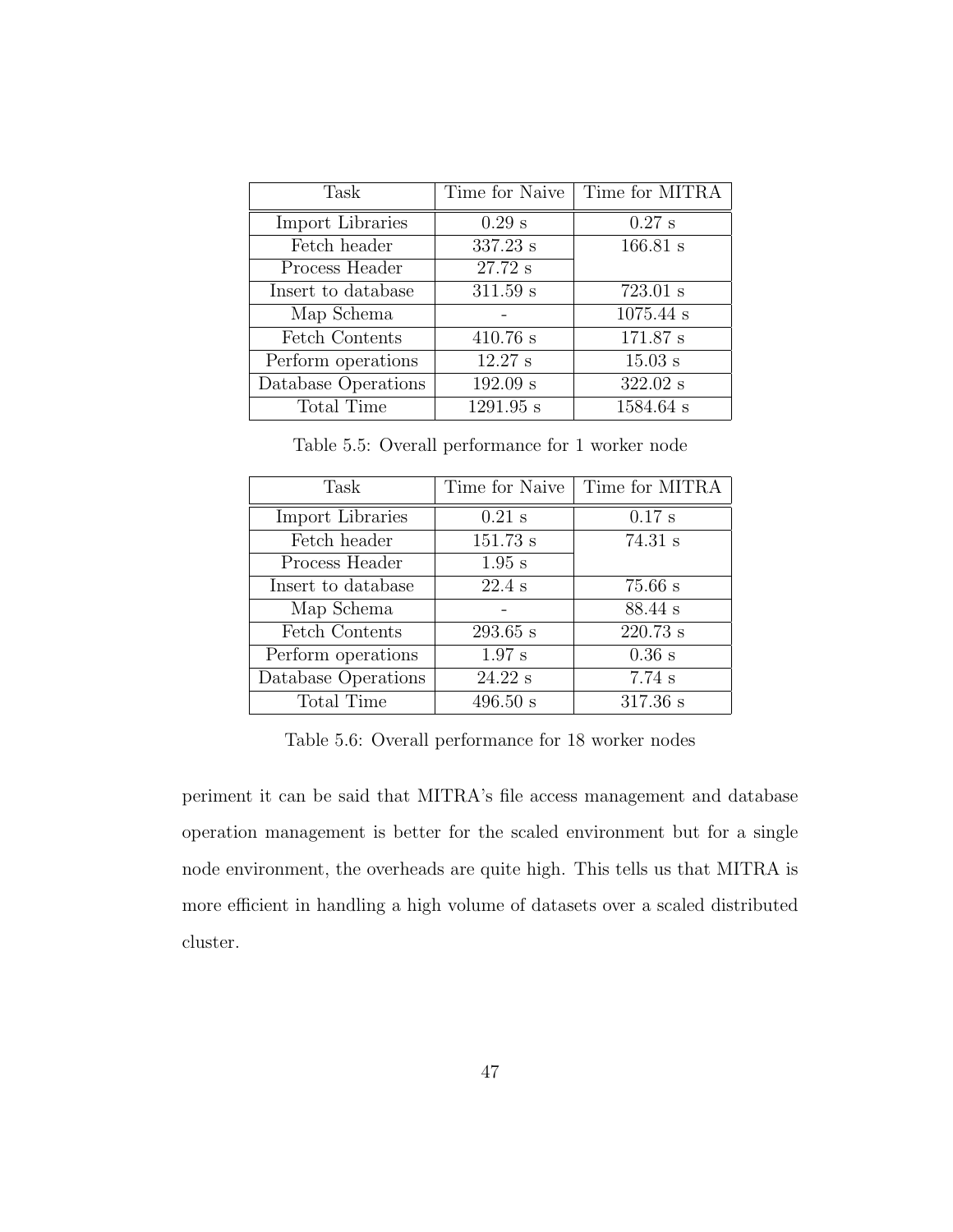

Figure 5.11: Overall time taken by 1 worker node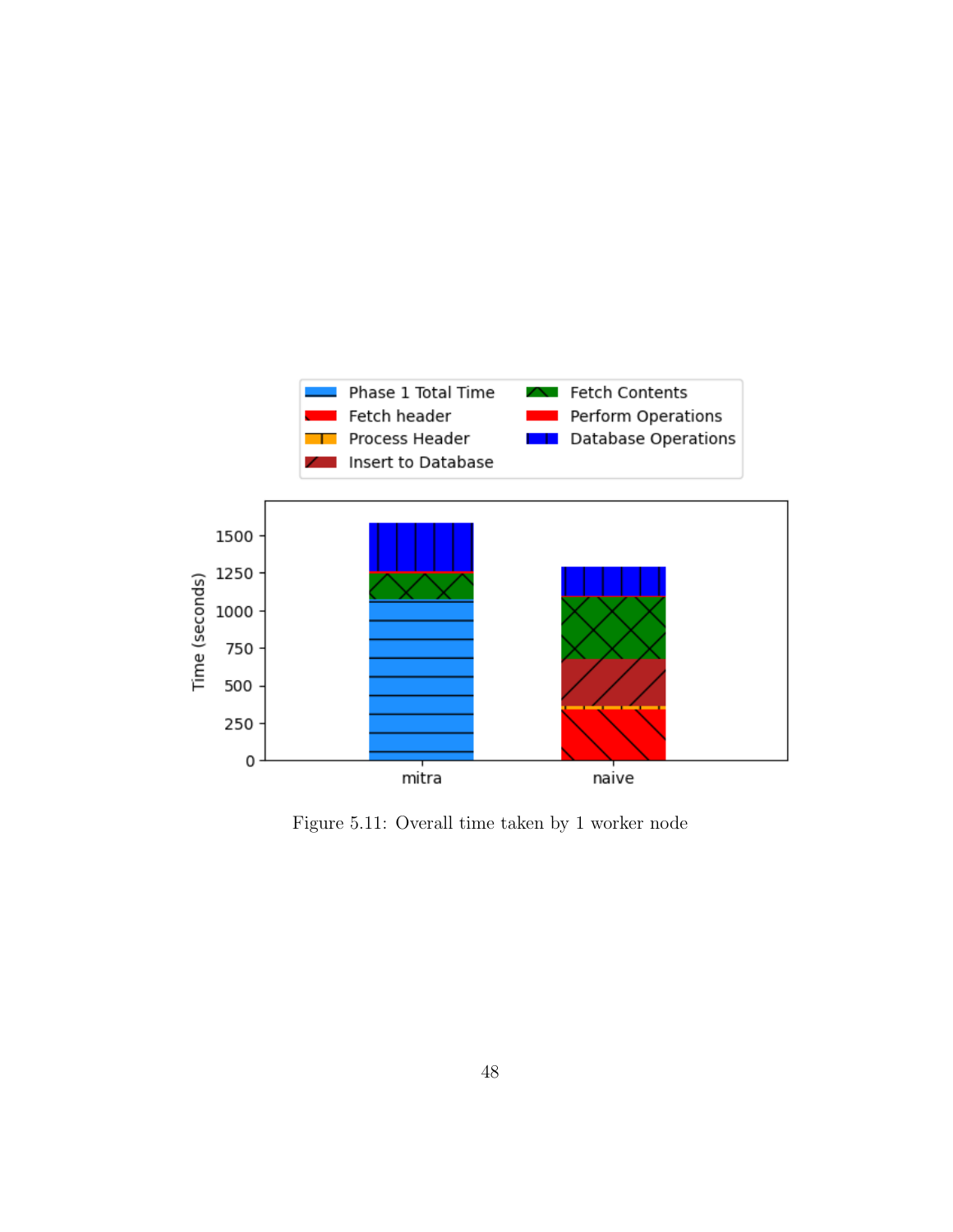

Figure 5.12: Overall time taken by 18 worker nodes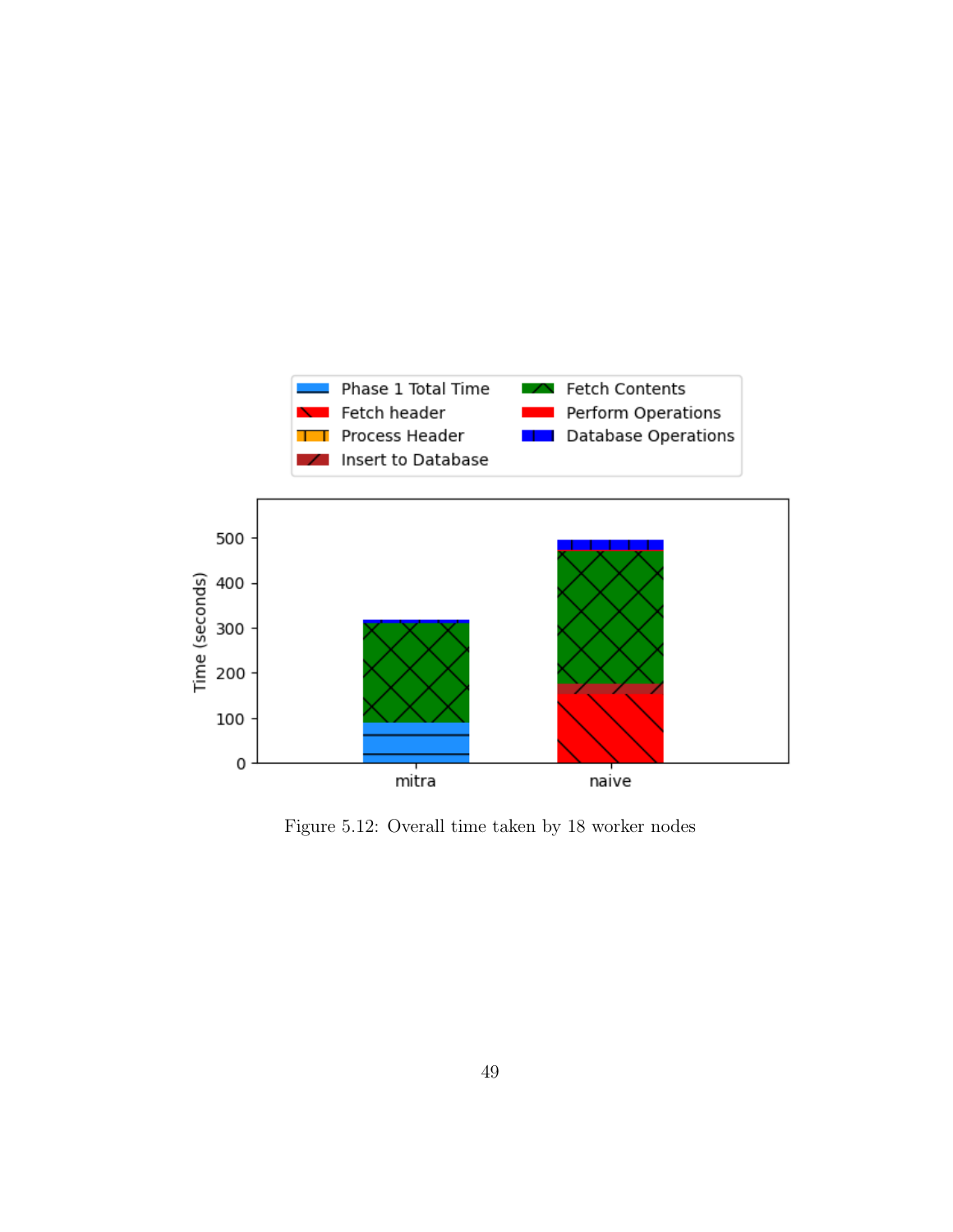#### 5.8 API Retrieval

Accessing the files from storage based on a specific set of values efficiently was one of the objectives for working on MITRA. After efficiently generating a database for given files we compared the time taken to retrieve a specific set of files based on the range of values of specific variables which may have been processed to be stored in the database or not.

As we can observe in the given table the values represented are of when if a set of files is requested based on the range of values a set of JSON values is returned following the condition. We compared the performance for database generated using MITRA approach and database generated using the Naive approach. For both the Databases we also tested the time taken to process when a certain variable is present in the database while processing for phase 2. We can see the time taken to return the list of paths for fetching is similar in both databases. The naive approach is a little efficient because it has one simple table. But when the files requested a certain variable that was not extracted during phase 2. The API request in such case would verify for all the files processing the metadata. In this case, MITRA performs more efficiently. As it does a schema-based dis-aggregation of files so when it has to access all the files we can shortlist the files containing the variable from the table storing the schemas. Whereas in the naive approach there is no schema-based classification which results in scanning all the given files.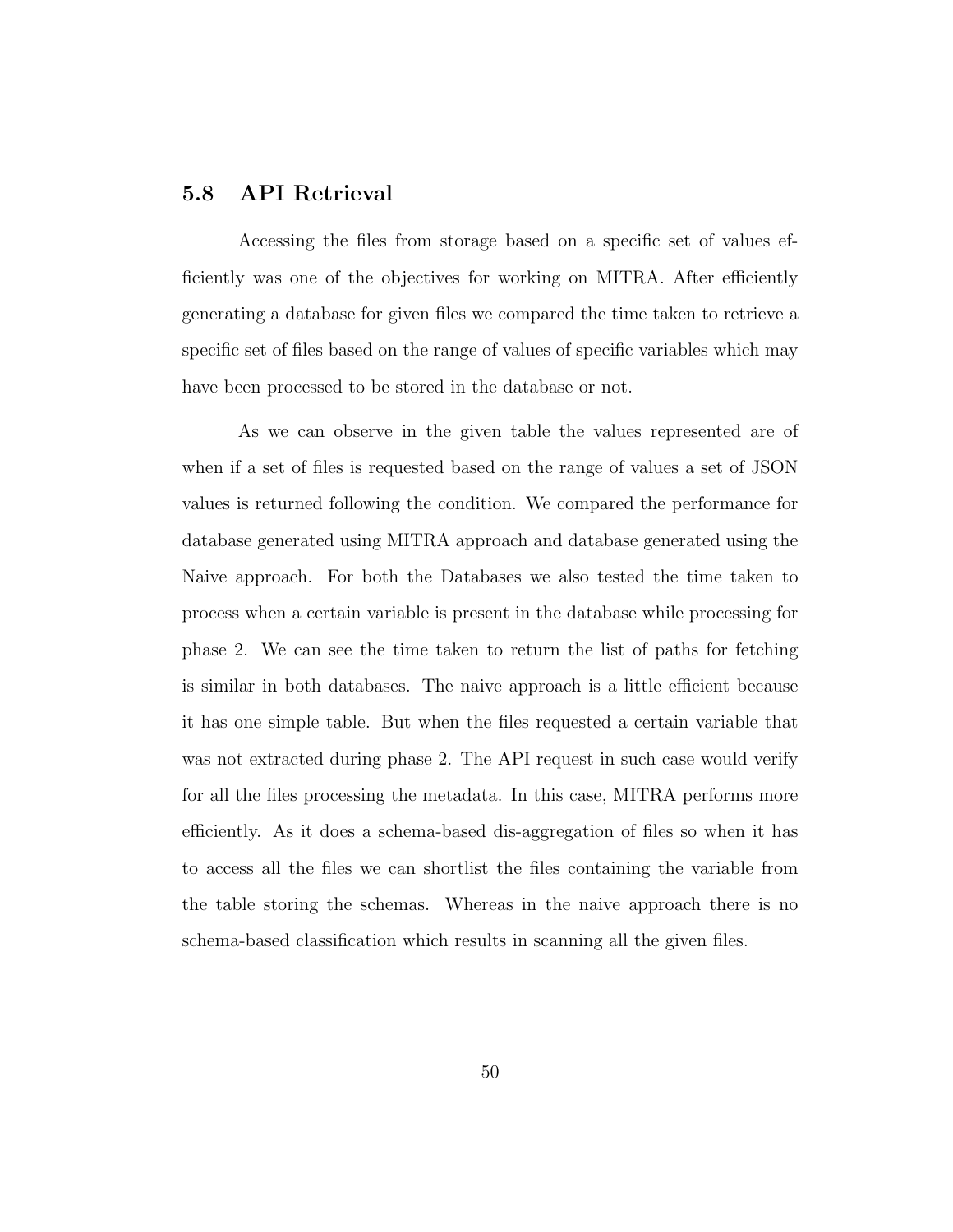|          |            | Field present in Database   Field not present in Database |
|----------|------------|-----------------------------------------------------------|
| MITRA DB | $0.0552$ s | $157.3649$ s                                              |
| Naive DB | $0.0496$ s | $205.7323$ s                                              |

Table 5.7: Analysis for API value retrieval

## 5.9 File Tree Generation

As discussed in the above sections, we generate a Tree based on heuristic values containing directories as non-leaf nodes and files as leaf nodes. In this evaluation, we have analyzed the performance of time taken to generate file Tree in order to verify if it is causing any overheads with an increasing number of files and relative time taken. The table and chart below shows the best time taken for up to 1 million files. for generating a heuristic-based tree on multiple levels and chunkifying it based on the number of clients present.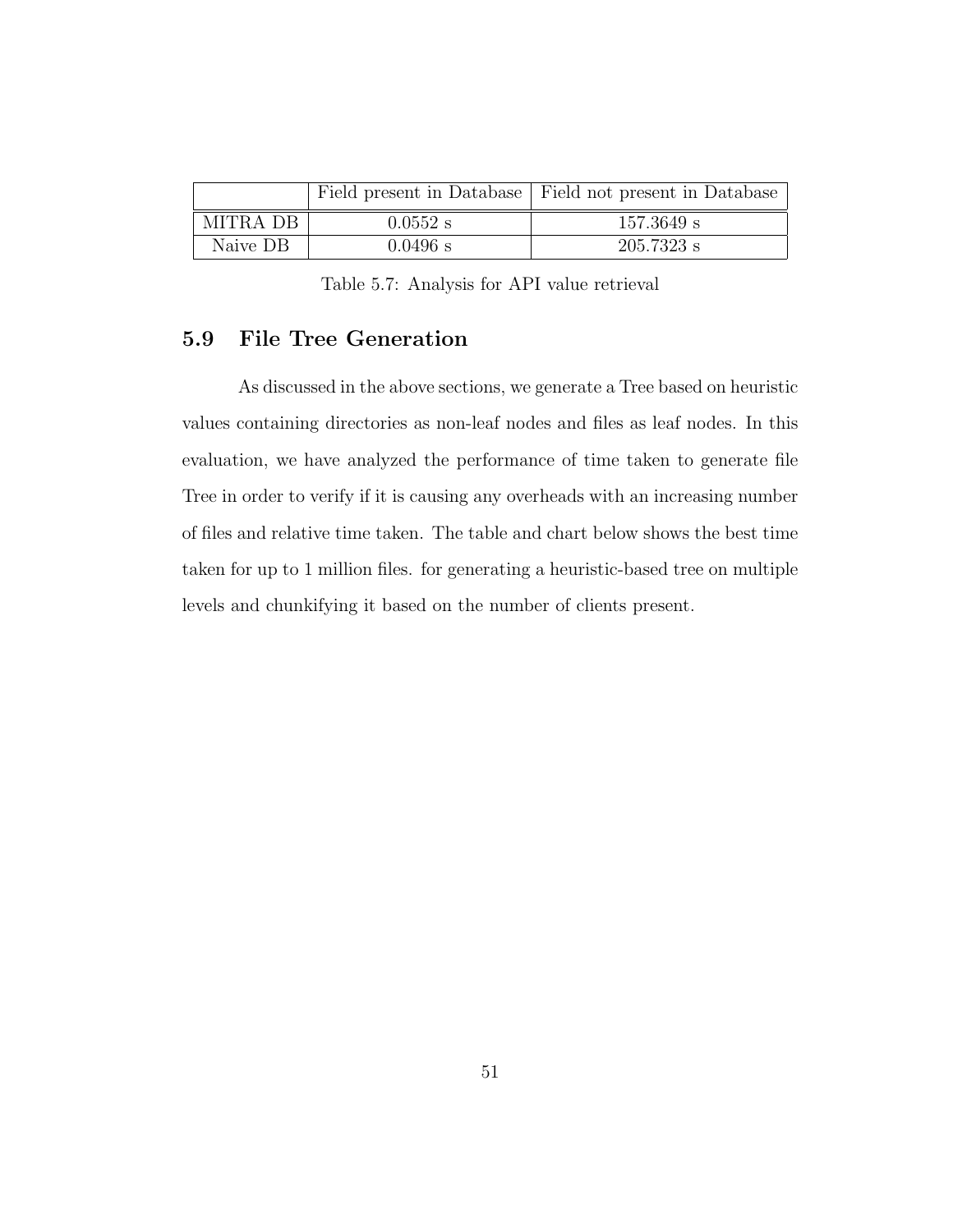

Figure 5.13: File tree generation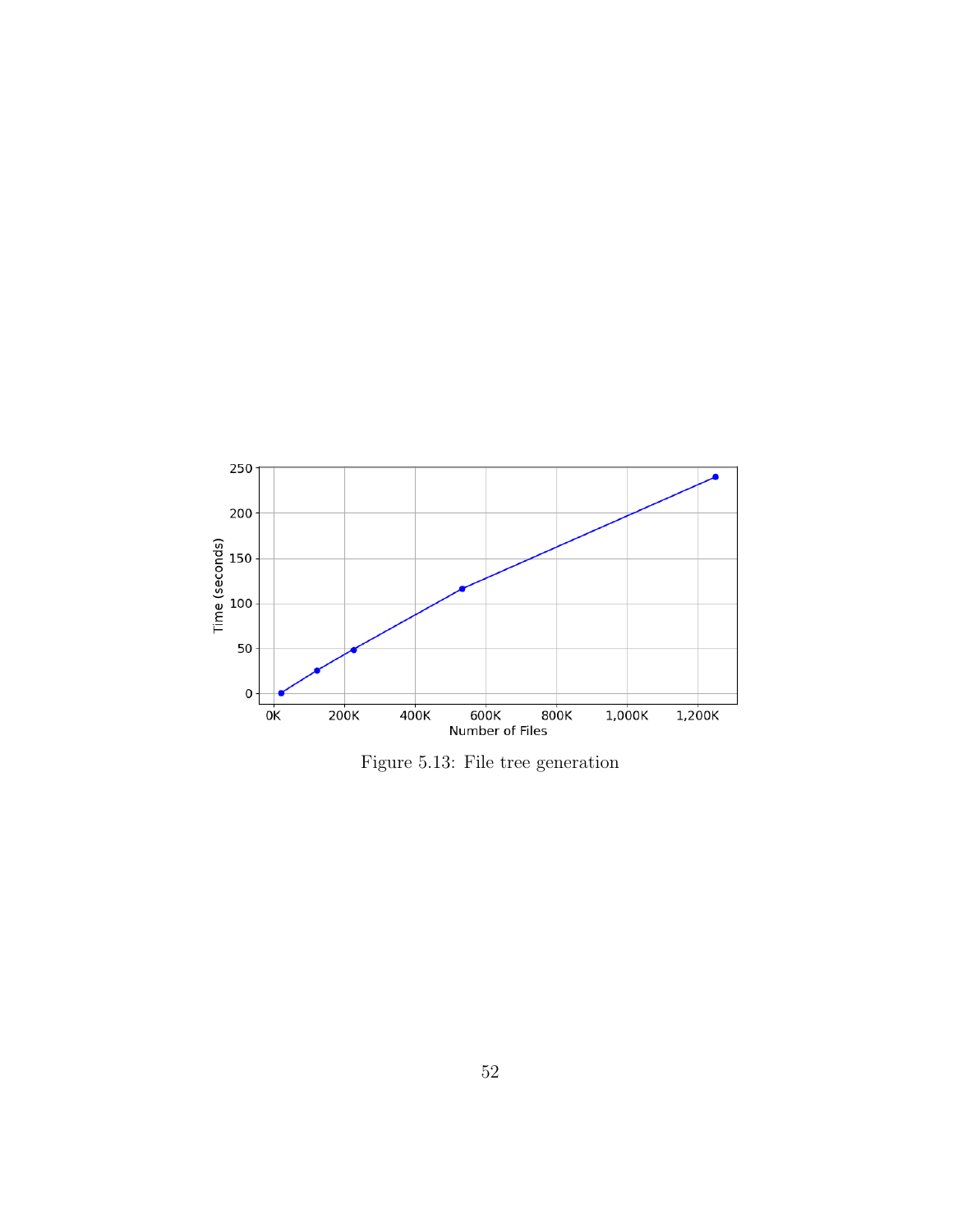# Chapter 6

# Discussion

In order to describe a present system performing closer to the straightforward naive approach. We discovered multiple points where optimizations were possible in the approach to address the design goals. the significant optimizations that improved the performance of the system on a large scale are discussed below.

# 6.1 Heuristic File Tree generation

Heuristic File Tree is one of the core components in our system as it acts as a load balancer for the cluster and helps us in maximum utilization of the resources. As discussed in the design goals this file tree has a function to custom define the heuristic value to distribute load and to custom assign the value the tree needs to crawl through the entire file stack and create a tree data structure of it's own. After this tree is created it can be further distributed in chunks to be distributed among the client nodes to process the assigned files respectively in batches based on the capacity of each client node.

The initial approach we used to generate this file tree was a recursive approach in which the control of the program would crawl to every directory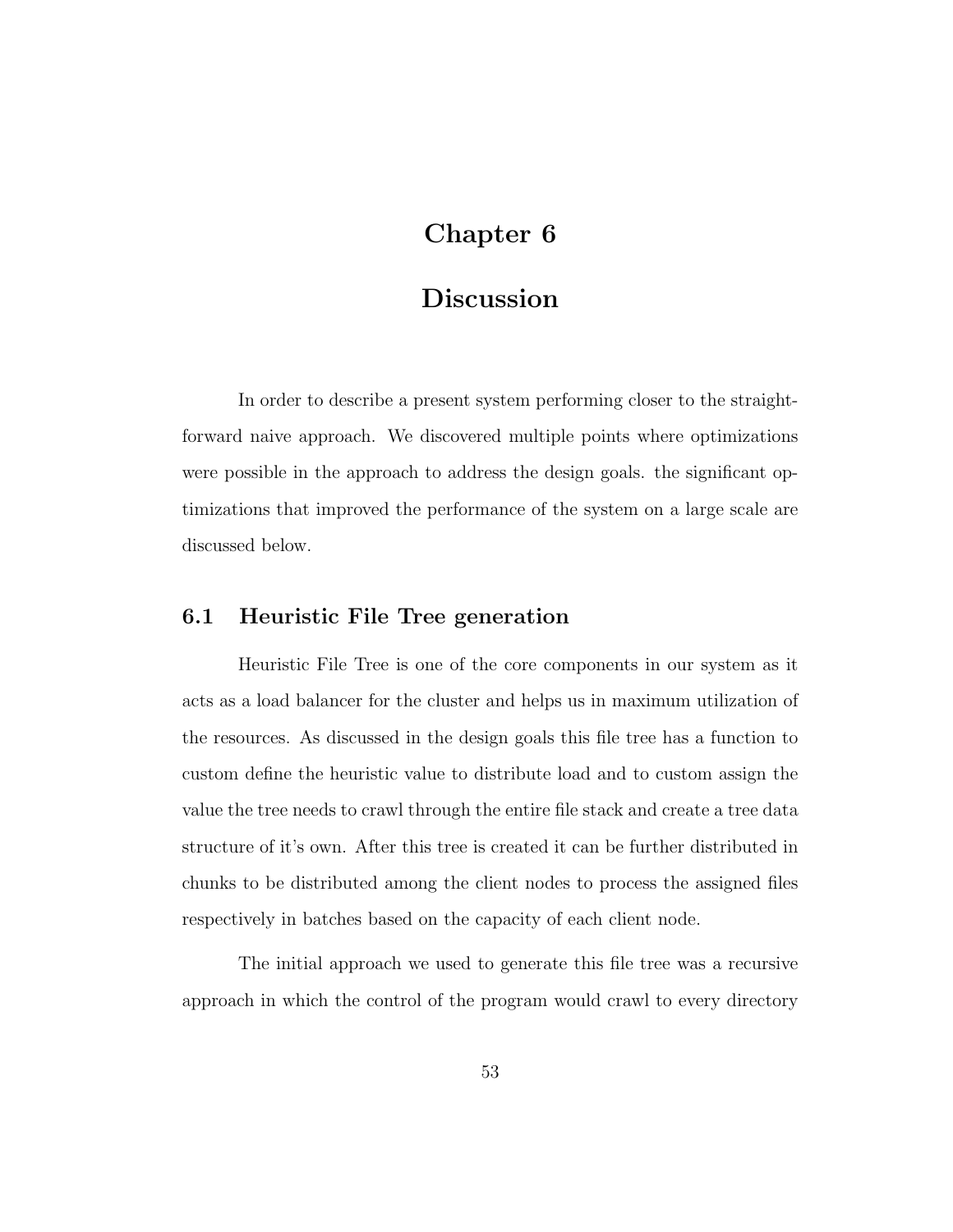and files in a depth-first search pattern and keep track of recursive traveling and construct the tree side by side. Once the tree generation was complete it would traverse the entire tree again in the bottom-up approach and assign heuristic values to every non-leaf node. After assigning the heuristic values based on the contents the chunks were generated for distribution requiring partial top-down traversal of the tree. The entire approach was sequentially performed by single-core as well. The python library used in this approach was os.listdir() to recursively process every directory. The overall time taken to generate a tree using this approach was significantly high which we realized later as we performed evaluations for bigger datasets.

To optimize this approach, We updated the approach from a recursive approach to an iterative approach. Instead of using os.listdir() library recursively we switched to os.scandir() and fetched a list of all existing files and directories. After generating the list we distributed the list to multiple cores present on the server to process the list and generate a tree. In above experiments as we were using the same server for database access, we used 2 cores less than the total number of cores present allowing one core for database access and one core for other system regular activities. So, if the cluster had 12 virtual cores we used 10 threads to process the file list on 10 virtual cores. When the list was distributed among multiple threads we had to set the tree as a shared data structure and as multiple threads might be accessing the tree the race conditions were also managed to avoid dirty reads and writes on the tree. The total count of files was verified in the database after every iteration of ex-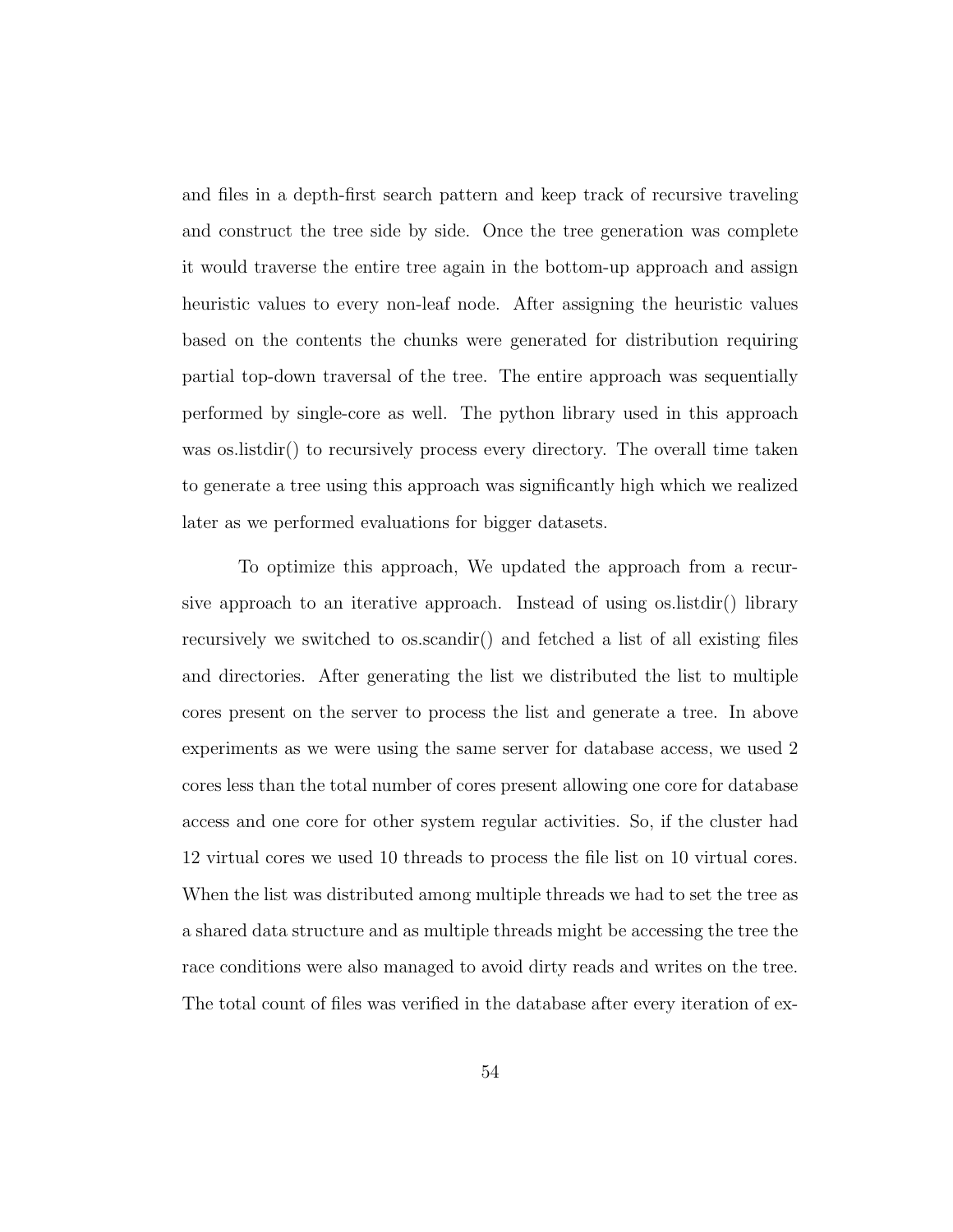| Task             | 20K files    |                    | 2M files            |              |
|------------------|--------------|--------------------|---------------------|--------------|
|                  | os.listdir() | $\cos$ . scandir() | os.listdir()        | os.scandir() |
| Crawl through    | $0.00828$ s  | $0.00044$ s        | 12.41237 s          | $0.00077$ s  |
| files            |              |                    |                     |              |
| Generate list of | $0.22$ s     | $0.053$ s          | $23.46$ s           | $14.68$ s    |
| files            |              |                    |                     |              |
| Assign heuristic | 10.86172 s   | $0.22656$ s        | Unknown             | 455.31923 s  |
| and generate     |              |                    | $(48 \text{ hrs+})$ |              |
| tree             |              |                    |                     |              |
| Total time taken | $11.09$ s    | $0.28$ s           | Unknown             | 470 s        |

Table 6.1: Analysis of two approach for file tree generation

periments from 400 to 2 Million files given to the system. To further improve this model because we were maintaining the race conditions on a shared data structure it was also possible to keep on updating the heuristic value of the tree while generation so two passes can be completed in the same pass. These optimizations helped us generate the desired tree much efficiently compared to the previous approach. After the generation of the tree with heuristic values, the second pass was to distribute it in chunks by partial top-down traversal which was the same as the earlier approach.

When we profiled both approaches for two corner datasets of 20 thousand files and 2 Million files the results were seen as follows after optimization.

As we can see the performance optimization to crawl through the file system and generate a simple list of files shows a significant improvement and the iterative approach with parallelization is much more efficient compared to previous sequential processing of files.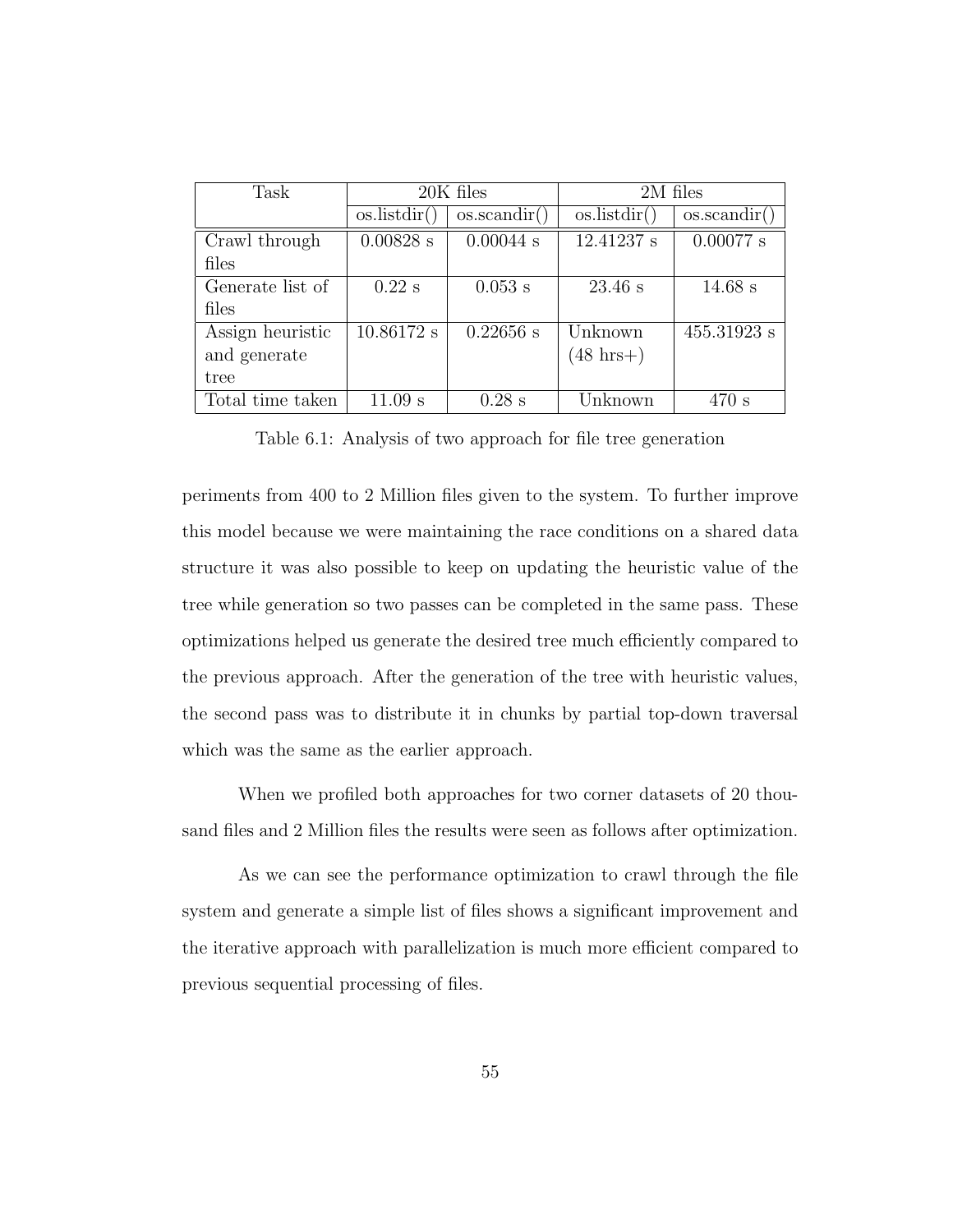#### 6.2 Overall Flow of the System

Heuristic file tree generation was the first step for the system to start. After Optimizing the file tree generation we found a significant optimization on the overall control flow of the system. As discussed in the above chapters our system is based on Server-Client architecture. The division of tasks and communication is also important to optimally utilize the hardware and keep network traffic to a minimum.

As we can see in the initial flow after Phase 1 ends task of the server is just to read the der schemas and distribute them to the clients. Since when this was designed the design was in nascent stages so der schemas were assigned linearly to available clients and those client nodes were responsible to insert those schemas into the database, map them to respective gen schema tables, generate file list for selected gen schemas only and then fetch and process them. So, If there are 50K files to be processed, 18 client nodes and 2 der schemas to be processed 2 clients are assigned one schema each, and the rest of the processing is left to only 2 client nodes respectively for files of each der schema.

In the Later approach as we can see the distribution was made more evenly distributed. In this design also the server was responsible to read der schemas but it was also responsible to insert them into the database and clients will map them to respective gen schemas. After this server will generate the total list of files to be processed and distribute it evenly for available client nodes. So, If there are 50K files to be processed, 18 client nodes and 2 der schemas to be processed server will generate and distribute-list of 50K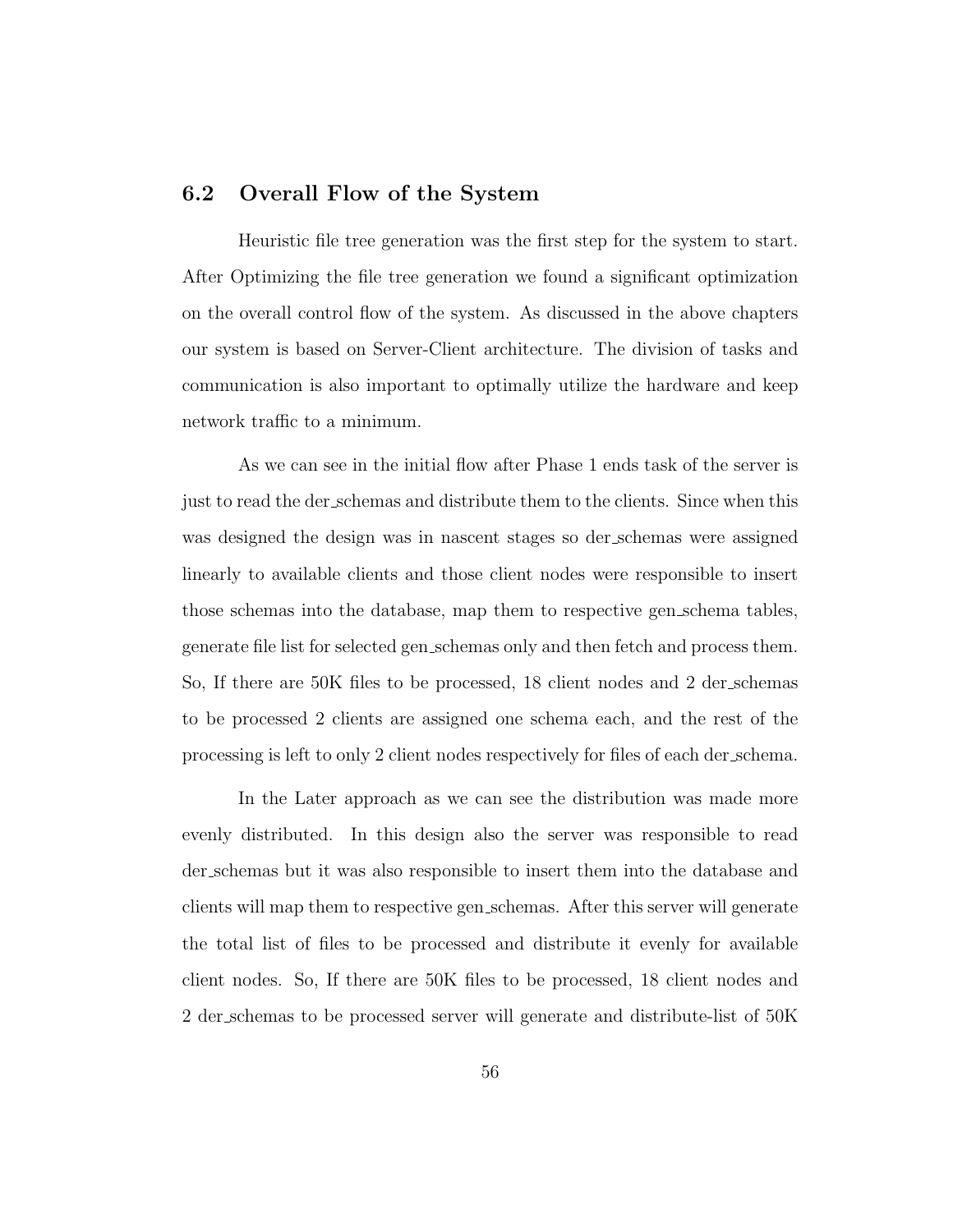

(a) Initial System Design (b) Final System Design

Figure 6.1: Overall system flow and server-client communication of MITRA.

files to be processed and all 18 nodes will be assigned files respectively. By this approach the We can better use the 18 client nodes by a little coordination from the server node.

# 6.3 Client node Optimization

While trying to understand the performance of the system for different datasets and different conditions We observed that the performance of our client node was taking a significant amount of time compared to the Naive approach node. When we profiled the performance for both the nodes we observed that our client had more tasks to perform in order to complete phase 1. As our node supported more than one file format such as .h5, .nc4, .csv, and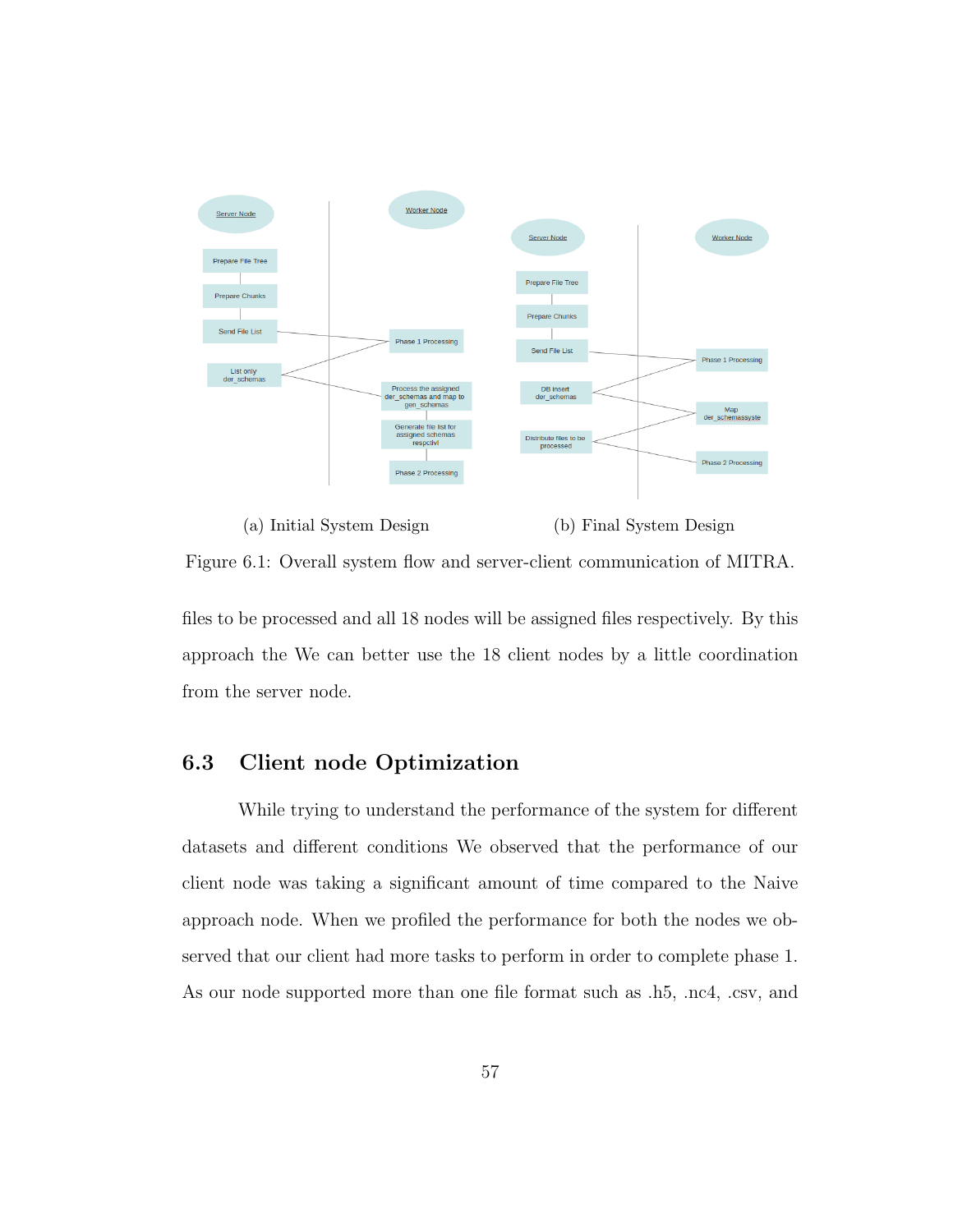| Approach       | Fetch Header | Insert to Database | Map Schema | Total Time |
|----------------|--------------|--------------------|------------|------------|
| <b>MITRA</b>   | 34 s         | 39 <sub>s</sub>    | 64 s       | 137 s      |
| (Serial)       |              |                    |            |            |
| <b>MITRA</b>   | 20 s         | 70 s               | 74 s       | 74s        |
| (Parallelized) |              |                    |            |            |
| Naive          | 33 s         | 25 s               |            | 58s        |
| Approach       |              |                    |            |            |

Table 6.2: Analysis of client node approaches

more at the same time whereas Naive supported only one file format so the processing pipeline and database management was more complex. Also, because of scalability feature coordination between server-client nodes and processing was creating heavy overheads. In order to optimize the performance of our client nodes, we switched to a multi-processing model. As discussed in Phase-1 discussion in earlier chapters. We have 3 primary tasks Fetching header from storage and reading metadata, Inserting metadata to the database, and mapping schema of each file in the chain of tables. For optimizing these 3 tasks in a single client node we have launched separate processes to handle each task executed in a pipeline model. There are Two queues present in between 3 processes for parallel pipeline execution as soon as every file is processed by one process. By this approach, we were able to see significant improvement in performance. The time taken by each stage of the multi-processed model is the total time taken to complete the process. As all 3 processes start at the same time for total time we have considered the longest-running process. In the table below we have profiled time taken by both approaches for dataset size of 1200 files of 800 GB for a single client node.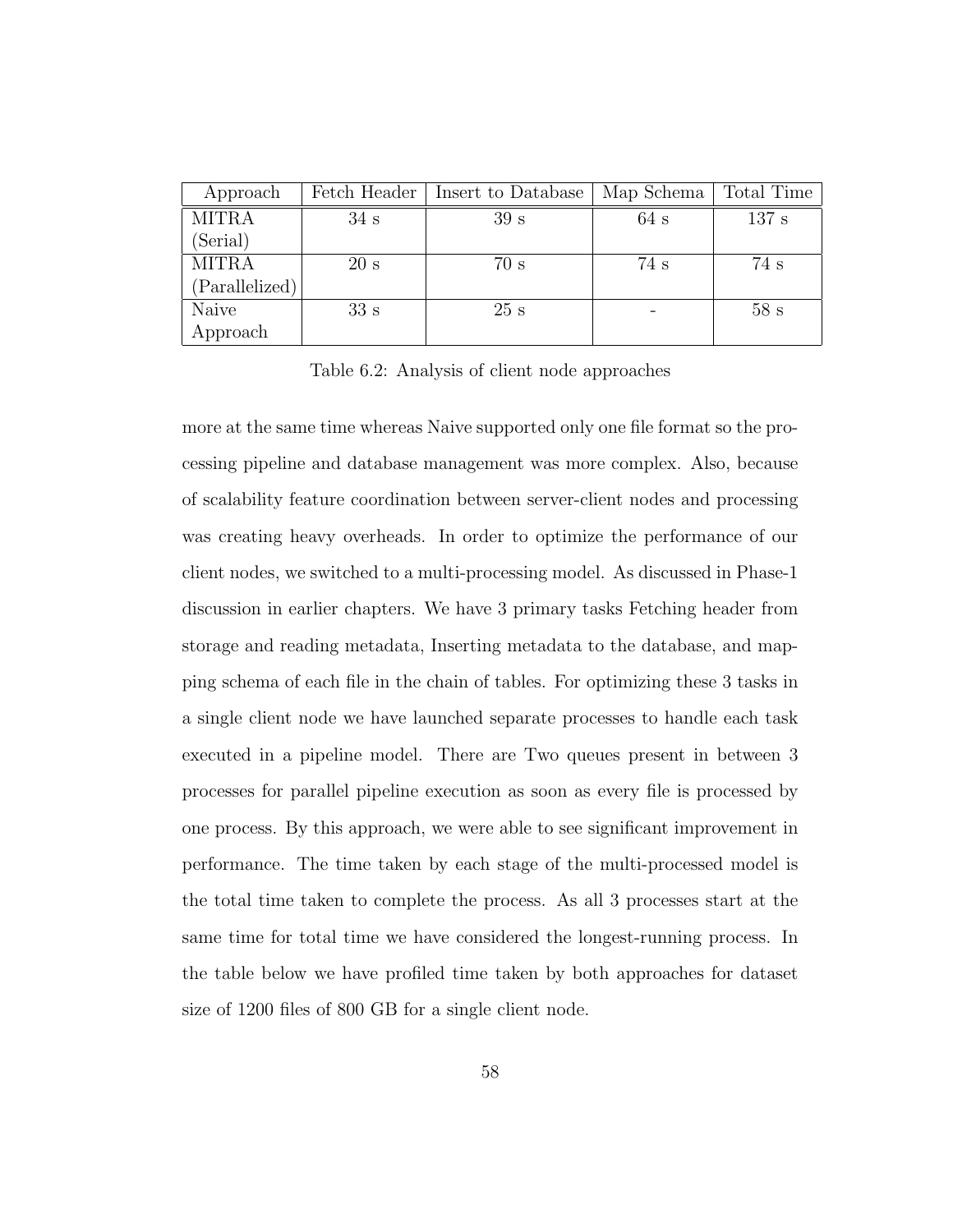#### 6.4 Database Management Optimization

As we are maintaining the metadata storage and index in a relational database management system. Database operations and management play a significant role in overall system performance. The Database storage and access through the system are also flexible to update table structure in real-time in case of new data field discovery or manipulation because of this processing and generating automated queries creates significant overhead. In order to optimize the overhead formed by these operations, we studied the time taken for our system to access the database and we observed the most of the time was taken by insert the operation carried during phase 1 to insert the metadata and file access info across the chain of tables. To improve the time taken to insert the metadata we switched the approach from using INSERT queries to COPY TO queries. These queries are used to insert bulk data from files to the database in the most efficient way possible. To ease the insertion we formed in memory tabular storage structure to hold the data that is to be inserted into the database using COPY TO queries. After switching to this approach we observed significant improvement in the time taken by the client node to insert the data into the database. Considering the time taken to handle and update in-memory tabular data structure and database interaction time COPY TO approach still performed better compared to the INSERT approach. In the table below we have analyzed the time taken by both approaches for a dataset size of 400 GB for a single client node.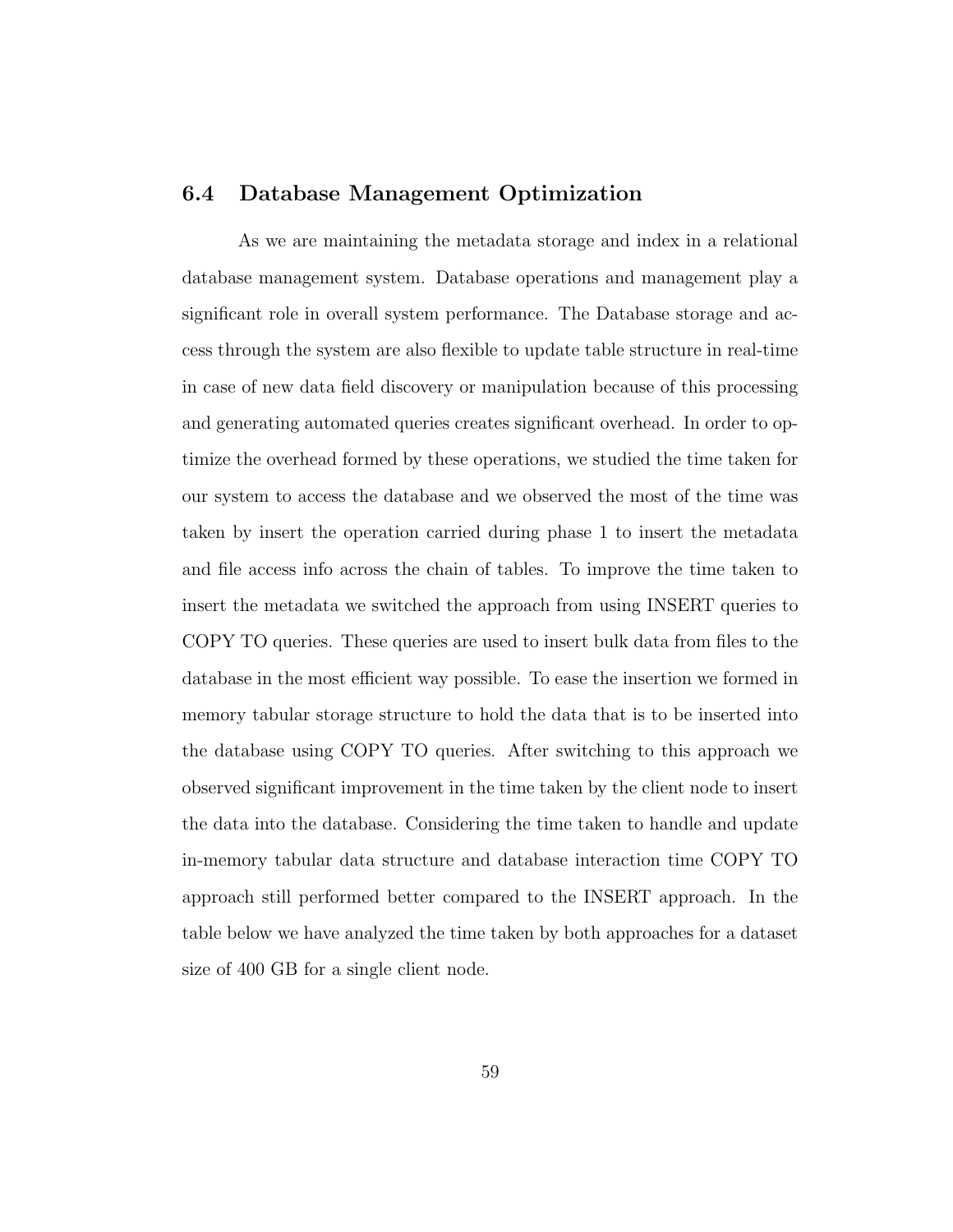|       |        | No. of Files   INSERT Approach   COPY TO Approach |
|-------|--------|---------------------------------------------------|
| 800   | 120 s  | $117 \text{ s}$                                   |
| 20480 | 1341 s | 1060 s                                            |

Table 6.3: Analysis of time taken to add data to database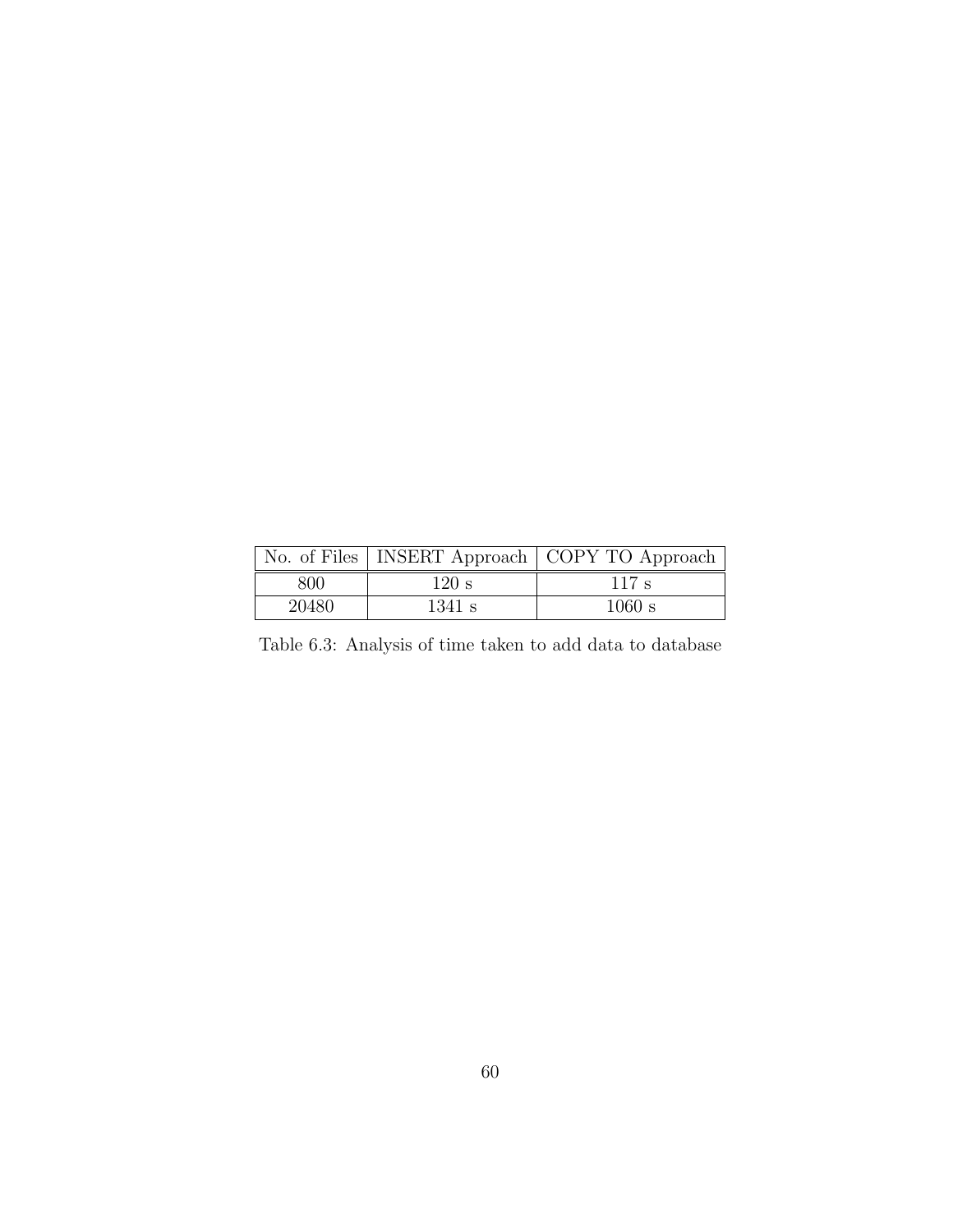# Chapter 7

## Conclusion

In this thesis, we introduced MITRA, which is a distributed processing architecture to efficiently manage high volume scientific datasets for archival storage. This system enables traditional POSIX file systems to be more accessible and efficiently managed. We displayed that the performance of MITRA is better than the naive approach made to address the problem to generate metadata and manage a tabular index for easy access of files. Apart from that it also supports multiple file formats and flexible database schema management.

Our research has focused on providing a solution for scientific data user communities. Since in scientific research communities various file formats are used to store and exchange data and observations it becomes difficult to process that data later as contemporary systems do not provide support for effective indexing of data from all the file formats. MITRA has an interface comprising of four methods that can be implemented to allow processing of any custom file format for indexing its metadata and generate more metadata from the contents. MITRA is modeled on client-server architecture. Which enables utilization of sockets and multi-threading for effective management of message communications, data transfer, and concurrent processing over a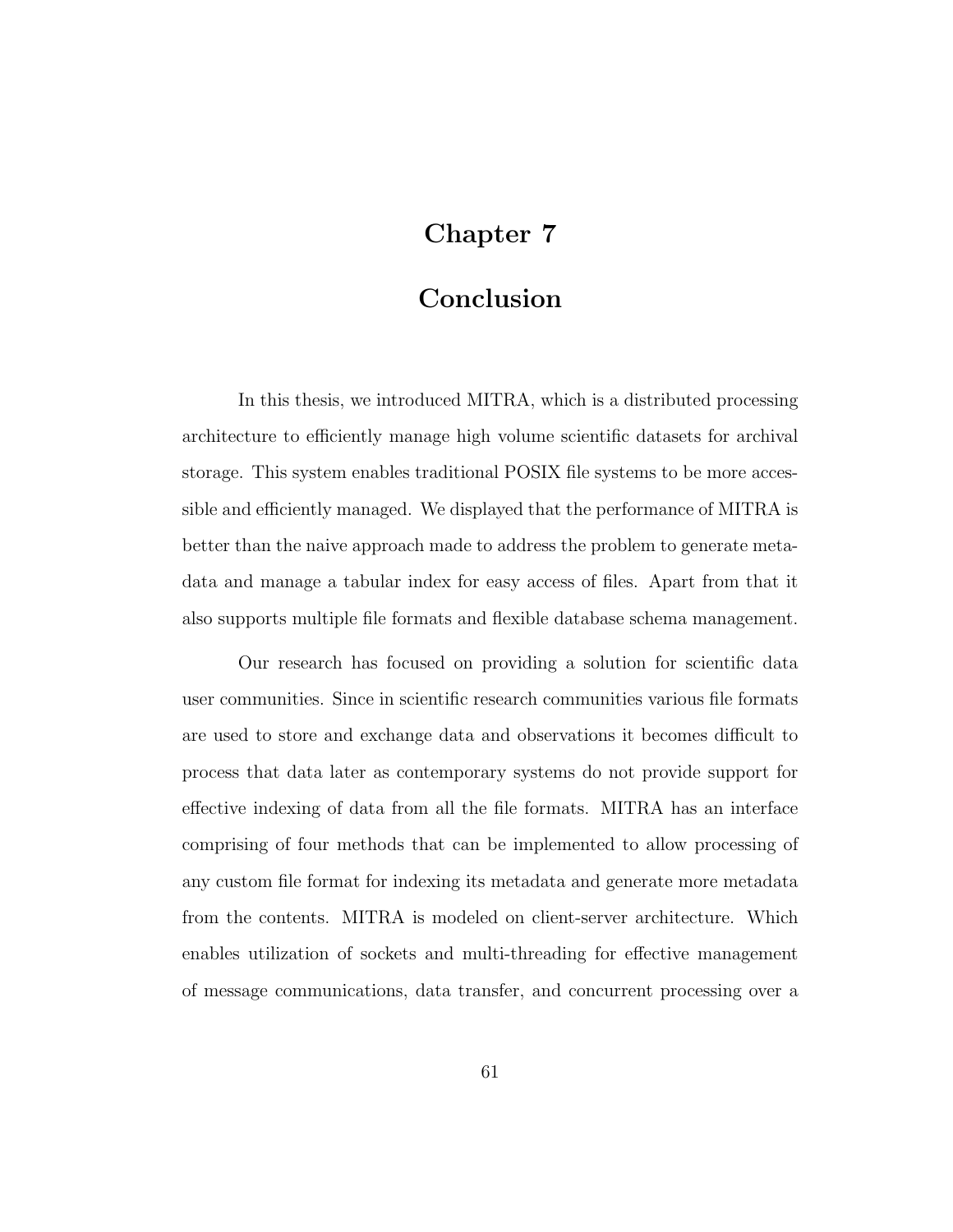scaled distributed computing cluster. In our analysis, we observed that when scalability of MITRA is compared to the traditional naive approach, the strategies used by MITRA show significantly improved performance over traditional approaches. Also, when MITRA was tested against growing processing loads the execution time increased linearly with the increase in processing load. The heuristic tree-structured load balancer ensures that the composition of workload is balanced based on the computational strength of every client node. Batch processing allows every client node to receive batches of workload assignments based on the hardware configuration of every node. This ensures balanced distribution and optimum performance even on heterogeneous computation frames. Relational database index optimizes the lookup time to map file access information. MITRA has automatized database management for smooth insertion and updation of data to the database while performing ingestion of metadata. MITRA also manages to alter tables dynamically to allow strict Relational databases to be utilized flexibly. MITRA can also handle multi-level key-value paired metadata by converting it to a two-dimensional data structure and store it in the database with other metadata.

### 7.1 Future Work

Based on the results, remarks, and limitations of the research, there are still a few points that can be improved in the future to make the system overall more optimal and more user-friendly.

In terms of the failure of some components the ability of the system to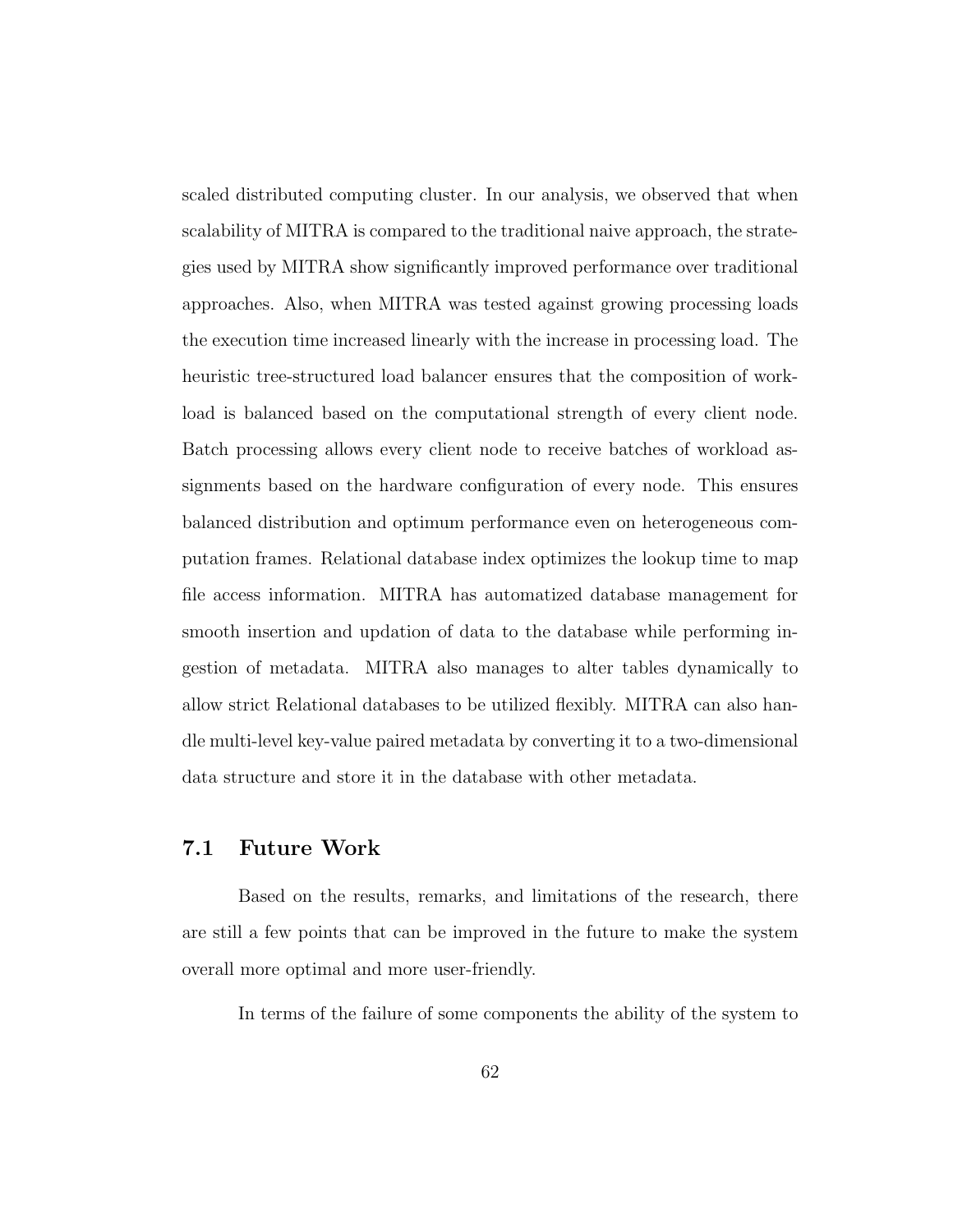recover from the loss and reorganize itself to continue the execution is still a limitation. for instance if a client node drops then right now there is no way to relocate the file of that client to other nodes. similarly if one of the server's drop then the ability to replace the server and continuing the execution. Even the communication happening between server nodes and client nodes if one the message or data packet is corrupted then in place of crashing the ability to re-request and resend the information can be developed to make the system more reliable.

Besides, reliability optimization the API server also needs to accommodate multiple requests and simultaneous processing in order to serve multiple scientific data users for the same archival storage. Currently, the API server present is a single-process server that can at most utilize one core to respond to the query of the user. As well as certain in-memory databases can be used to respond swiftly with queries containing the data from previous queries saving the time to scan certain parts of the database.

Apart from the API server, we could also add real-time data analytics functions. For instance, while constructing the heuristic tree if we have past data of time take to process each file based on extension, size, depth of hierarchy, and other factors then for future runs the weight of the heuristics can be handled accordingly for more balanced distribution. The phase to metadata generation system can be made some more flexible to understand and process the metadata. For instance, if two fields are 'temp' and 'temperature' then instead of creating two separate columns it can merge them in the same col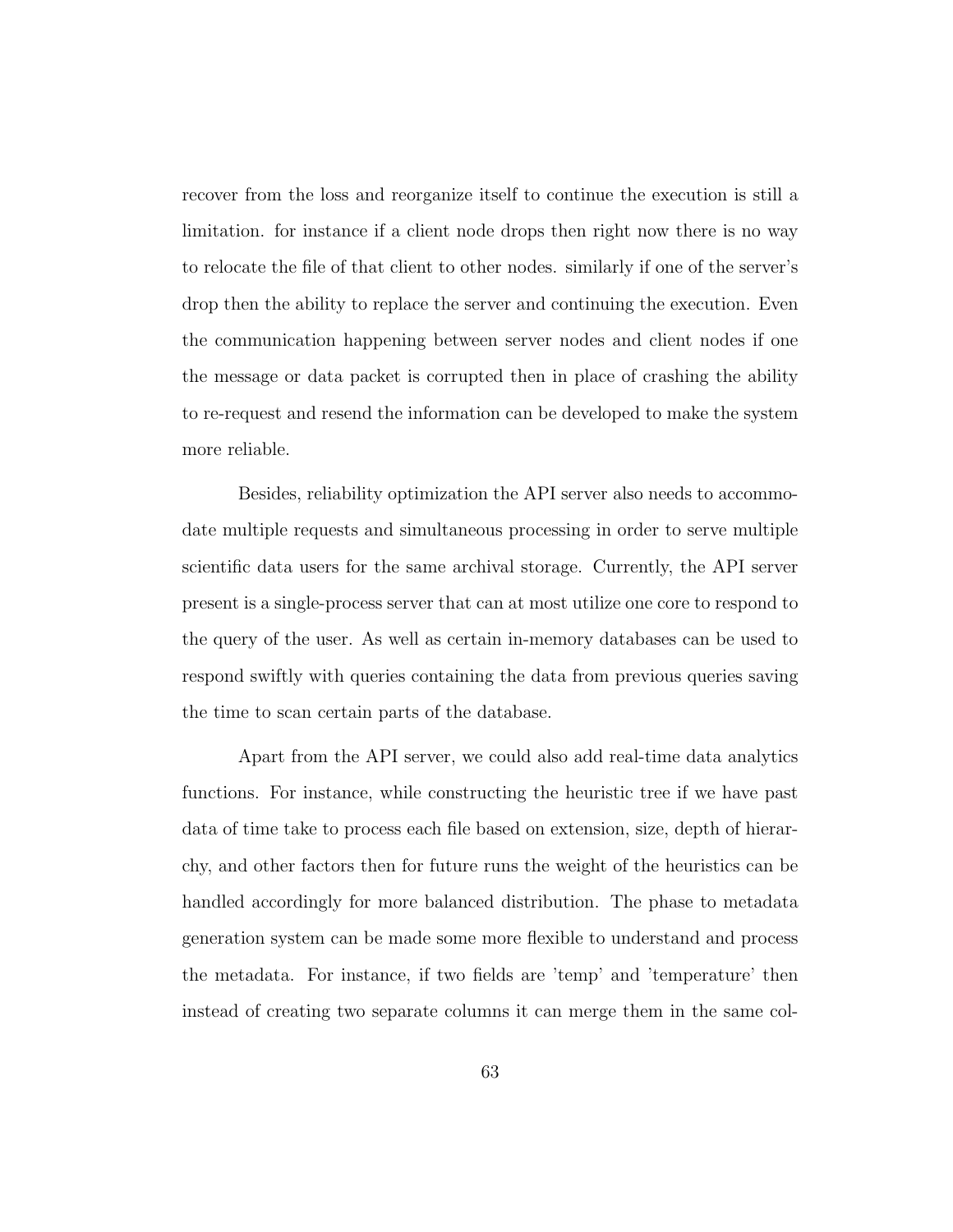umn by adding an alias for both to access later. Similarly if for a specific a certain function is always performed like getting a range of coordinates, range of temperature values, mean of wind speed for majority .csv files containing those attributes. Then to making them variables of interest and generating those metadata for the rest of the .csv files as well containing those attributes.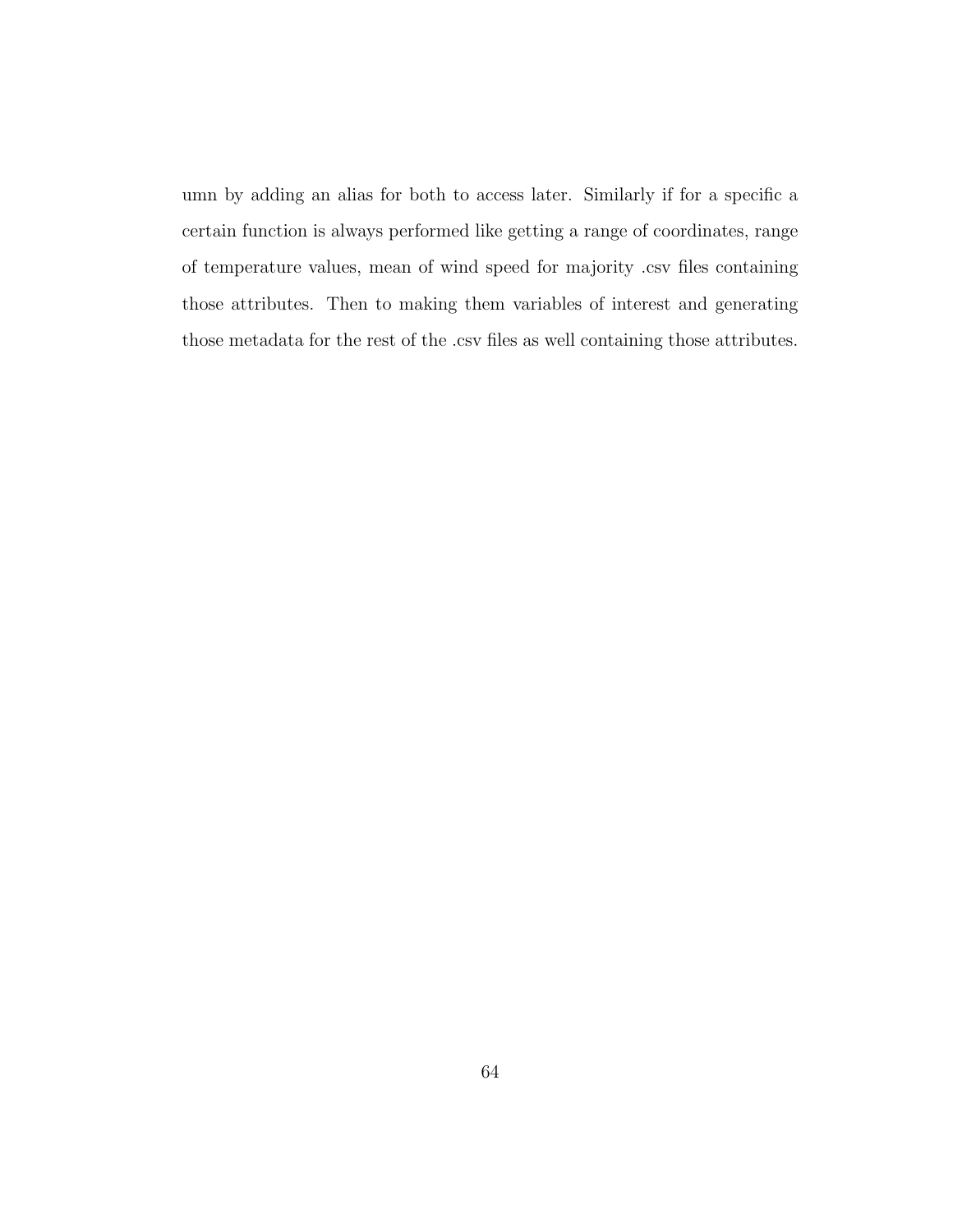## Bibliography

- [1] Arangodb, the multi-model database for graph and beyond. [https:](https://www.arangodb.com/) [//www.arangodb.com/](https://www.arangodb.com/).
- [2] Ddap articles and whitepapers. [https://web.archive.org/web/2004](https://web.archive.org/web/20040111002537/http://www.ddap.org/resource_center/tiffit_position_paper.php) [0111002537/http://www.ddap.org/resource](https://web.archive.org/web/20040111002537/http://www.ddap.org/resource_center/tiffit_position_paper.php) center/tiffit positio n [paper.php](https://web.archive.org/web/20040111002537/http://www.ddap.org/resource_center/tiffit_position_paper.php). (Accessed on  $07/04/2021$ ).
- [3] Understanding the kdf file. [https://www.karma-lab.com/karmas](https://www.karma-lab.com/karmasoft/ko/files/Understanding_The_KDF_File.pdf) [oft/ko/files/Understanding](https://www.karma-lab.com/karmasoft/ko/files/Understanding_The_KDF_File.pdf) The KDF File.pdf. (Accessed on  $07/04/2021$ ).
- [4] Joe Arnold. Openstack swift: Using, administering, and developing for swift object storage. " O'Reilly Media, Inc.", 2014.
- [5] Murtha Baca. Introduction to metadata. Getty Publications, 2016.
- [6] Chad Berkley, Matthew Jones, Jivka Bojilova, and Daniel Higgins. Metacat: a schema-independent xml database system. In Proceedings Thirteenth International Conference on Scientific and Statistical Database Management. SSDBM 2001, pages 171–179. IEEE, 2001.
- [7] Saman Biookaghazadeh, Yiqi Xu, Shujia Zhou, and Ming Zhao. Enabling scientific data storage and processing on big-data systems. In 2015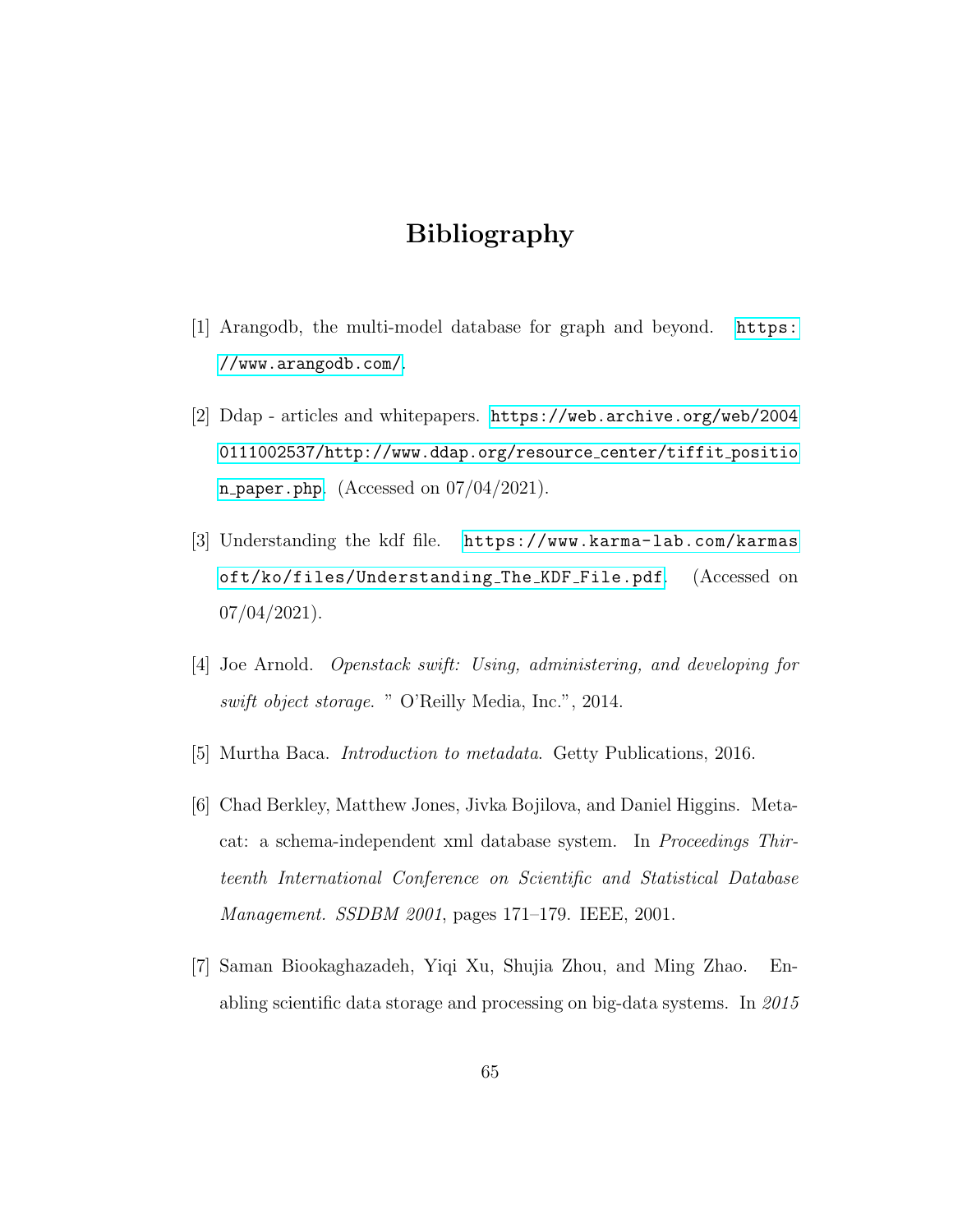IEEE International Conference on Big Data (Big Data), pages 1978–1984. IEEE, 2015.

- [8] Eric B Boyer, Matthew C Broomfield, and Terrell A Perrotti. Glusterfs one storage server to rule them all. Technical report, Los Alamos National Lab.(LANL), Los Alamos, NM (United States), 2012.
- [9] Paul G Brown. Overview of scidb: large scale array storage, processing and analysis. In Proceedings of the 2010 ACM SIGMOD International Conference on Management of data, pages 963–968, 2010.
- [10] Joe B Buck, Noah Watkins, Jeff LeFevre, Kleoni Ioannidou, Carlos Maltzahn, Neoklis Polyzotis, and Scott Brandt. Scihadoop: Array-based query processing in hadoop. In SC'11: Proceedings of 2011 International Conference for High Performance Computing, Networking, Storage and Analysis, pages 1–11. IEEE, 2011.
- [11] Arturo Crespo and Hector Garcia-Molina. Archival storage for digital libraries. In Proceedings of the third ACM Conference on Digital libraries, pages 69–78, 1998.
- [12] Adam Crume, Joe Buck, Noah Watkins, Carlos Maltzahn, Scott Brandt, and Neoklis Polyzotis. Scihadoop semantic compression. 2012.
- [13] Mohamed Dabees and J William Kamphuis. Nline: Efficient modeling of 3-d beach change. In Coastal Engineering 2000, pages 2700–2713. 2001.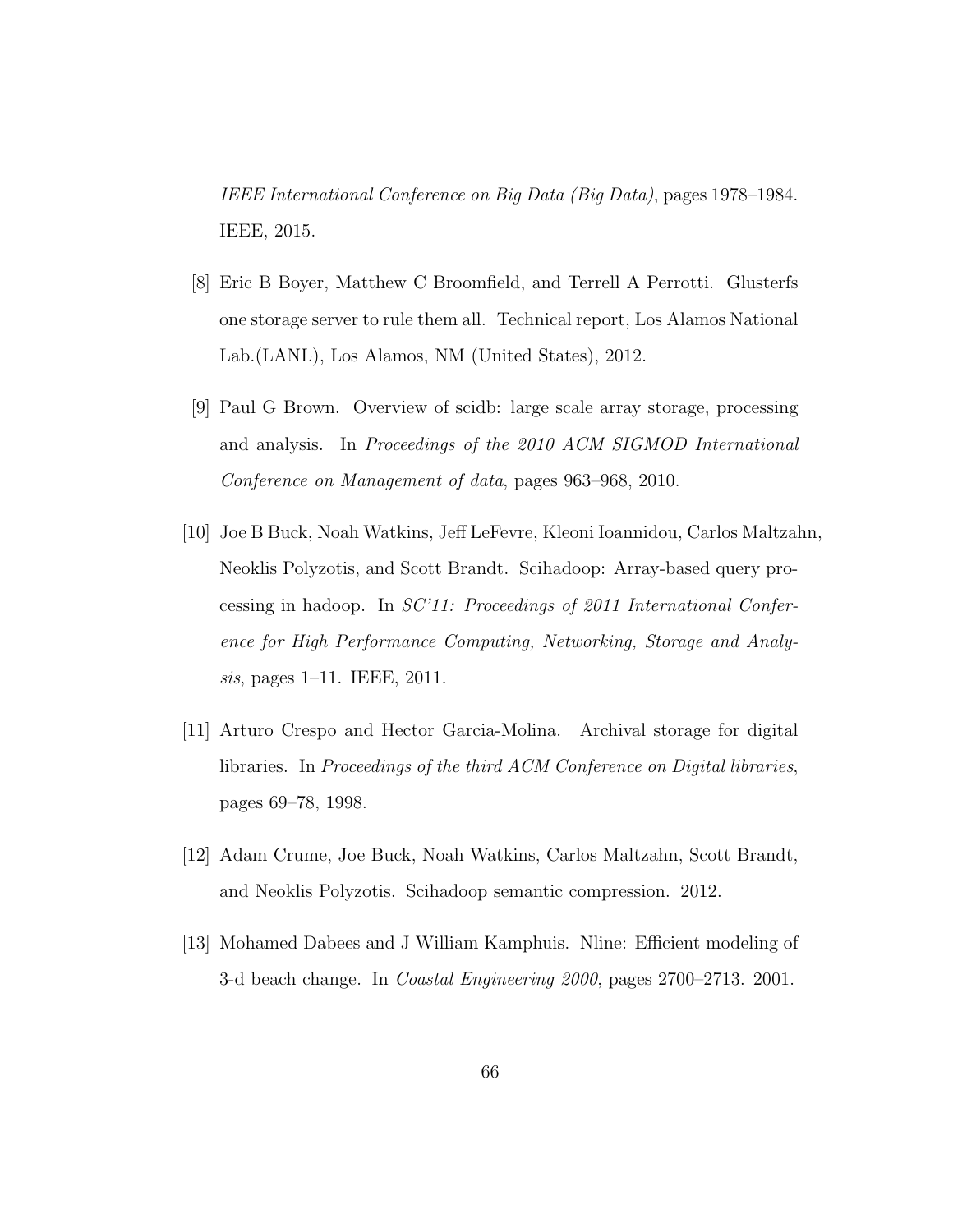- [14] Frank Frank Edward Dabek. A distributed hash table. PhD thesis, Massachusetts Institute of Technology, 2005.
- [15] Jeffrey Dean and Sanjay Ghemawat. Mapreduce: simplified data processing on large clusters. Communications of the ACM,  $51(1):107-113$ , 2008.
- [16] Ananth Devulapalli and Pete Wyckoff. File creation strategies in a distributed metadata file system. In 2007 IEEE International Parallel and Distributed Processing Symposium, pages 1–10, 2007.
- [17] Erik Duval, Wayne Hodgins, Stuart Sutton, and Stuart L Weibel. Metadata principles and practicalities. D-lib Magazine, 8(4):1–10, 2002.
- [18] Mike Folk, Gerd Heber, Quincey Koziol, Elena Pourmal, and Dana Robinson. An overview of the hdf5 technology suite and its applications. In Proceedings of the EDBT/ICDT 2011 Workshop on Array Databases, pages 36–47, 2011.
- [19] Felix Gessert, Steffen Friedrich, Wolfram Wingerath, Michael Schaarschmidt, and Norbert Ritter. Towards a scalable and unified rest api for cloud data stores. In GI-Jahrestagung, pages 723–734, 2014.
- [20] HDF Group et al. Introduction to hdf5, 2018.
- [21] Andreas Grünbacher.  ${POSIX}$  access control lists on linux. In 2003  $\{USENIX\}$  Annual Technical Conference  $(\{USENIX\}\{ATC\}$  03), 2003.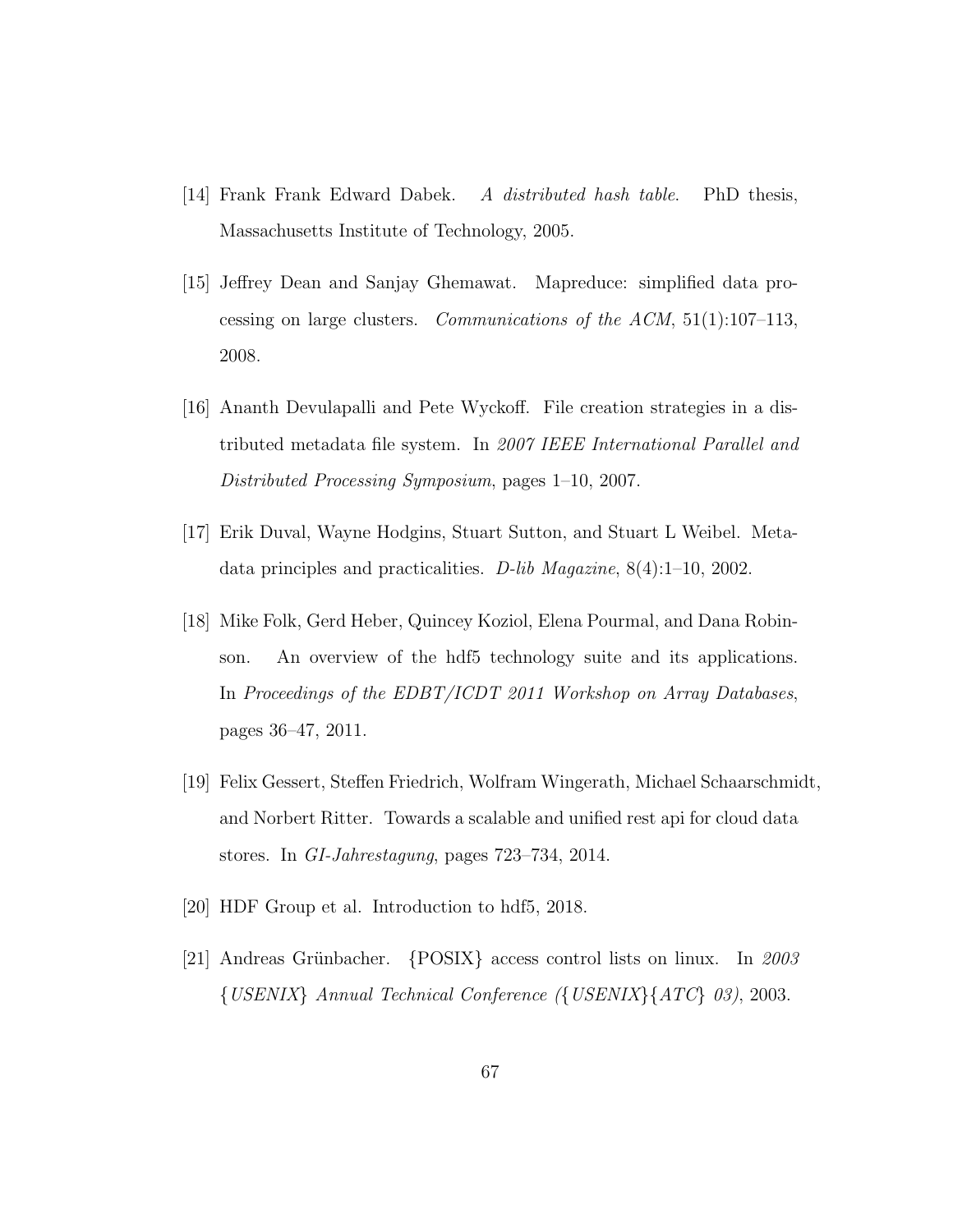- [22] Mahesh Lal. *Neo4j graph data modeling*. Packt Publishing Ltd, 2015.
- [23] Margaret Lawson and Jay Lofstead. Using a robust metadata management system to accelerate scientific discovery at extreme scales. In 2018 IEEE/ACM 3rd International Workshop on Parallel Data Storage & Data Intensive Scalable Computing Systems (PDSW-DISCS), pages 13–23. IEEE, 2018.
- [24] Margaret Lawson, Craig Ulmer, Shyamali Mukherjee, Gary Templet, Jay Lofstead, Scott Levy, Patrick Widener, and Todd Kordenbrock. Empress: extensible metadata provider for extreme-scale scientific simulations. In Proceedings of the 2nd Joint International Workshop on Parallel Data Storage & Data Intensive Scalable Computing Systems, pages 19–24, 2017.
- [25] Jay Lofstead, Ivo Jimenez, Carlos Maltzahn, Quincey Koziol, John Bent, and Eric Barton. Daos and friends: a proposal for an exascale storage system. In SC'16: Proceedings of the International Conference for High Performance Computing, Networking, Storage and Analysis, pages 585– 596. IEEE, 2016.
- [26] E Laxmi Lydia, A Krishna Mohan, and M Ben Swarup. International journal of engineering sciences & research technology processing image files using sequence file in hadoop.
- [27] Stephan M¨as, Daniel Henzen, Lars Bernard, Matthias M¨uller, Simon Jirka, and Ivo Senner. Generic schema descriptions for comma-separated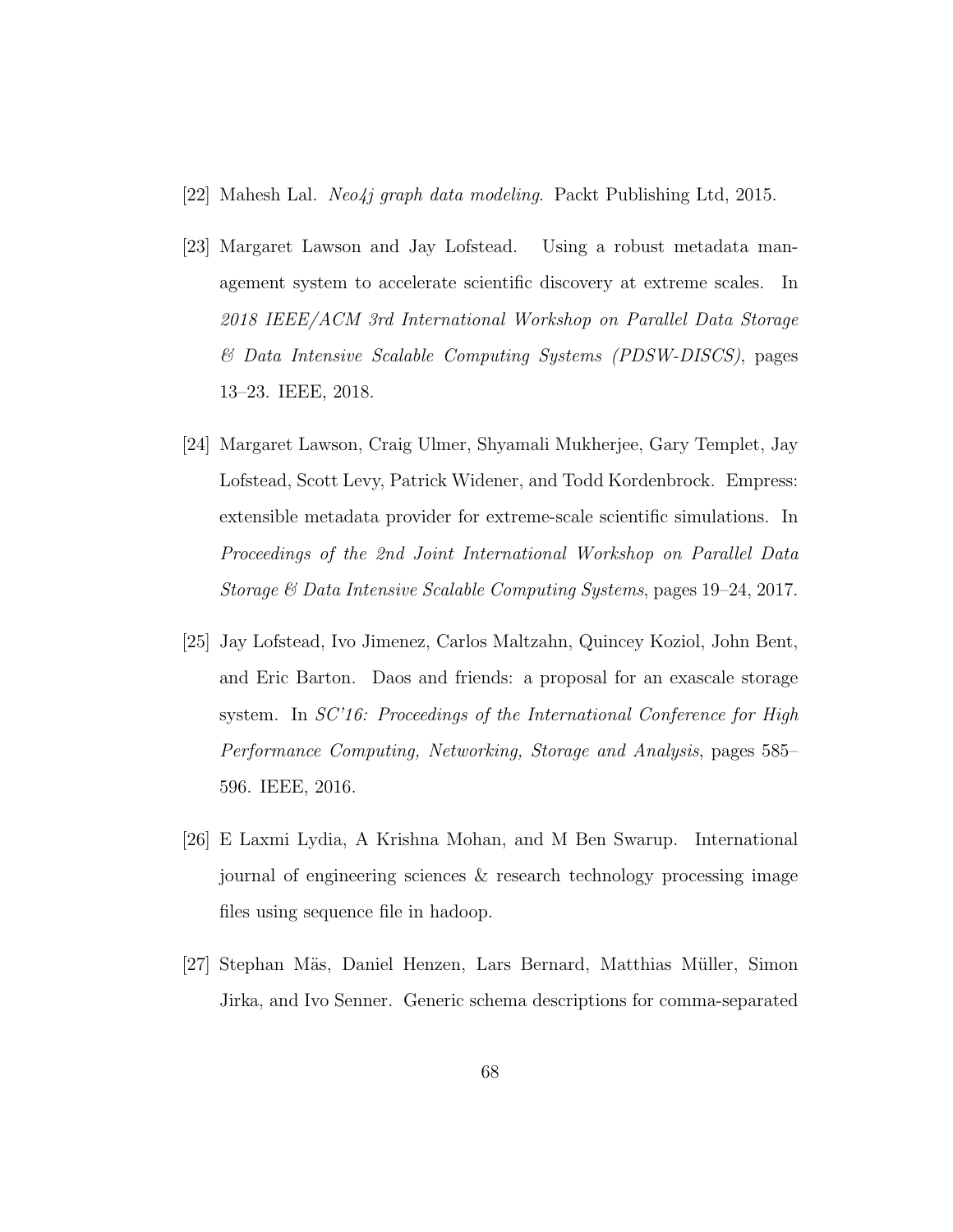values files of environmental data. In The 21th AGILE International Conference on Geographic Information Science, 2018.

- [28] Inc MongoDB. Mongodb. URL https://www. mongodb. com/. Cited on  $(2014)$ , 9, 2014.
- [29] Brian Pawlowski, Chet Juszczak, Peter Staubach, Carl Smith, Diane Lebel, and Dave Hitz. Nfs version 3: Design and implementation. In USENIX Summer, pages 137–152. Boston, MA, 1994.
- [30] Jeffrey Pomerantz. Metadata. MIT Press, 2015.
- [31] Ajinkya Prabhune, Hasebullah Ansari, Anil Keshav, Rainer Stotzka, Michael Gertz, and Jürgen Hesser. Metastore: A metadata framework for scientific data repositories. In 2016 IEEE International Conference on Big Data (Big Data), pages 3026–3035. IEEE, 2016.
- [32] Kai Ren, Qing Zheng, Swapnil Patil, and Garth Gibson. Indexfs: Scaling file system metadata performance with stateless caching and bulk insertion. In SC '14: Proceedings of the International Conference for High Performance Computing, Networking, Storage and Analysis, pages 237–248, 2014.
- [33] R. Rew and G. Davis. Netcdf: an interface for scientific data access. IEEE Computer Graphics and Applications, 10(4):76–82, 1990.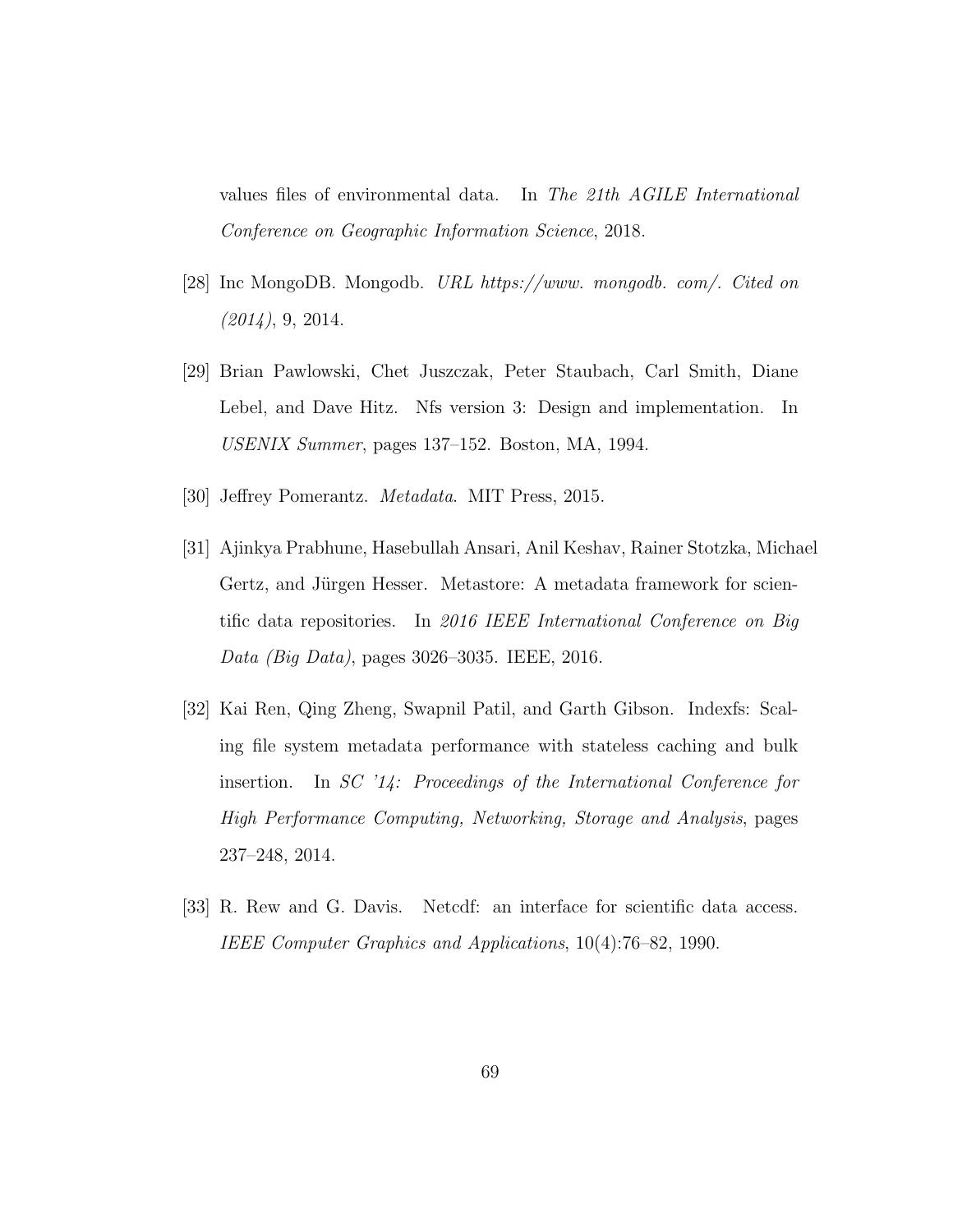- [34] Drew S Roselli, Jacob R Lorch, Thomas E Anderson, et al. A comparison of file system workloads. In USENIX annual technical conference, general track, pages 41–54, 2000.
- [35] Frank B Schmuck and Roger L Haskin. Gpfs: A shared-disk file system for large computing clusters. In FAST, volume 2, 2002.
- [36] K. Shvachko, H. Kuang, S. Radia, and R. Chansler. The hadoop distributed file system. In 2010 IEEE 26th Symposium on Mass Storage Systems and Technologies (MSST), pages 1–10, 2010.
- [37] Hyogi Sim, Awais Khan, Sudharshan S Vazhkudai, Seung-Hwan Lim, Ali R Butt, and Youngjae Kim. An integrated indexing and search service for distributed file systems. IEEE Transactions on Parallel and Distributed Systems, 31(10):2375–2391, 2020.
- [38] Christof Strauch, Ultra-Large Scale Sites, and Walter Kriha. Nosql databases. Lecture Notes, Stuttgart Media University, 20:24, 2011.
- [39] Houjun Tang, Suren Byna, Bin Dong, Jialin Liu, and Quincey Koziol. Someta: Scalable object-centric metadata management for high performance computing. In 2017 IEEE International Conference on Cluster Computing (CLUSTER), pages 359–369. IEEE, 2017.
- [40] Sasu Tarkoma, Christian Esteve Rothenberg, and Eemil Lagerspetz. Theory and practice of bloom filters for distributed systems. IEEE Communications Surveys & Tutorials,  $14(1):131-155$ ,  $2011$ .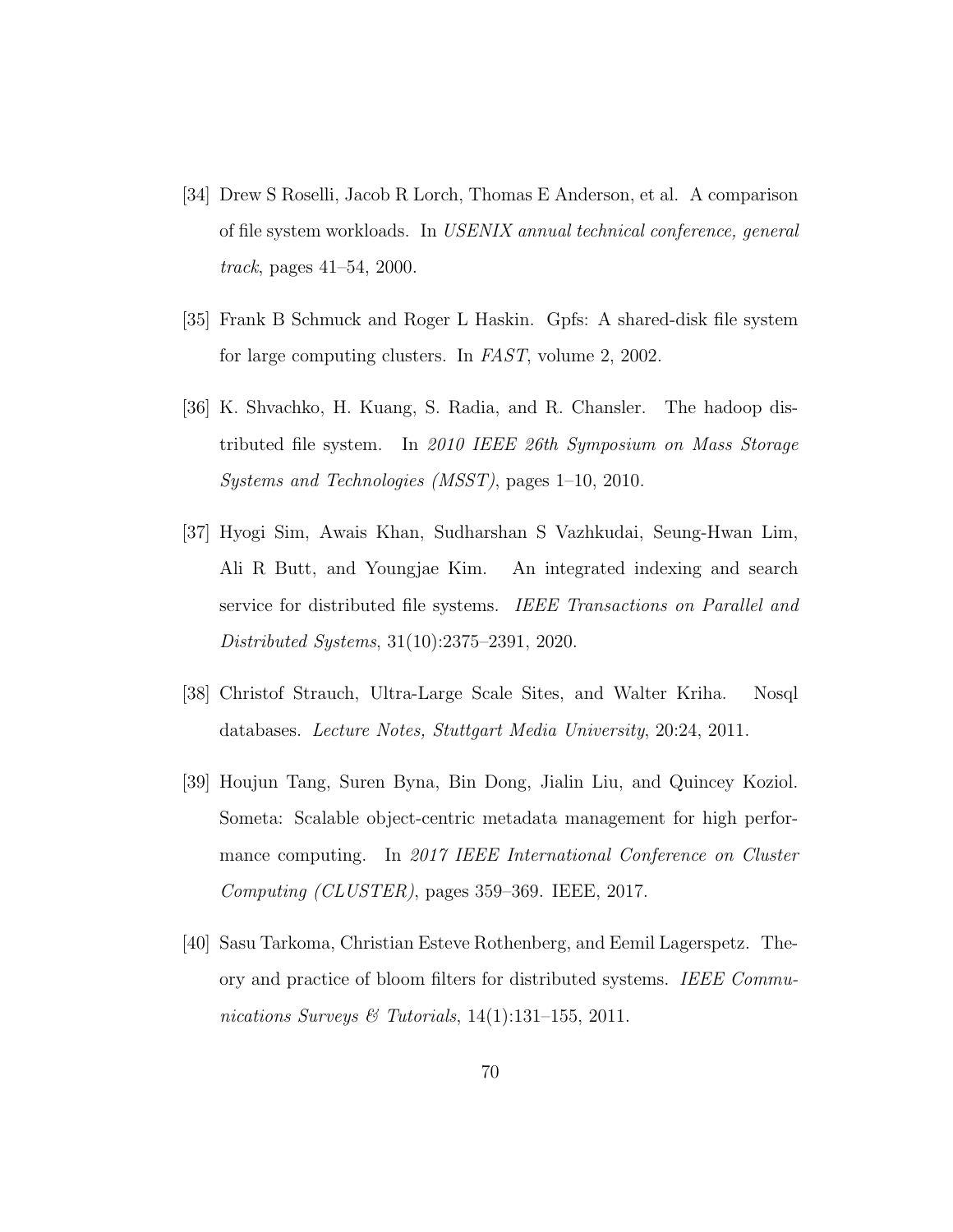- [41] Chandramohan A Thekkath, Timothy Mann, and Edward K Lee. Frangipani: A scalable distributed file system. In Proceedings of the sixteenth ACM symposium on Operating systems principles, pages 224–237, 1997.
- [42] Sage A Weil, Scott A Brandt, Ethan L Miller, Darrell DE Long, and Carlos Maltzahn. Ceph: A scalable, high-performance distributed file system. In Proceedings of the 7th symposium on Operating systems design and implementation, pages 307–320, 2006.
- [43] Brian S White, Michael Walker, Marty Humphrey, and Andrew S Grimshaw. Legionfs: A secure and scalable file system supporting cross-domain highperformance applications. In Proceedings of the 2001 ACM/IEEE Conference on Supercomputing, pages 59–59, 2001.
- [44] Qing Zheng, Kai Ren, and Garth Gibson. Batchfs: Scaling the file system control plane with client-funded metadata servers. In 2014 9th Parallel Data Storage Workshop, pages 1–6. IEEE, 2014.